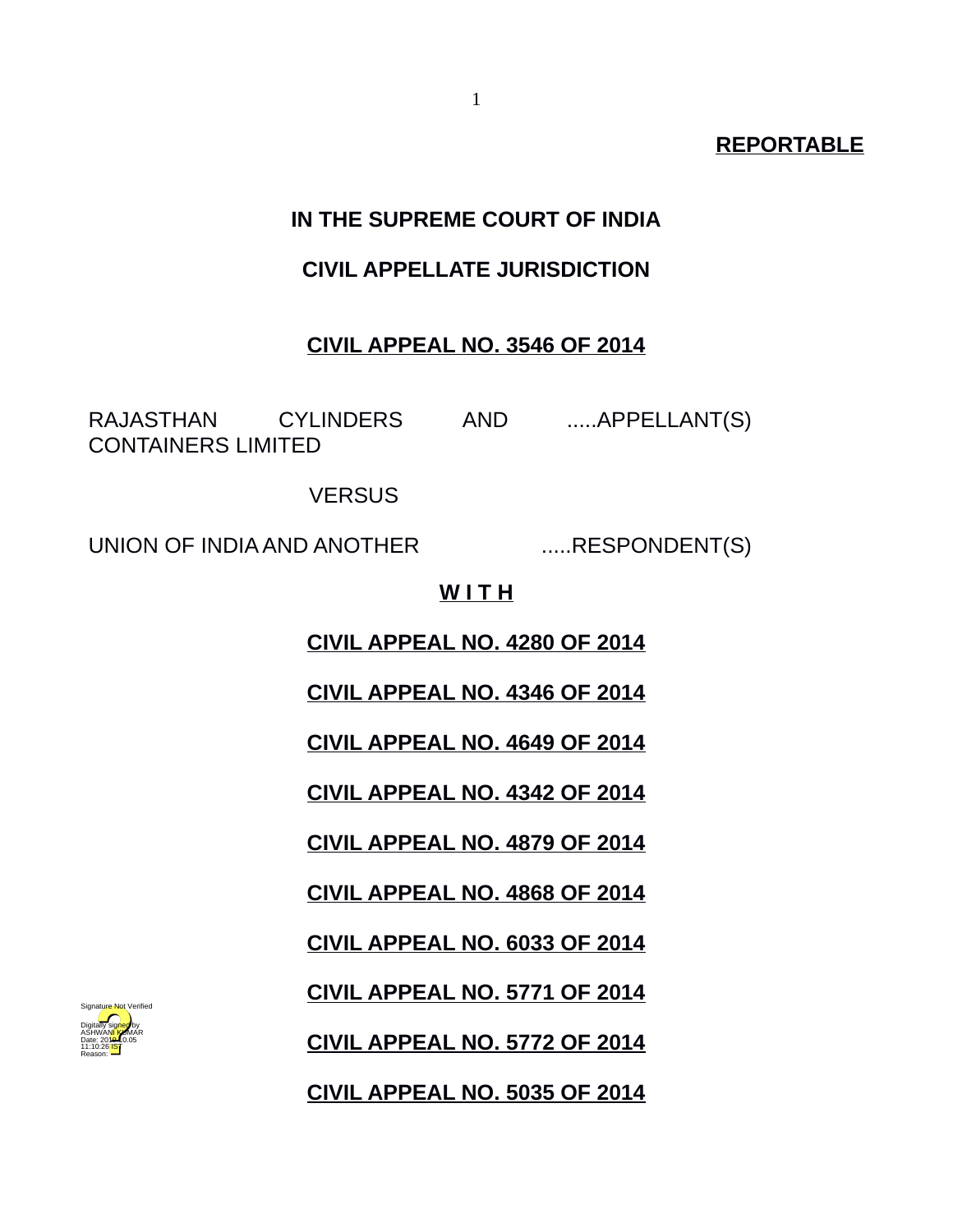**CIVIL APPEAL NO. 5773 OF 2014 CIVIL APPEAL NO. 5649 OF 2014 CIVIL APPEAL NO. 5650 OF 2014 CIVIL APPEAL NO. 5651 OF 2014 CIVIL APPEAL NO. 4972 OF 2014 CIVIL APPEAL NO. 6661 OF 2014 CIVIL APPEAL NO. 7102 OF 2014 CIVIL APPEAL NO. 6868 OF 2014 CIVIL APPEAL NO. 7214 OF 2014 CIVIL APPEAL NO. 6025 OF 2014 CIVIL APPEAL NO. 6365 OF 2014 CIVIL APPEAL NOS. 5993-5994 OF 2014 CIVIL APPEAL NO. 5774 OF 2014 CIVIL APPEAL NO. 5775 OF 2014 CIVIL APPEAL NO. 5776 OF 2014 CIVIL APPEAL NOS. 5832-5833 OF 2014 CIVIL APPEAL NO. 5777 OF 2014 CIVIL APPEAL NO. 5778 OF 2014 CIVIL APPEAL NO. 6371 OF 2014 CIVIL APPEAL NO. 8953 OF 2014**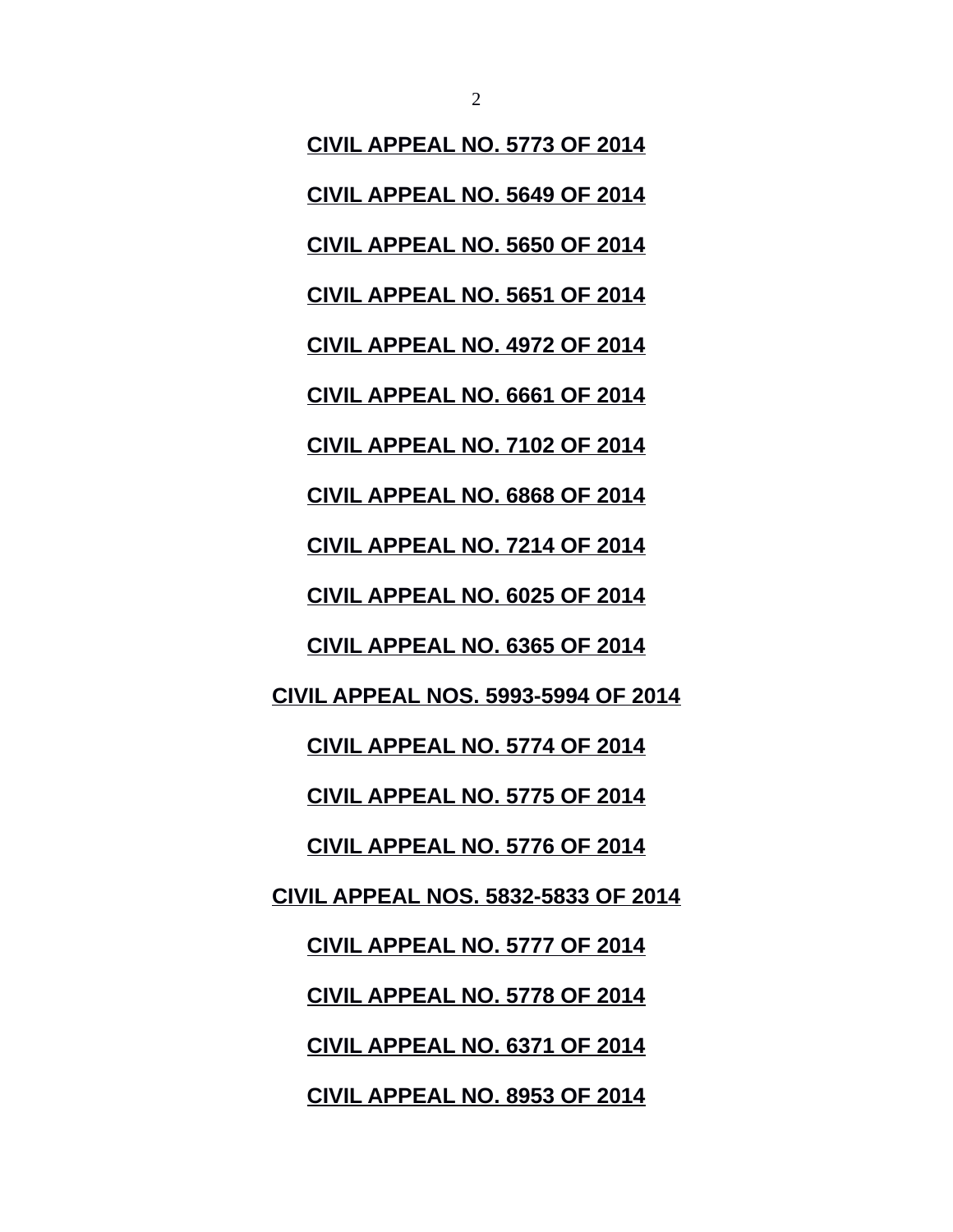**CIVIL APPEAL NO. 6372 OF 2014 CIVIL APPEAL NO. 6373 OF 2014 CIVIL APPEAL NO. 6366 OF 2014 CIVIL APPEAL NO. 6367 OF 2014 CIVIL APPEAL NO. 6374 OF 2014 CIVIL APPEAL NO. 6368 OF 2014 CIVIL APPEAL NO. 6364 OF 2014 CIVIL APPEAL NO. 6369 OF 2014 CIVIL APPEAL NO. 6370 OF 2014 CIVIL APPEAL NO. 10579 OF 2014 CIVIL APPEAL NO. 1724 OF 2015 CIVIL APPEAL NOS. 5277-5278 OF 2016 CIVIL APPEAL NOS. 5281-5315 OF 2016 AND**

**CIVIL APPEAL NO. 7359 OF 2016**

# **J U D G M E N T**

**A.K. SIKRI, J.**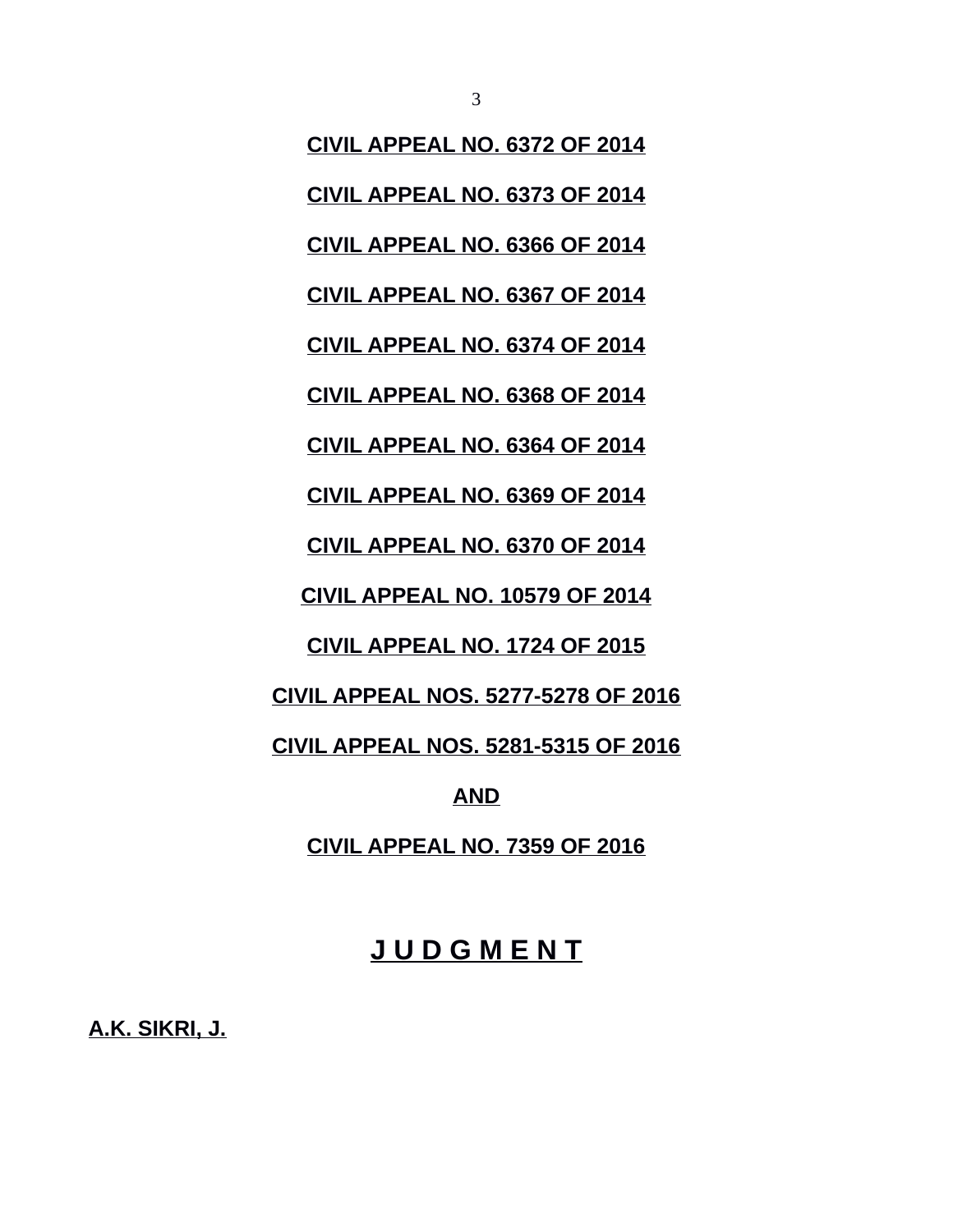All these appeals are filed against the orders dated  $20<sup>th</sup>$  December, 2013 passed by the Competition Appellate Tribunal (hereinafter referred to as 'COMPAT'). The COMPAT by the said judgment has upheld the findings of the Competition Commission of India (for short, 'CCI') that the appellants/suppliers of Liquefied Petroleum Gas (LPG) Cylinders to the Indian Oil Corporation Ltd. (for short, 'IOCL') had indulged in cartilisation, thereby influencing and rigging the prices, thus, violating the provisions of Section 3(3)(d) of the Competition Act, 2002 (for short, the 'Act'). The CCI, as a result, imposed severe penalties in the form of fines under Section 27 of the Act. While maintaining the order of the CCI insofar as it found the appellants guilty of contravention of Section 3(3)(d) and also under Section 3(3)(a) of the Act, the COMPAT has reduced the amount of penalty. These suppliers have filed the instant appeals on the ground that there was no cartilisation and they have not contravened the provisions of the Act. On the other hand, CCI has also come up in appeal challenging latter part of the order whereby penalties inflicted on the suppliers stand reduced. For the sake of convenience these suppliers will be referred to as the appellants hereinafter.

2) We may point out at the outset that all these appellants are manufacturing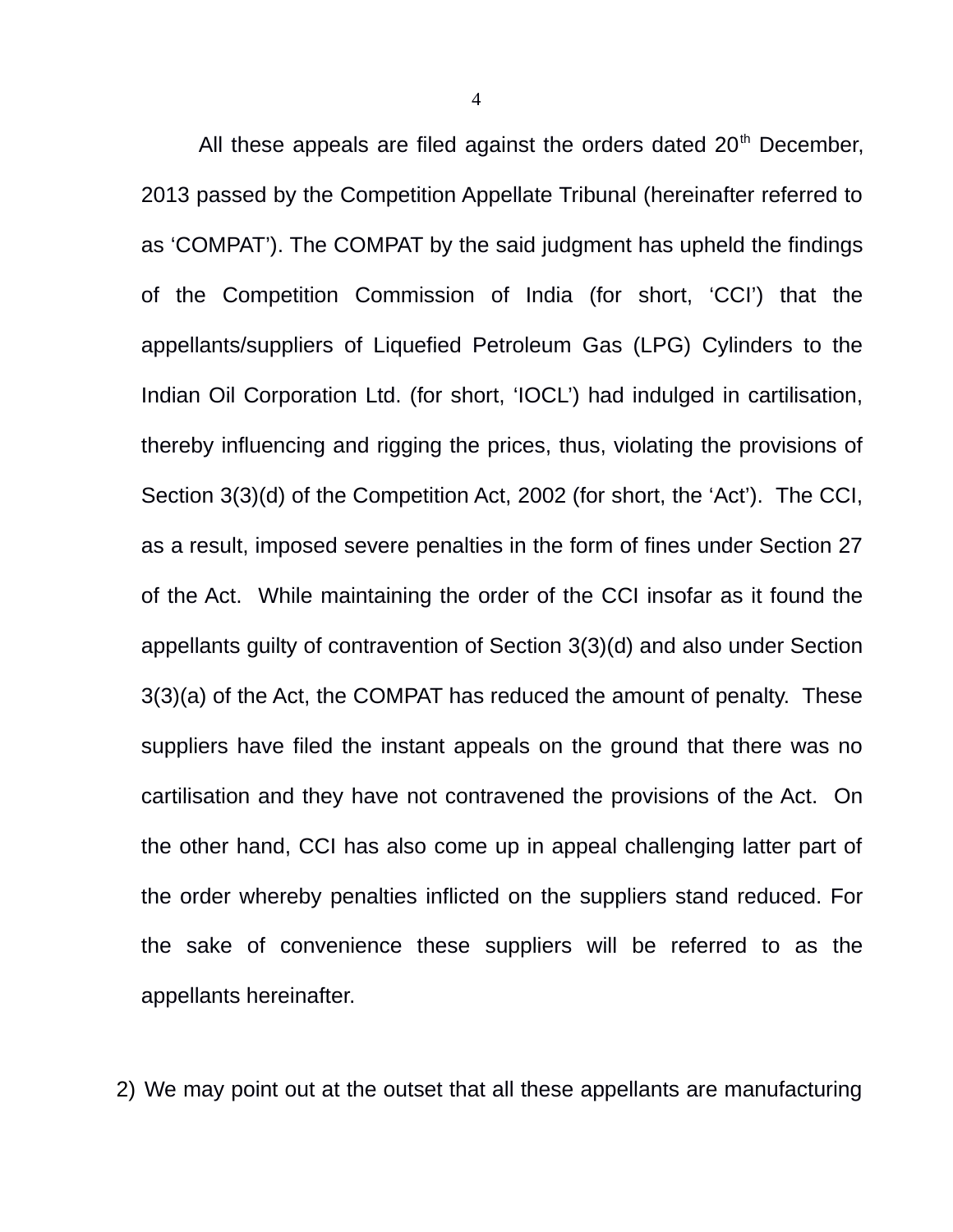gas cylinders of a particular specification having capacity of 14.2 kg which are needed for use by the three oil companies in India, namely, IOCL, Bharat Petroleum Corporation Ltd. (BPCL) and Hindustan Petroleum Corporation Ltd. (HPCL) [all public sector companies]. It is also a matter of record that apart from the aforesaid three companies there are no other buyers for these cylinders manufactured by the appellants. Insofar as IOCL is concerned, it is a leading market player in LPG as its market share is 48%. Thus, in case a particular manufacturer is not able to supply its cylinders to the aforesaid three companies, there is no other market for these cylinders and it may force that company to exit from its operations. We may also point out at this stage itself that inquiry was started against 47 companies. The CCI exonerated two companies and found that 45 companies had entered into an arrangement/agreement insofar as statements of bids pursuant to tenders issued by IOCL are concerned. Out of these 45 companies one did not challenge the orders before the COMPAT and other 44 had filed appeals which have been decided by the COMPAT.

3) The manner in which the inquiry was undertaken by the CCI, culminating into the finding of guilt and imposition of penalty, is succintly and sequally recorded by the COMPAT in its impugned order. As there is no dispute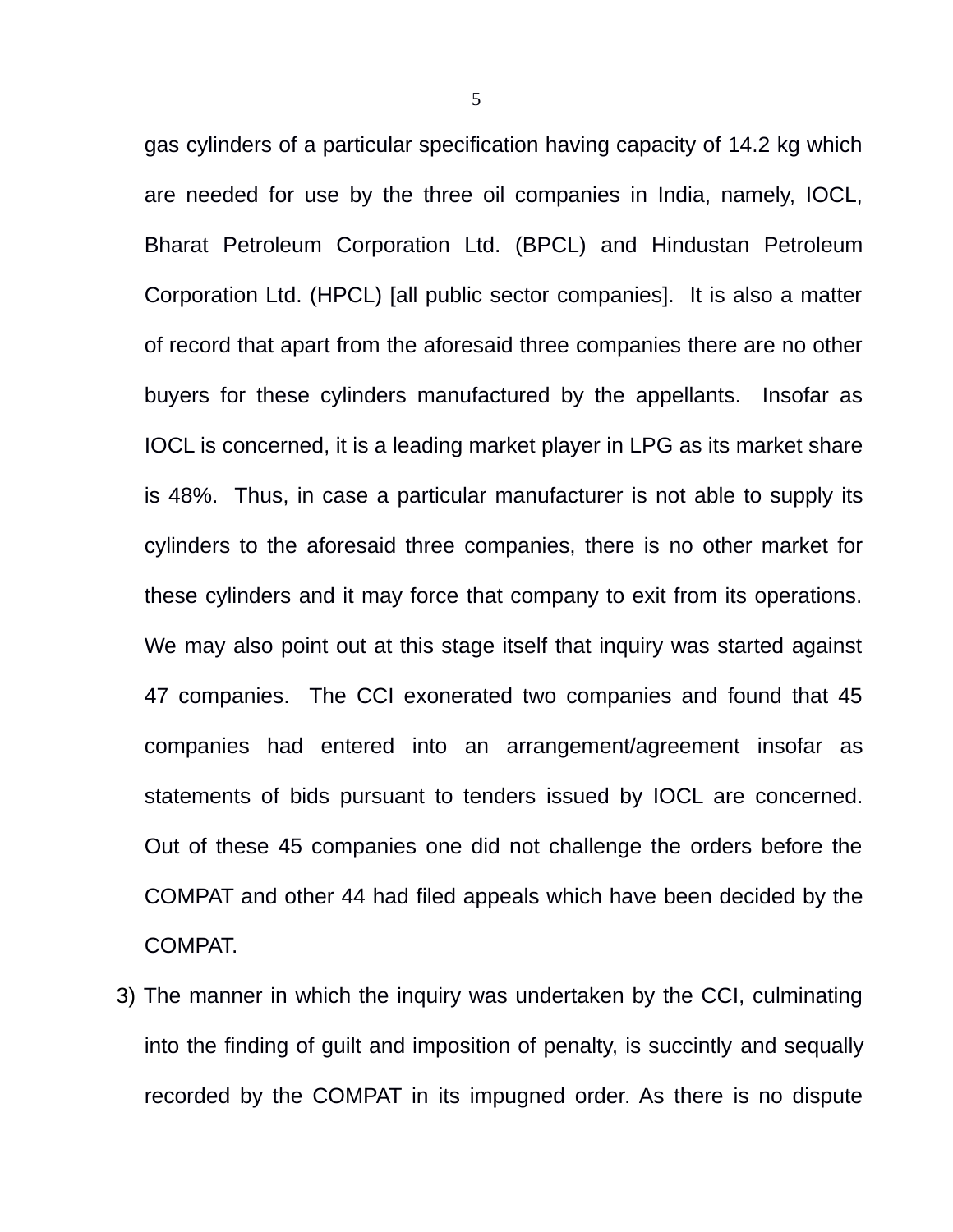about the said factual narration, it would be convenient to borrow the said discussion as recorded by the COMPAT.

4) The suo-motu proceedings were started by the CCI on the basis of the information received by it in Case No. 10 of 2010 titled *M/s. Pankaj Gas Cylinders Ltd.* Vs. *Indian Oil Corporation Ltd.* in that case a complaint was made by M/s. Pankaj Gas Cylinders before the CCI complaining about unfair conditions in the tender floated by IOCL for the supply of 105 lakh 14.2 Kg. capacity LPG Cylinders with SC valves in the year 2010-11, the tender No. being LPG-O/M/PT-03/09-10. While considering the Director General's investigation report in Case No. 10 of 2010, the CCI in pursuance of its duties under Section 18 felt that investigation was necessary in the case of all bidders who were the suppliers of 14.2 kg. LPG cylinders in that tender. In the investigation report in the said case, the Director General had noted that out of 63 bidders who participated in the tender, 50 bidders were qualified for opening of price bids, while 12 bidders were qualified as new vendors who were not required to submit price bids and one bidder was not qualified for the opening of the price bid. The technical bid of the subject tender was opened on 3.3.2010 and the price bids of 50 qualified bidders were opened on 23.3.2010. According to the Director General, there was a similar pattern in the bids by all the 50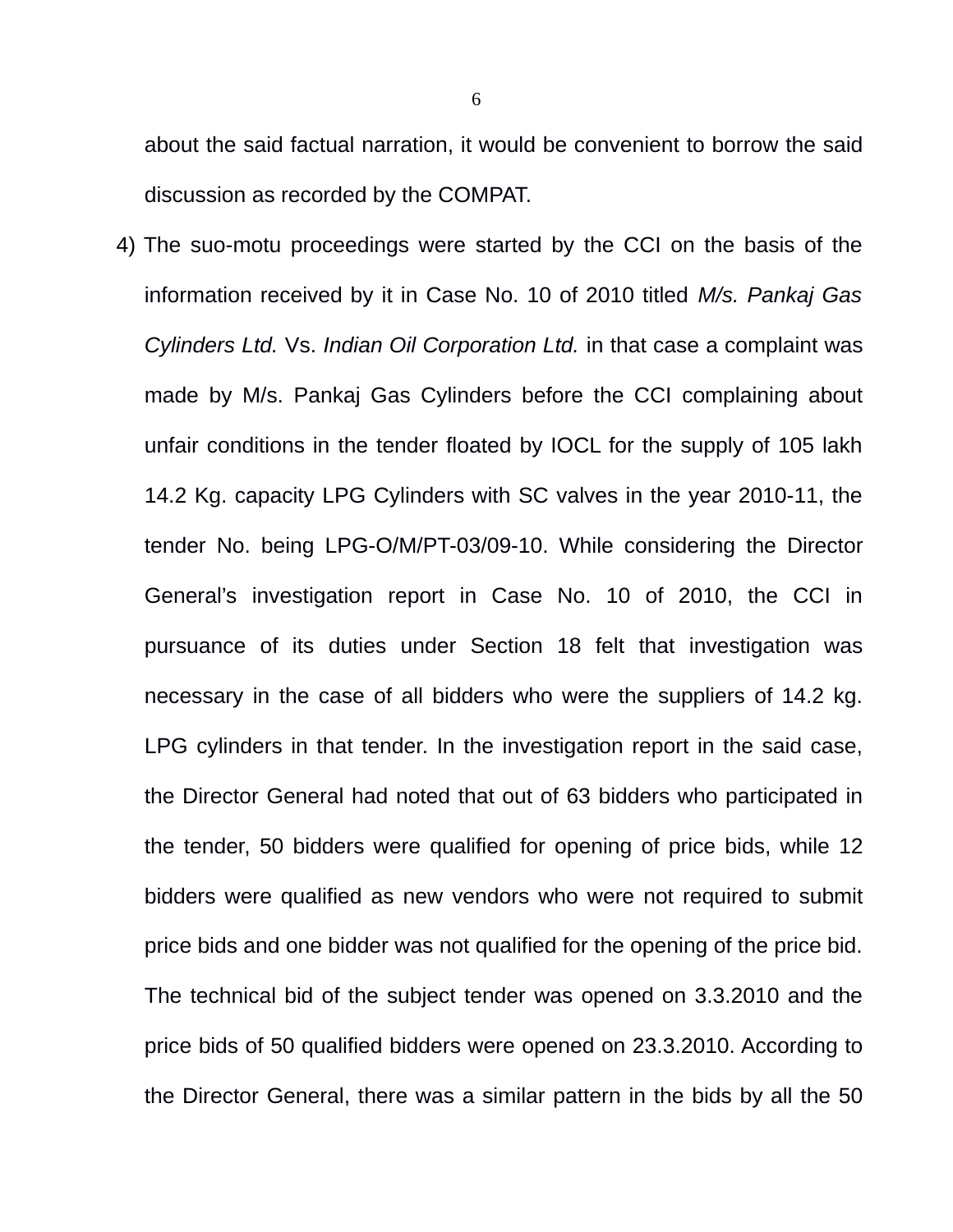bidders who submitted price bids for various States. The bids of a large number of parties were exactly identical or near to identical for different States. The Director General had observed that there were strong indications of some sort of agreement and understanding amongst the bidders to manipulate the process of bidding.

- 5) It was on this basis the CCI directed further investigation in the matter. The Director General after careful consideration submitted a detailed investigation report to the CCI. After the CCI considered the freshly ordered investigation report, it directed that a copy of the report be sent to the parties seeking their objections. In all, 44 opposite parties submitted their objections. After giving them the opportunity to be heard, the CCI passed the order in question.
- 6) As per the Director General's report, the process of bidding followed by the IOCL in the tender was as under :
	- i) The bidders would submit their quotations with the bid documents.
	- ii) The existing bidders, who were existing suppliers, were required to submit the price bids and technical bids.

iii) The bidders were to quote for supplies in different States of India in keeping with their installed capacity.

iv) After price bids were opened the bidders were arranged according to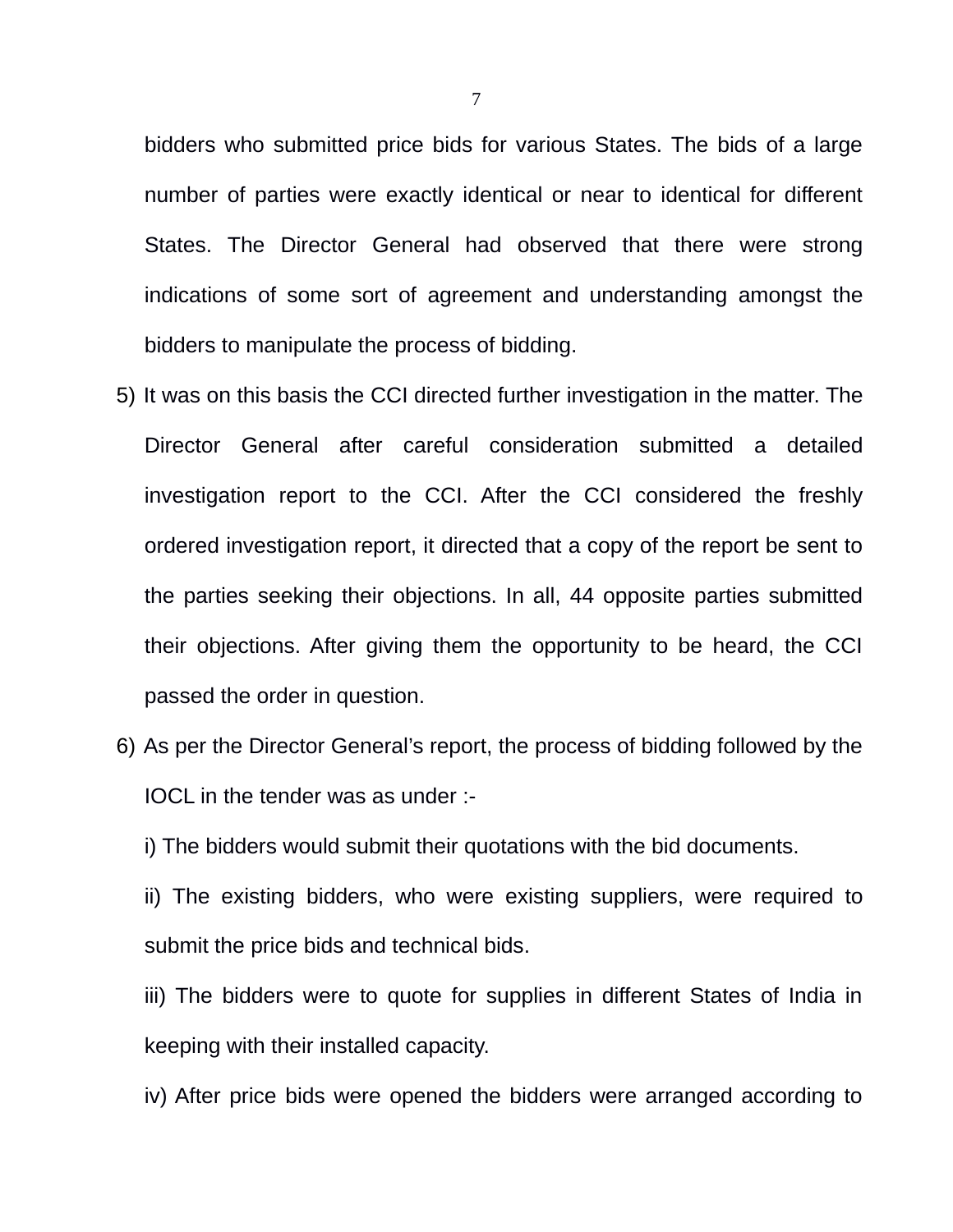the rates in the categories of L-1, L-2 and L-3.

v) The rates for the supplies in different States were approved after negotiations with L-1 bidder. In case the L-1 bidder could not supply a required number of cylinders in a particular State, the orders of supplies went to L-2 and also L-3 bidder or likewise depending upon the requirement in that State as per fixed formula provided in the bid documents.

vi) Certain bidders were called new parties. They were required to submit only technical bids and to supply as per L-1 rates determined after the negotiations.

vii) One bidder could quote for maximum eight States.

7) The Director General after analyzing the bids came to the conclusion that there was not only a similarity of pattern in the price bids submitted by the 50 bidders for making supply to the IOCL but the bids of large number of parties were exactly identical or near to identical in different States. It was also found that bidders, who belonged to same group, might have submitted identical rates. It was found that not only there was identical pricing in case of group concerns but the rates of other entities not belonging to the group were also found to be identical. The D.G. painstakingly noted the names of group companies as well as non-group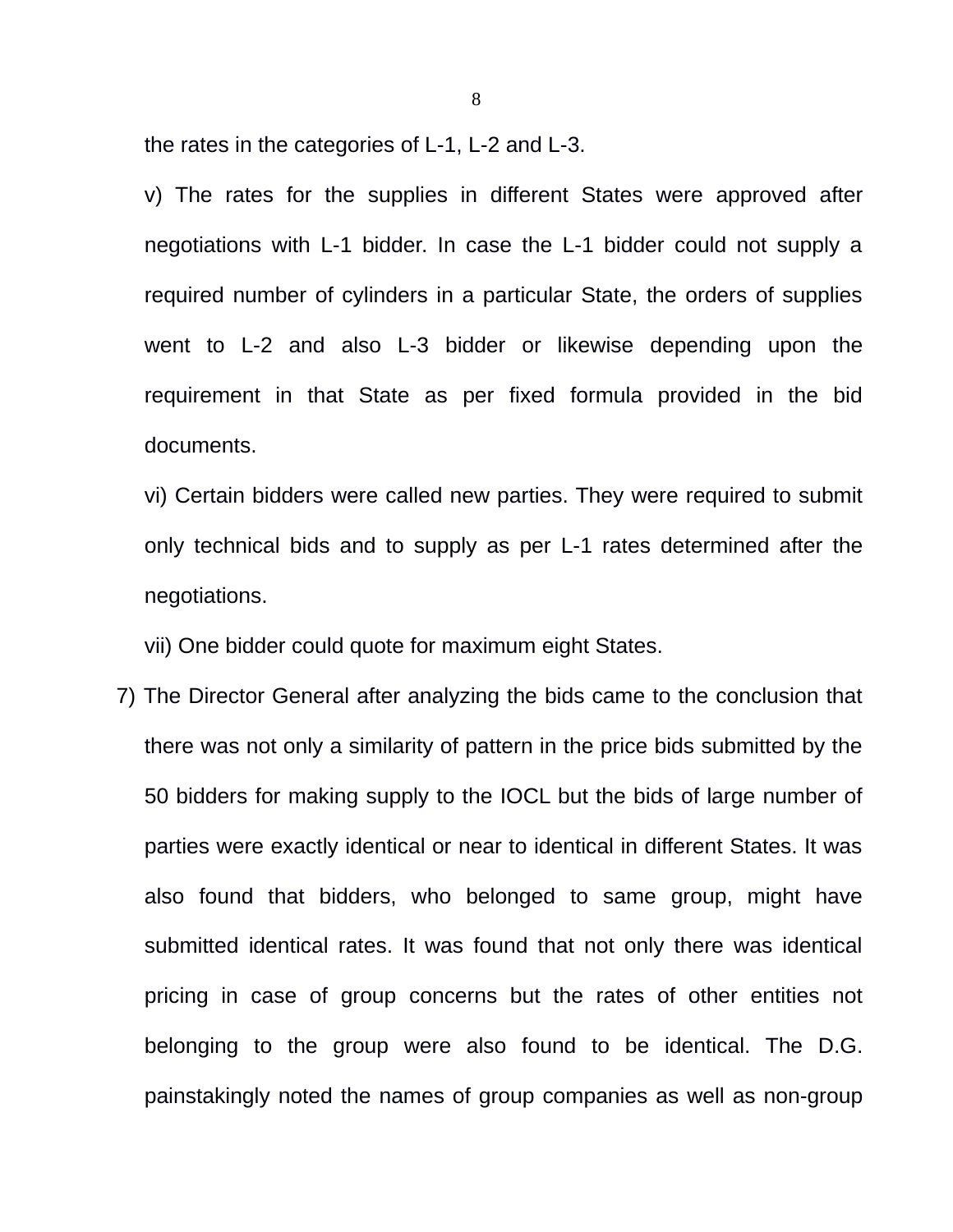companies. He came to the conclusion that in all 37 entities could not be said to be belonging to any single group and were independently controlled. The Director General found it unusual that unrelated firms had quoted identical rates in different States. The D.G. had analyzed the bidding pattern for the various parties for all the 25 States. He found that :-

a. The orders were placed on all the 50 successful bidders.

b. The contracts were awarded to the sets of bidders who had quoted identical rates or near to identical rates in a particular pattern in almost all the States.

c. There was a common pattern for quotation depending upon the State. In case of North East the rates were highest, quoted at Rs. 1240 whereas in case of others rates were Rs.1100, Rs.1127 and Rs. 1151.

d. It was found that only for Andaman and Nicobar Islands there was a single party who had quoted the L-1 rate and got the formal contract. In other States the contracts were bagged in a group on the basis of identical or near to identical rates.

e. The similarity of the rates was found even in case of bidders whose factories and offices were not located at one and the same place in the States and where they were required to supply was far off from their factories located in different place.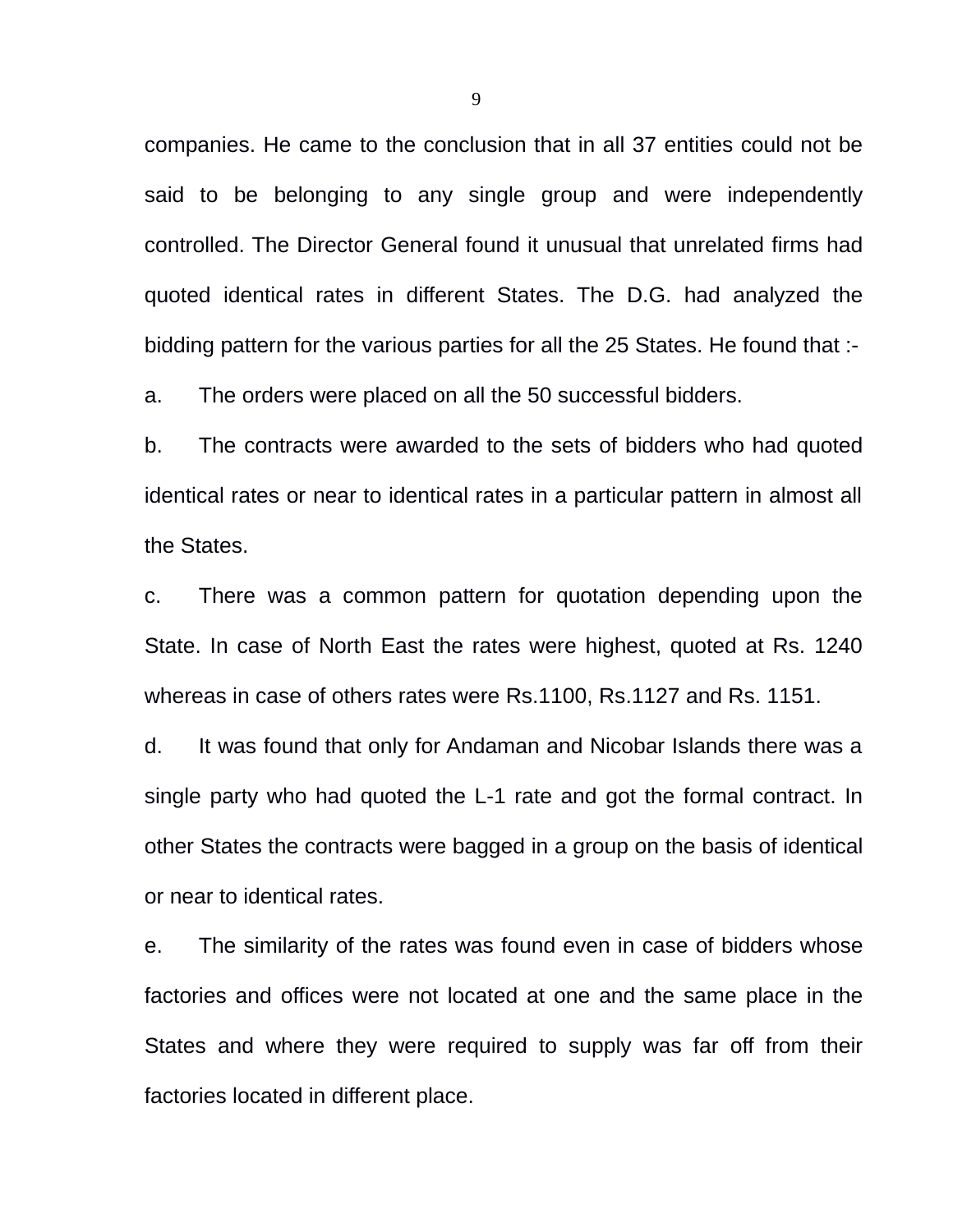8) The D.G. had found further that though the factors like market conditions and small number of companies were different, there was a large scale collusion amongst the bidding parties. He also arrived at a finding to the effect that the LPG Cylinder Manufacturers had formed an Association in the name of Indian LPG Cylinders Manufacturers Association and the members were interacting through this Association and were using the same as a platform. The date for submitting the bids in the case of the concerned tender was 3.3.2010 and just two days prior to it, two meetings were held on 1st and 2<sup>nd</sup> March, 2010 in Hotel Sahara Star in Mumbai. As many as 19 parties took part and discussed the tender and, in all probability, prices were fixed there in collusion with each other. The D.G. reported that the bidders had agreed for allocation of territories, e.g., the bidders who quoted the bids for Western India had not generally quoted for Eastern India and that largely the bidders who quoted the lowest in the group in Northern India, had not quoted generally in Southern India. The D.G. also concluded that this behavior created entry barrier and that there was no accrual of benefits of consumers nor were there any plus factors like improved production or distribution of the goods or the provision of services.

9) Ultimately, the D.G. came to the conclusion that there was a cartel like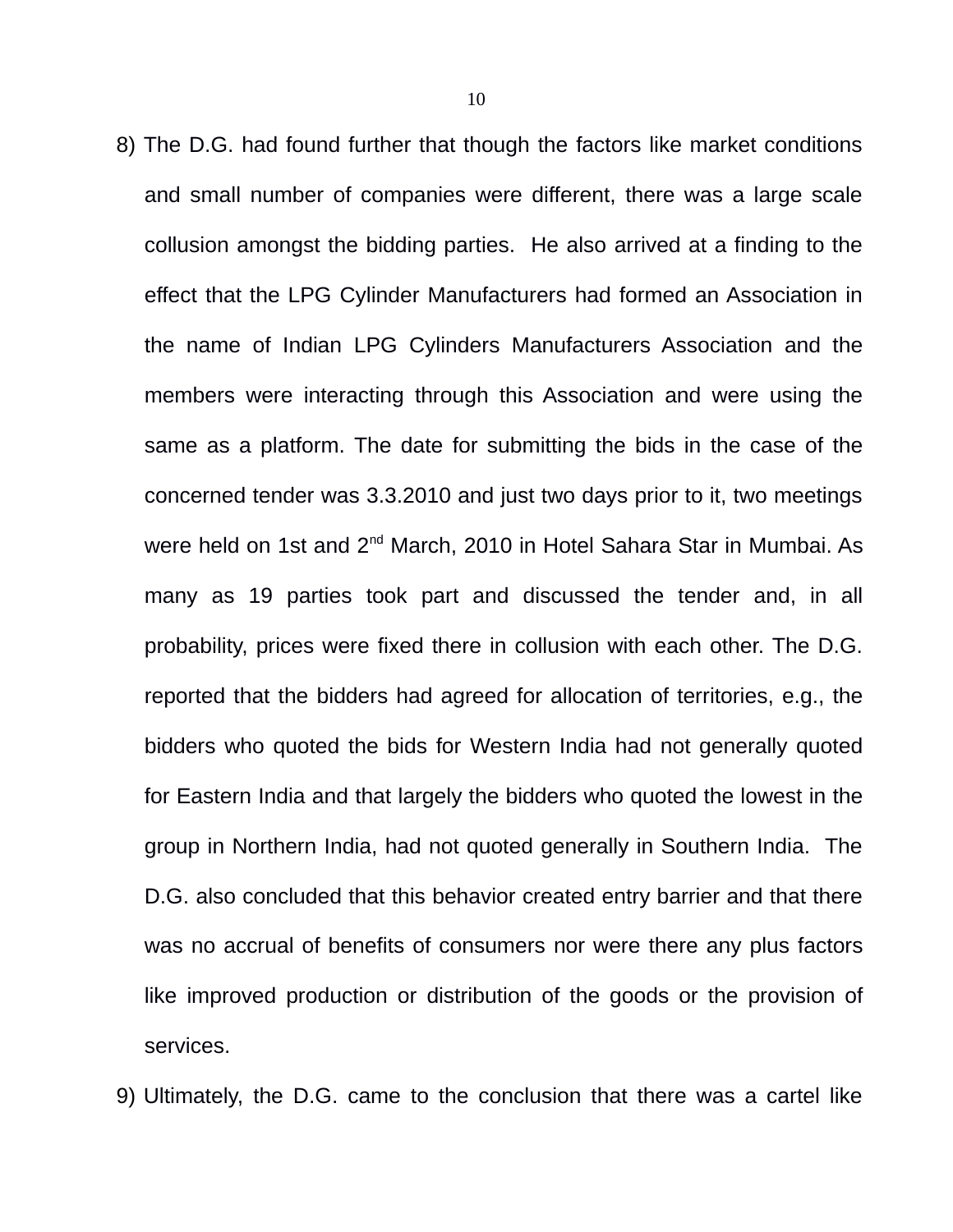behavior on the part of the bidders and that the factors necessary for the formation of cartel existed in the instant case. It was also found that there was certainly a ground to hold concerted action on the part of the bidders. The D.G. had also noted that the rates quoted for the year 2009-10 and in years previous to that were also identical in some cases. Thus, he came to the conclusion that the bids for the year 2010-11 had been manipulated by 50 participating bidders. It was thereafter that the CCI decided to supply the D.G.'s investigation report to the concerned parties and invite their objections.

10) A common reply came to be filed as also the individual replies. After considering the same, the CCI formulated the following issue for determination:-

"Whether there was any collusive agreement between the participating bidders which directly or indirectly resulted in bid rigging of the tender floated by IOCL in March 2010 for procurement of 14.2 kg. LPG cylinders in contravention of Section 3(3)(d) read with Section 3(1) of the Act?"

11) After considering the oral as well as written submissions, the CCI answered the issue against the Cylinders Manufacturers and inflicted the penalties against the present appellants. In its impugned order, while determining the issue, the CCI, in the first instance, considered the common replies to the DG's report filed by as many as 44 opposite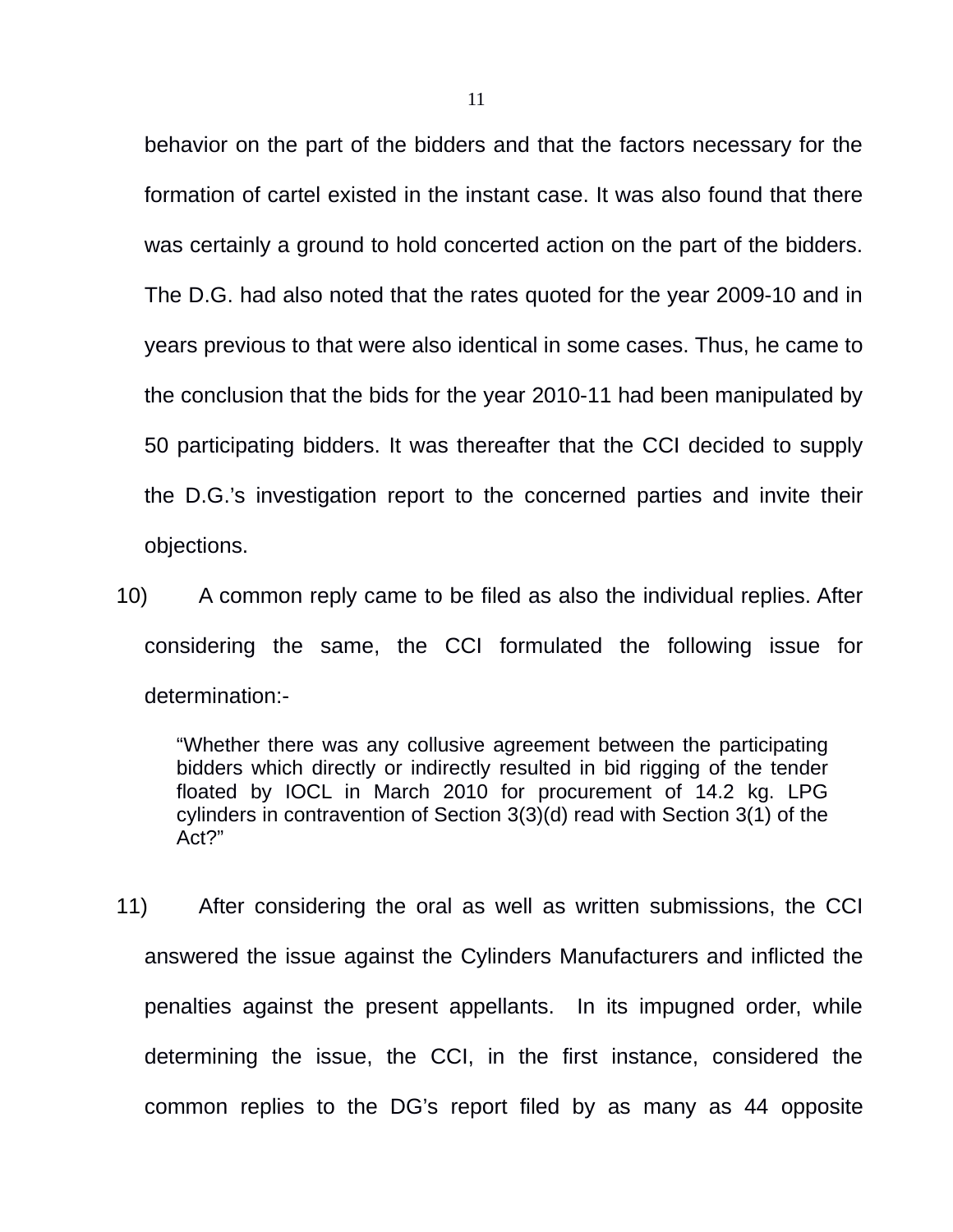parties. It was more or less pleaded that every part of LPG Cylinder is regulated by the Rules through various Notifications and that the price of steel constitutes 50% of the total manufacturing cost, so also the price of the paint, it being an essential raw material. All these factors, including the taxes which vary from State to State, determine the overall bidding pattern of the bidders. In para-5.2.3 of the common objection, it was added that these 44 parties had nominated six agents for depositing their bids on their behalf and it was a common practice amongst the bidders to direct their agents to keep close watch on the rates offered by their competitors in respect of a particular State and this led to the possibility of copying and matching of the rates quoted in the price bids by many suppliers in a particular State, who may have appointed common agents. Due to this reason, cutting and over-writing in the price bids for the tender in question was noticed by the Director General.

12) It was further pointed out that there were only 62 qualified tenderers in the whole country, out of whom 12 bidders were classified as new parties, meaning thereby that they had not supplied Cylinders in last three years and were not required to bid in the tender. Out of the remaining 50 bidders, there were group companies controlled by single management.

13) The CCI in its detailed order began with considering the scope of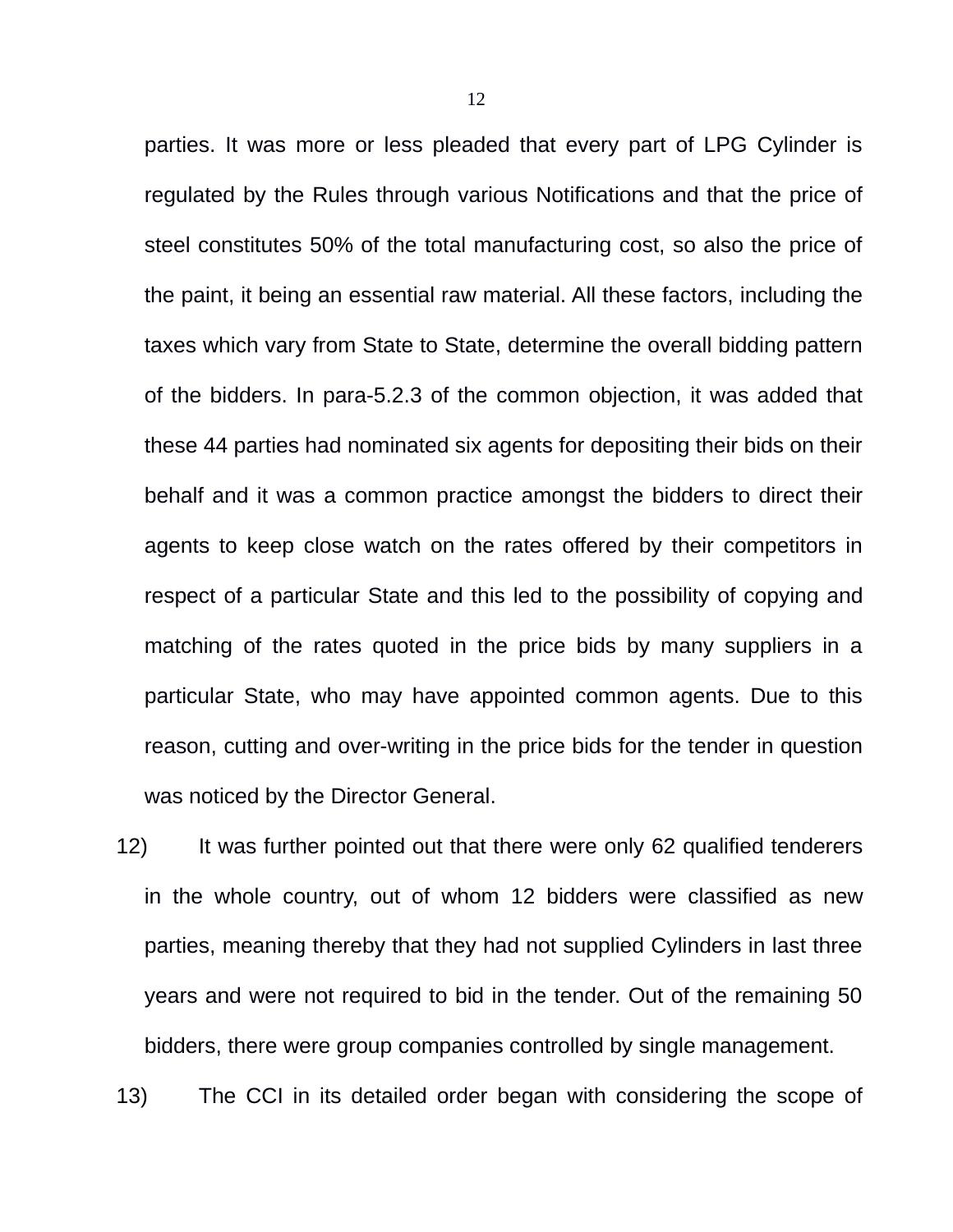constructed bid rigging agreement and cartel. In that the CCI also considered the 18 famous observations by Lord Denning in case of *RRTA* vs. *W. H. Smith & Sons Limited* regarding the quiet and secret nature of the agreement between the parties. The CCI then went on to record its inference holding that there was element of agreement and considered the following factors in coming to the conclusion. They being:-

- 1. Market conditions
- 2. Small number of suppliers
- 3. Few new entrants
- 4. Active trade association
- 5. Repetitive bidding
- 6. Identical products
- 7. Few or no substitutes
- 8. No significant technological changes
- 9. Meeting of bidders in Mumbai and its agenda.
- 10. Appointing common agents
- 11. Identical bids despite varying cost.
- 14) After consideration of these factors, the CCI came to the conclusion that it did suggest collusive bidding. Thereafter, the CCI analyzed these bids for each States and found that all 50 participating bidders had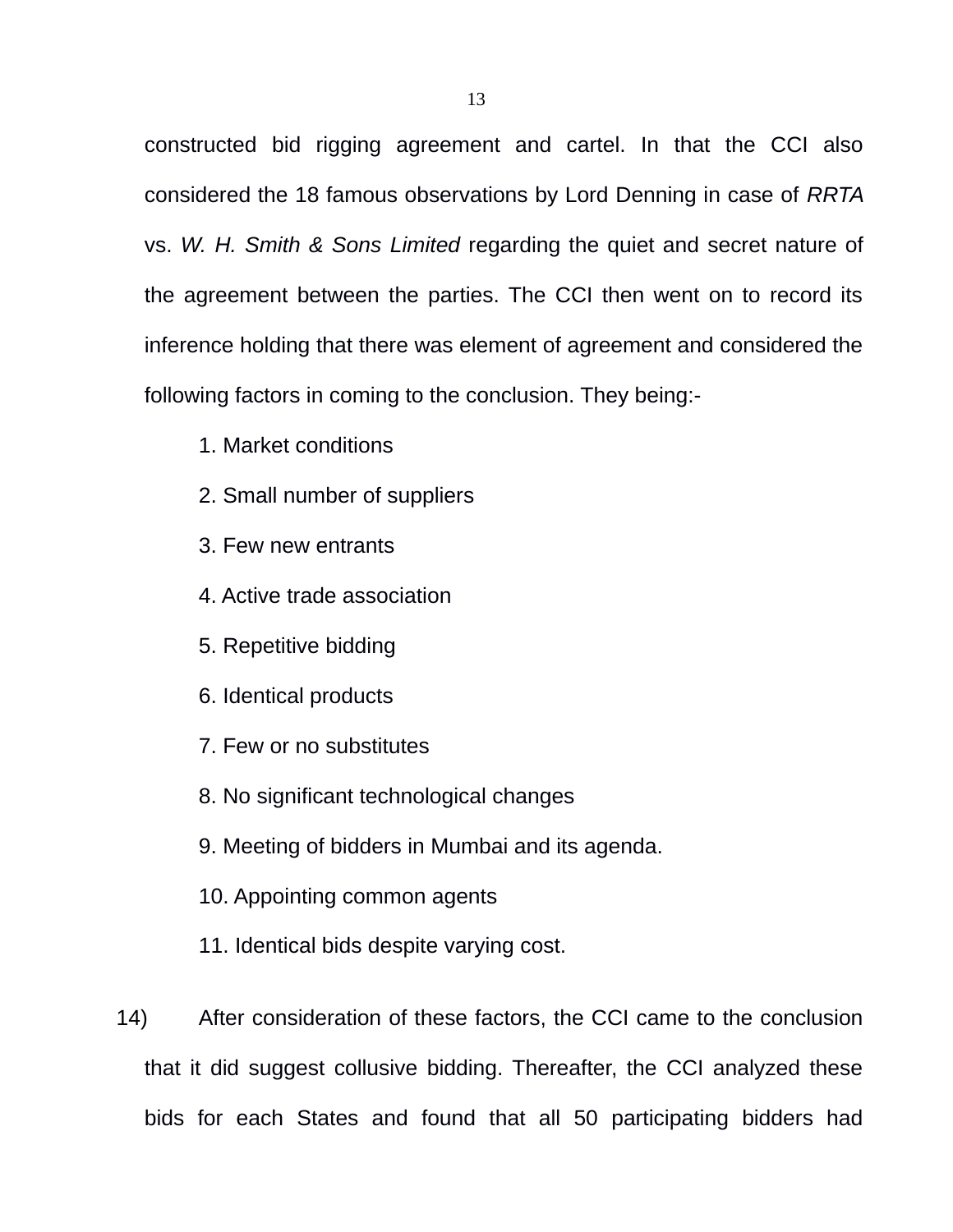secured the order; that the orders were placed on the said 50 bidders who had quoted identical rates or near to identical rates in a particular pattern common to all the parties. CCI also highlighted the facts of absence of business justification. According to the CCI, the material revealed that the supplies were effected at the higher cost. After discussing the concepts of standards of proof and appreciable adverse effect on competition, the CCI considered the various arguments and repelled those arguments. The CCI then went on to consider the case law, and in particular the judgment of this Court in *Union of India* vs. *Hindustan Development Corporation[1](#page-13-0)* . It also took into consideration the arguments raised by the individual parties and then came to record that cases of M/s. JBM Industries and Punjab Cylinders, however, were exceptional ones and they could be exonerated. After this the CCI went on to decide the penalty factor under Section 27 of the Act.

15) The COMPAT after discussing the findings of the CCI and also taking note of the arguments of the appellants which were advanced before the CCI, proceeded with its own discussion. It started with the admitted facts of the case, and took note of the following such facts:

<span id="page-13-0"></span>(A) The tender offers were to be made at Mumbai on 03.03.2010. Admittedly there were meetings in Hotel Sahara Star, Mumbai on  $1<sup>st</sup>$  and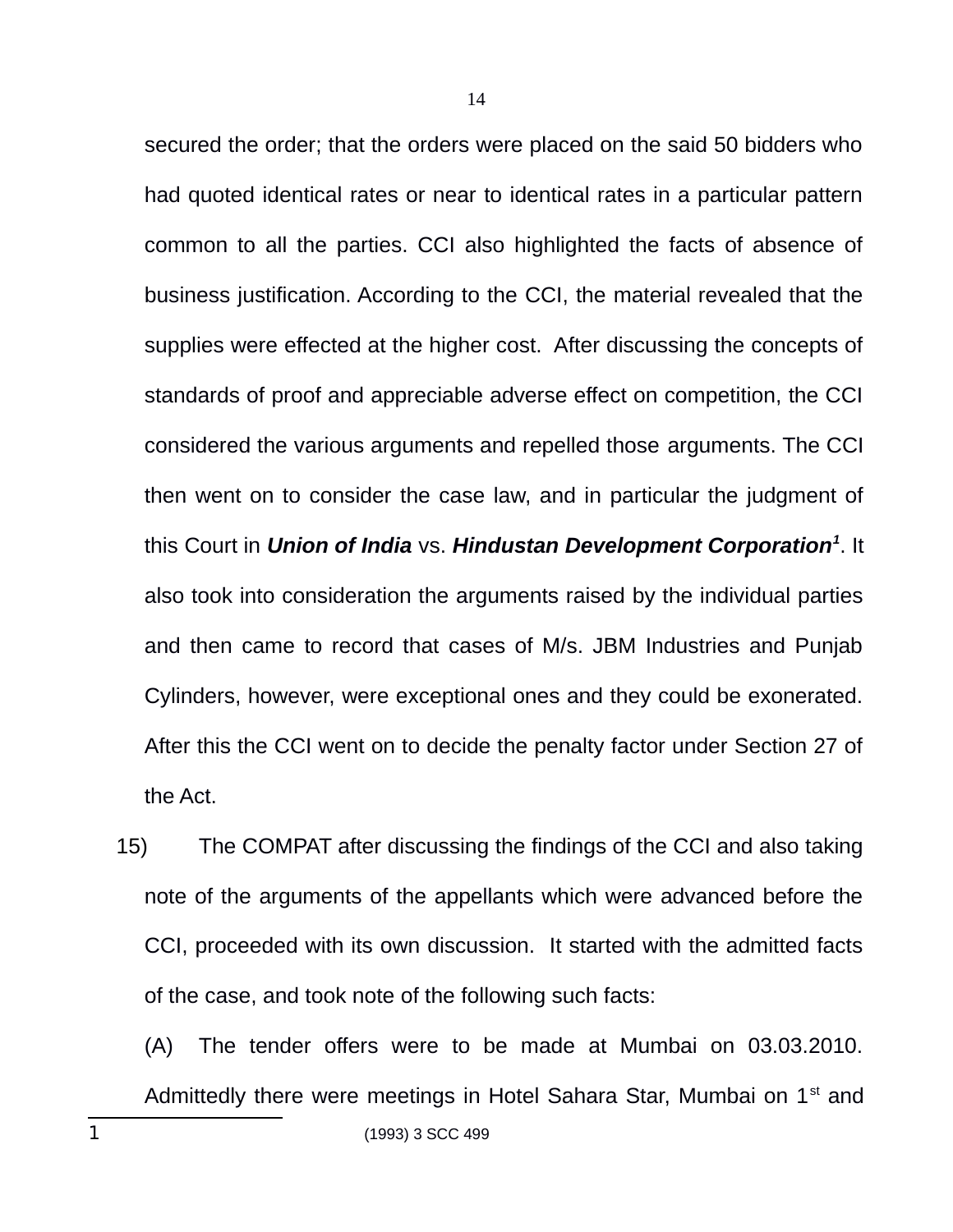2<sup>nd</sup> March, 2010 which were attended by some of the appellants. The D.G. has held that 19 appellants were represented by various persons in that meeting. The fact of the meeting having been held was not disputed.

Though some of the appellants stated that they did not attend the meeting and those who attended the meeting maintained that nothing was disucssed about the tender, the same was not believed by the COMPAT and it held that these meetings did relate to the tender offers which were to be submitted on 03.03.2010. This finding is premised on the basis that nobody came with the explanation as to what transpired in the meeting or gave any proof that prices were discussed. Minutes of the meeting were also not produced.

(B) There is an association of the cylinder manufacturers. All the parties, except few competing with each other, stated that they were not the members of that association. A feeble argument was also raised by some appellants that though they were the members but they were not the active members thereof. Some of the appellants also argued that they had abandoned the membership by not contributing the subscription in the later years. However, the appellants could not deny the position that there was an association called Indian LPG Cylinder Manufacturers' Association.

It was a registered association, its Memorandum of Association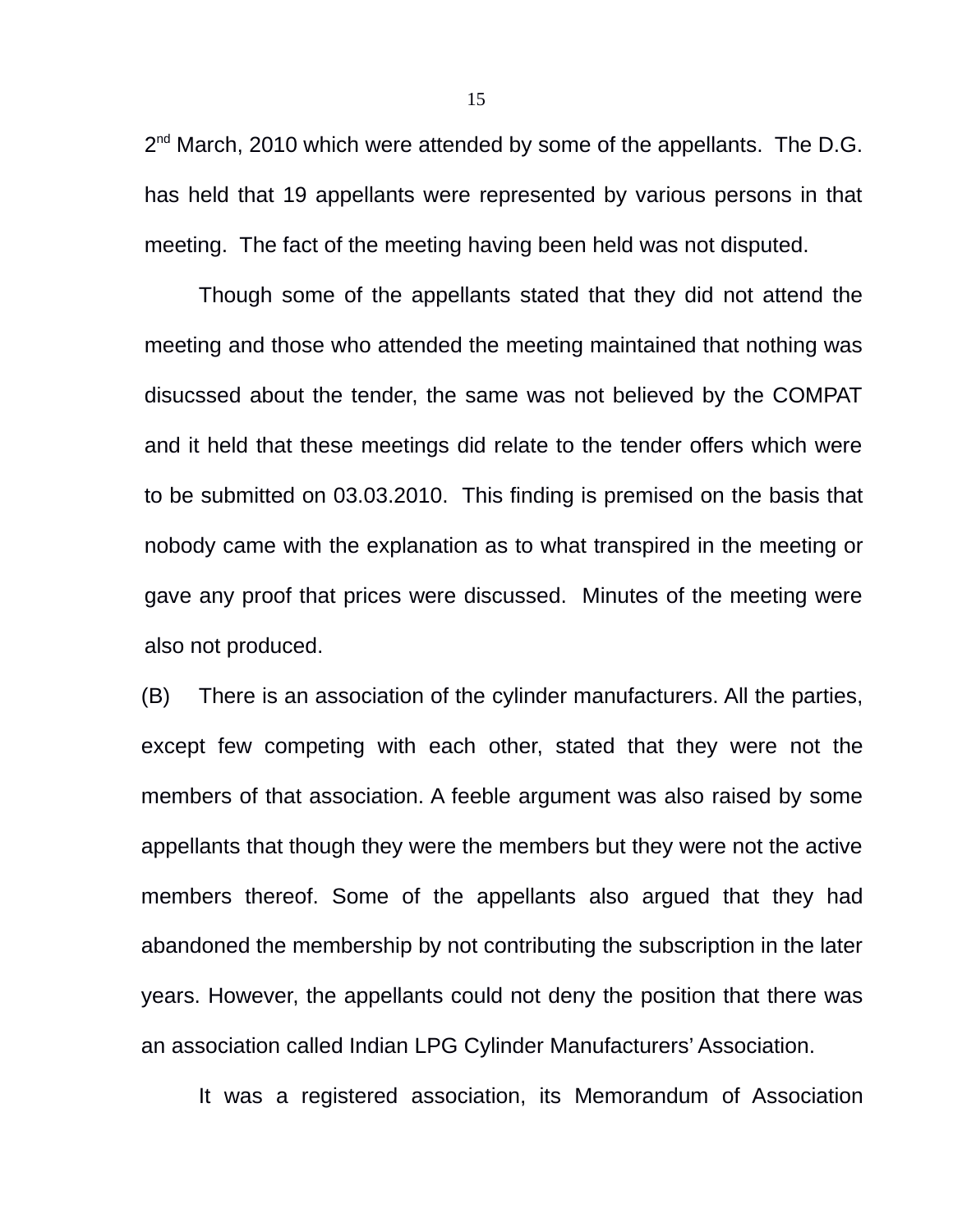provided that one of the objectives was to prtoect common interest and welfare of LPG cylinder manufacturers. According to COMPAT, there was a definite platform available for all cylinder manufacturers and practically all the appllants appear to be the members of that Association.

(C) A common written reply was submitted by as many as 44 parties. Further, the appellants had nominated six agents for depositing bids on their behalf. These common agents were instructed to keep a close watch on the price quoted by the competitors in a particular State.

Though some of the appellants had contended that they had not appointed the common agents, the plea was not accepted by the COMPAT. The COMPAT, therefore, proceeded on the 'admitted grounds' that there was an association of cyliner manufactures; practically all the appellants were members of the said association; this association was an active association; it held meetings on the eve of entry tender obviously for discussing tenders, its conditions etc.; these meetings were attended by representatives of at least 19 appellants; and these appellants had six common agents at Mumbai who were instructed to watch the prices offered by the others. A dinner meeting as also a lunch were held and one Mr. Chandi Prasad Bhartia of M/s. Haldia Precision Engineering Private Limited paid the bill for the same. Dinner and lunch held in Sahara hotel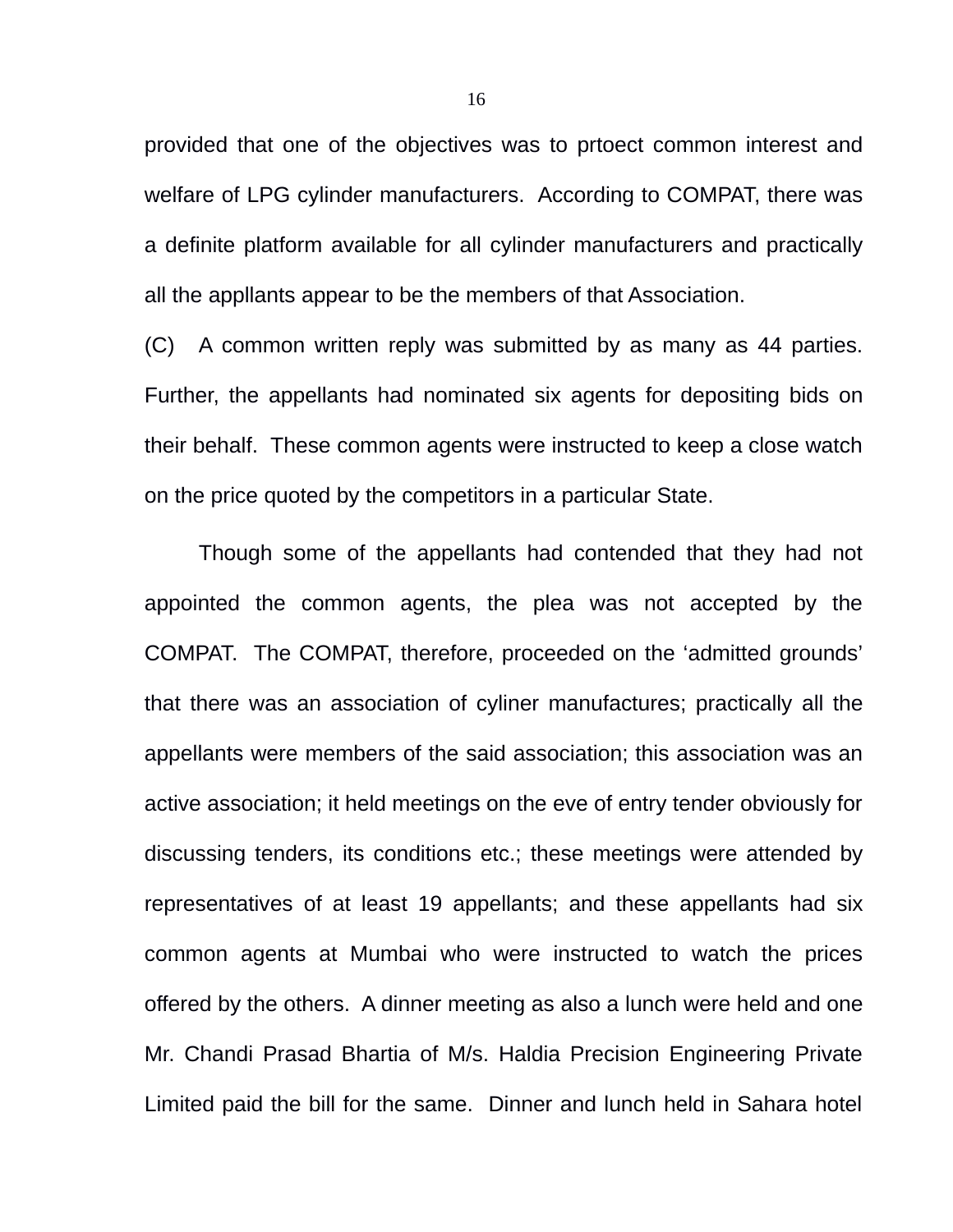were attended by about 50 persons in all. From this the COMPAT inferred that there was no reason to disbelieve that the parties had an access to each other through their association which was an active association. The existence of such an association under the aegis of which meetings took place just before the submission of tender has been noted as a very relevant factor by the COMPAT in affirming the findings of CCI on cartelisation and it summed up the position in the following manner:

"26. What is important is not whether a particular appellant was a member of the association or not. The existence of an association is by itself sufficient, as it gives opportunity to the competitors to interact with each other and discuss the trade problems. There will be no necessity to prove that any party actually discussed the prices by actively taking part in the meeting. If there is a direct evidence to that effect that is certainly a pointer towards the fact that such party had a tacit agreement with its competitors. However, the existence of an association and further holding of the meetings just one or two days prior to the last date of making offers and further admission that the parties had appointed common agents with the instructions to keep watch on the prices quoted by the competitors would go a long way in providing plus factors in favour of the agreement between the parties. All these factors would form a back drop, in the light of which, the further evidence about agreement would have to be appreciated. We have seen the comments of Director General as also the findings of the CCI. We are convinced that CCI has not committed any error in considering all these factors as plus

factors to come to the conclusion that there was a concerted agreement between the parties on the basis of which the identical or near identical prices came to be quoted in tenders for the supply of cylinders to the 25 States. In view of this, we need not dilate on the individual claims by some of the appellants that they were not the members of the association or that they were only the dormant members or that they had abdicated their membership. We also need not go on the claim that while the meeting was attended by the 19 parties as held by the D.G. and confirmed by the CCI, it was not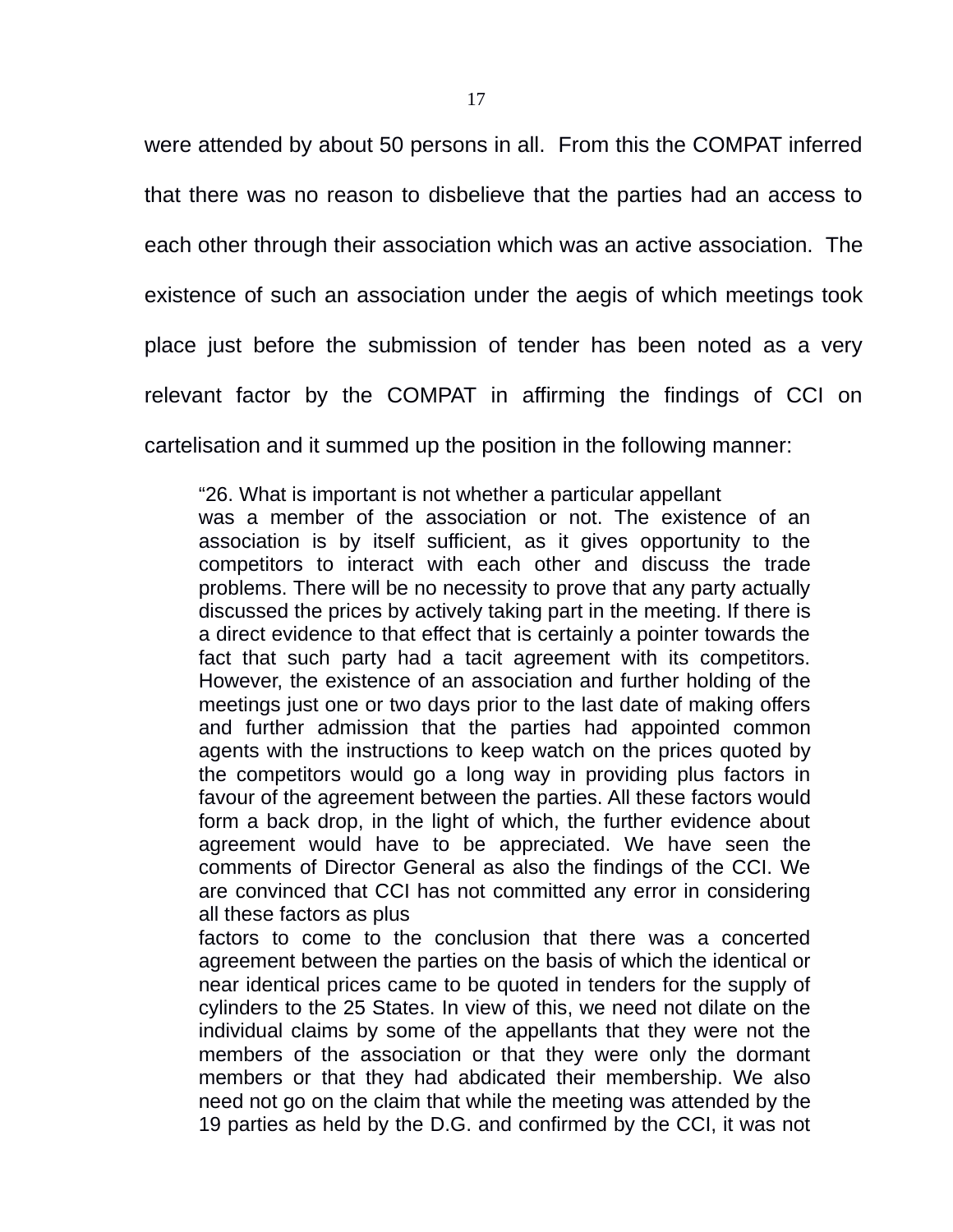attended by the rest of the appellants because that would be of no consequence. Once there was a meeting, there was every opportunity to discuss or to communicate to each other whatever transpired in the meeting.

27. We have seen the order of the CCI and while commenting about the meeting, the CCI has painstakingly noted the details of that meeting. The CCI has referred to the evidence of Mr. Dinesh Goyal, who was an active member of the Indian LPG Cylinder Manufacturers' Association and noted that he had attended the meeting. He has also referred to the statement of Mr. Sandeep Bhartia of Carbac Group though initially he denied to have organized the conference, he later on had confirmed about such a conference having been held along with Mr. Sandeep Bhartia of Carbac Group. The CCI also noted that he admitted that in such meetings there were discussions on pre-bid issues. He also admitted that though there are about 50 competitors, in fact about 25 persons control the whole affairs. From this evidence, the CCI correctly deduced that pre-bid issues were discussed in that meeting. The CCI has then referred to the evidence of Mr. Manvinder Singh of Bhiwadi Cylinders Limited, Mr. Chandi Prasad Bhartia of Haldia Precision Engineering P. Ltd., Mr. Vijay Kumar Agarwal of SM Sugar Pvt. Ltd., Mr. S. Kulandhaiswamy, MD of Lite Containers Pvt. Ltd. and Secretary of the Association, Mr. Ramesh Kumar Batra, Director of Surya Shakti Vessels Pvt. Ltd. and on that basis came to the correct conclusion that not only was the meetings held on 1st and 2nd March, but thorough discussions went on in those meeting on the pre-bid issue of the concerned tender. The CCI has also correctly noted about the agenda of the meeting and has also referred to an admission made by one of the witnesses that the matching of the quotation was a matter of co-incidence and telephonic discussions do take place amongst the parties regarding the trends. We are thus thoroughly convinced about holding of the meeting, the discussion held therein and also the discussion regarding the pre-bid issue having been taken place in that meeting."

16) The COMPAT thereafter took up for discussion the argument of the

appellants that the CCI should have enquired IOCL also. But rejected the

same. Another significant argument which was canvassed before us also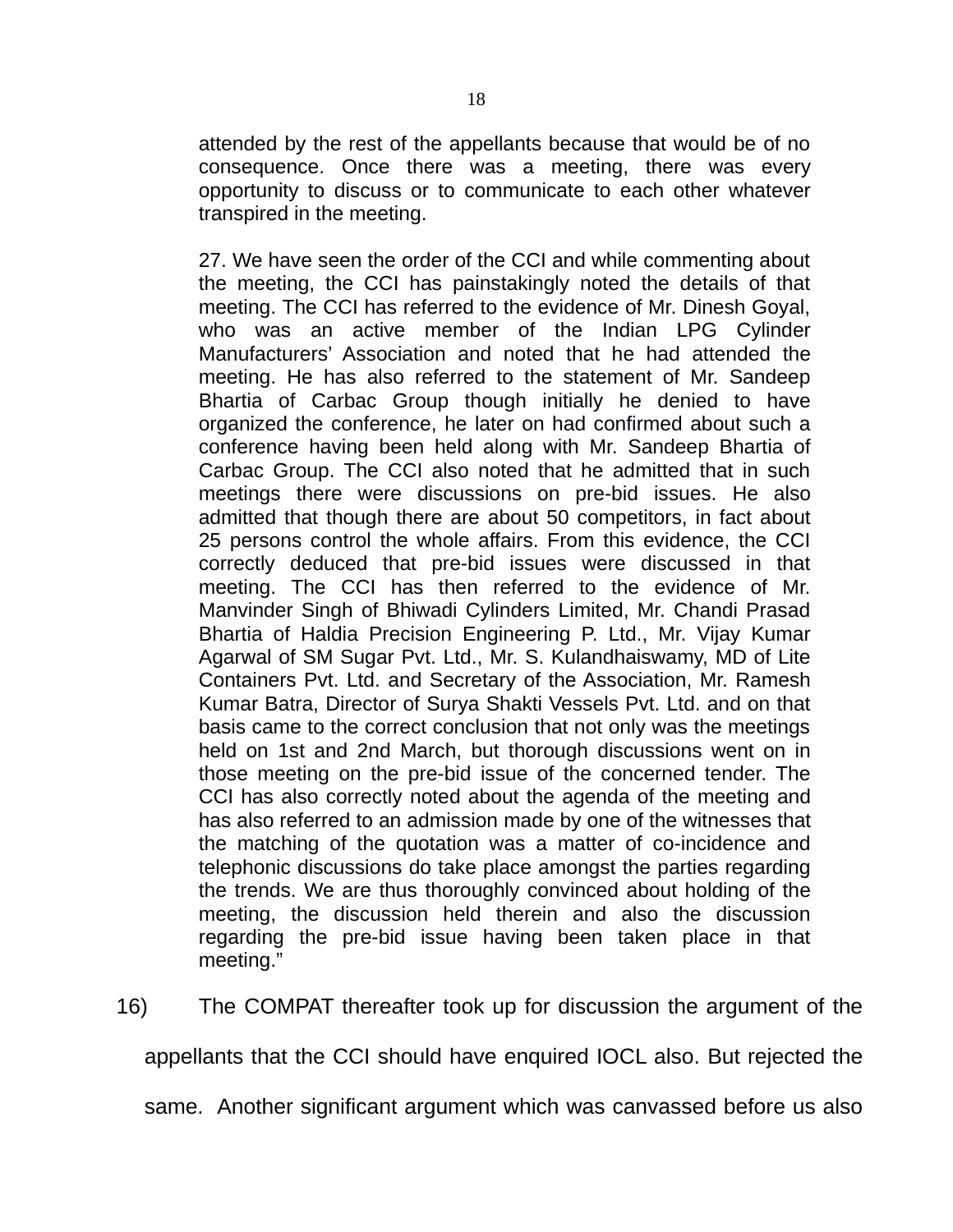with great emphasis was that it was an oligopolistic market wherein there was a likelihood of each player being aware of actions of the other and in such a situation price parallelism would be a common phenomena. Thus, merely because there was a price parallalism, it would not be construed as evidence of collusion. The COMPAT rejected this argument as well. In the process, it analysed the order of CCI, conclusion whereof was founded on the following factors:

(1) The prevailing market conditions were such that there was a constant demand for cylinders not only by IOCL but by other two oil manufacutring companies as well. Therefore, there was a constant need for the cylinders which facilitated factor for the collusion.

(2) There was small number of suppliers. Among the 50 participating companies, only 37 companies could be said to be independant bidding companies and there were seven groups consisting of 20 participating companies. This small number of suppliers should also be a facilitating factor.

(3) There were very few new entrants.

(4) The existence of an active trade association in which all the bidders, except seven companies, were members would be another facilitating factor.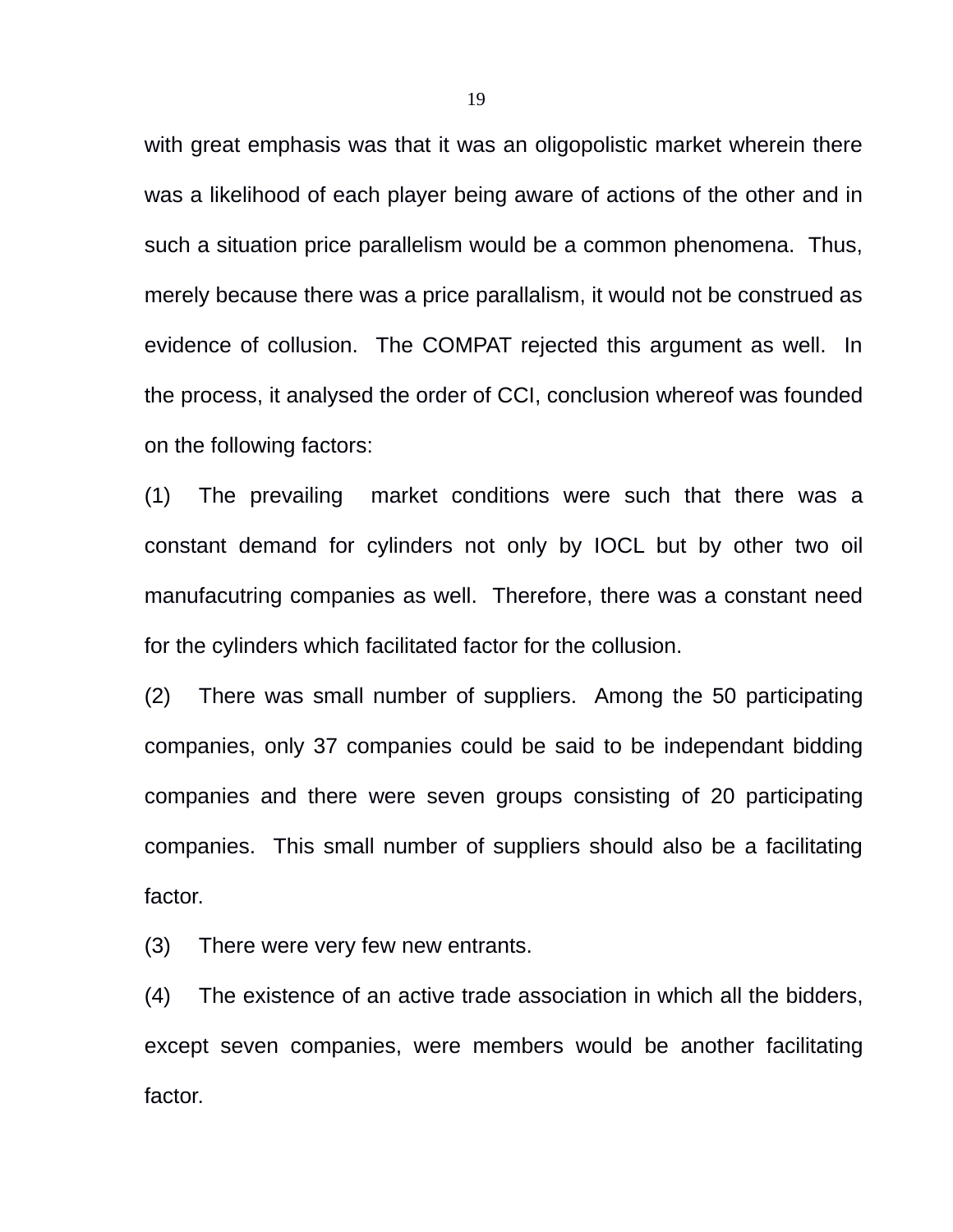(5) Few other factors like repetitive bidding, identical products, few or no substitutes and no significant technological changes were the additional factors which persuaded the CCI to arrive at such a conclusion.

(6) These manufacturing companies had their factories at different places in India, where the costs of the components would differ from State to State. Even the taxing structure, the labour conditions and other factors like cost of electricity etc. were bound to be different. Still the prices quoted were almost identical.

(7) On the above considerations, the defence of the appellants was rejected as unconvincing, thereby undergoing the factors considered by the CCI.

- 17) According to the COMPAT all these could not have been possible unless there were internal agreements between the appellants. The COMPAT has approved the finding of the CCI that owing to the collusion, the IOCL could not get lower or the competitive prices. The rates quoted in 2010-2011 were higher as compared to the rate quoted in 2009-10. From the year 2006-07, the prices had collectively been raised on an average of 30% for making supplies in different states.
- 18) According to the COMPAT, the CCI was right in concluding that it had appreciable adverse effect on competition as the conduct of the LPG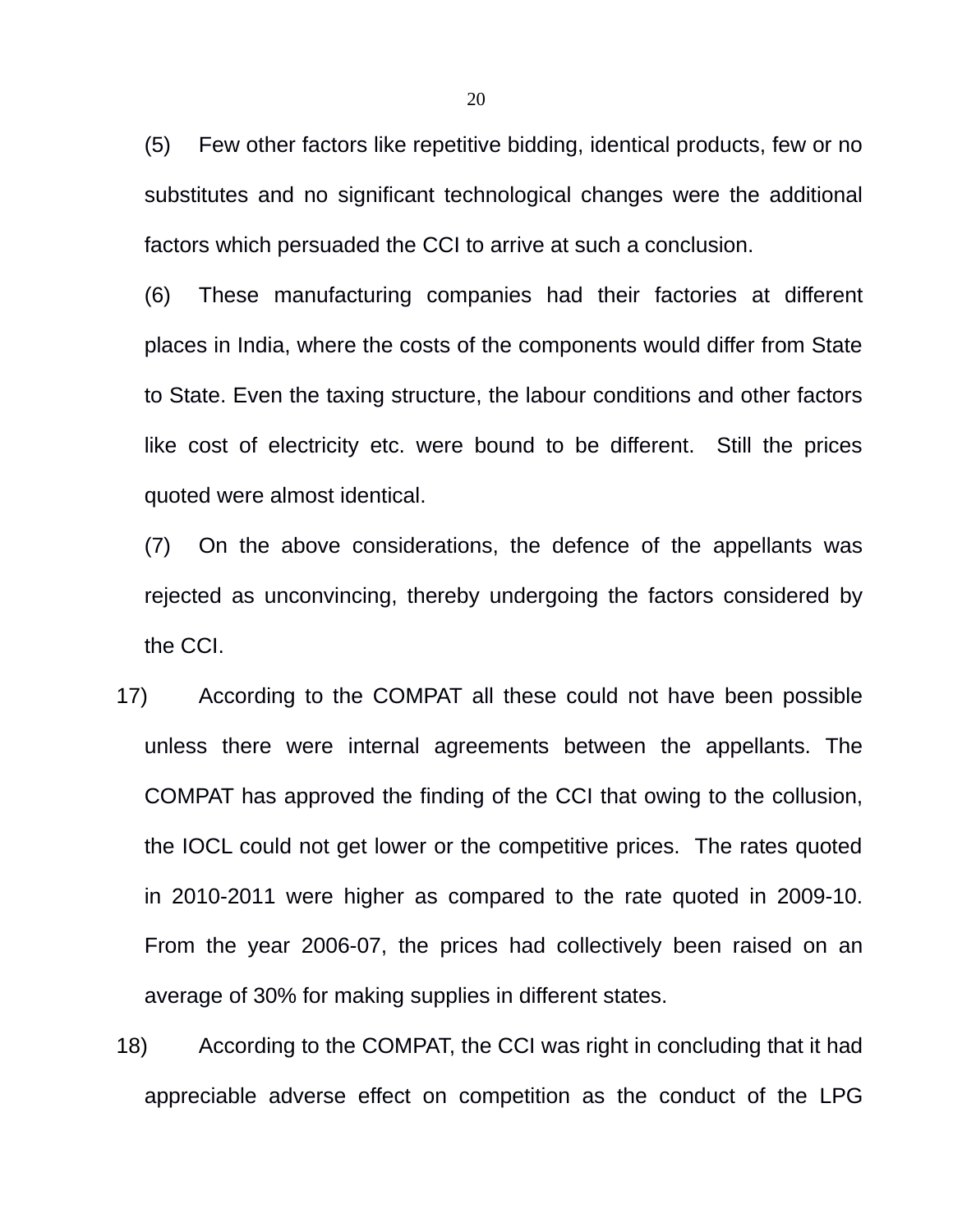cylinder manufacturers in coming together on a common platform and fixing the bid prices ensures that no new player could enter the relevant market and quote the prices independently. Thus, these manufacturers would make entry of a new player into the relevant market difficult, because such new player would necessarily have to first negotiate with the existing players to get the business profitably. Other factors were driving existing competitors out of the market and foreclosure of competition by hindering entry into the market.

19) It negated the argument of the appellants that when the IOCL was placing orders on the basis of negotiated rates there could be no possibility of incentive to collude. According to it, even where the rates are fixed, the bid rigging can still take place to keep the big amounts to a predetermined level. Such pre-determination can be by way of intentional manipulation by members of the bidding group and where the L-1 rates themselves get fixed like in the present case at higher level even if there are negotations the negotiators would have to take into consideration the benchmark rates. There is aslo a possibility that such benchmark rates could go higher in the subsequent tenders; known as rippel effect in long term.

20) The COMPAT also took note of the provisions of Section 3, as per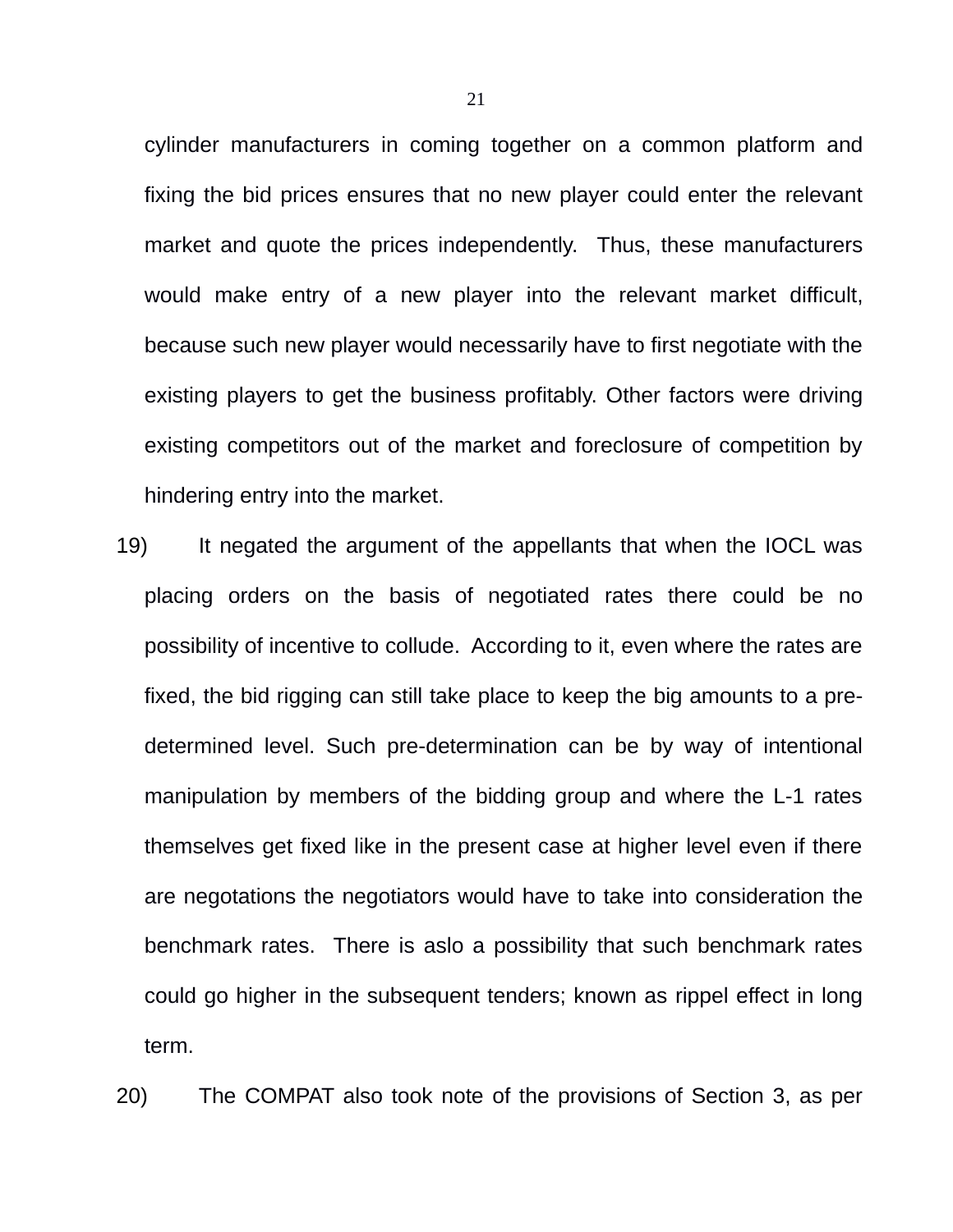which once the agreement is proved there is a presumption about the appreciable adverse effect on competition on the mere proof of the agreement. Thus, onus shifts on the other side to prove otherwise which according to the COMPAT was not discharged by the appellants. The COMPAT thereafter took note of some arguments by certain counsel specific to their cases but did not find any substance in them.

- 21) Having examined the relevant provisions whereupon these appeals centre around, we proceed to take note of the arguments that were advanced by various counsel appearing for the appellants and the manner in which respondents endeavoured to meet the same.
- 22) Ms. Madhavi Divan, learned counsel appearing in the appeal filed by Rajasthan Cylinders and Containers Ltd., attacked the very basis and foundation on which CCI came to conclusion that there was an agreement or cartelisation by the appellants aimed at bid rigging. She premised her case on the following three propositions:

(i) the inherent nature of the market of cylinder manufacturers itself precludes the possibility of competition;

(ii) alternatively, there is no collusive agreement or bid-rigging in the present case; and

(iii) further, in the alternative, even assuming that there is a collusive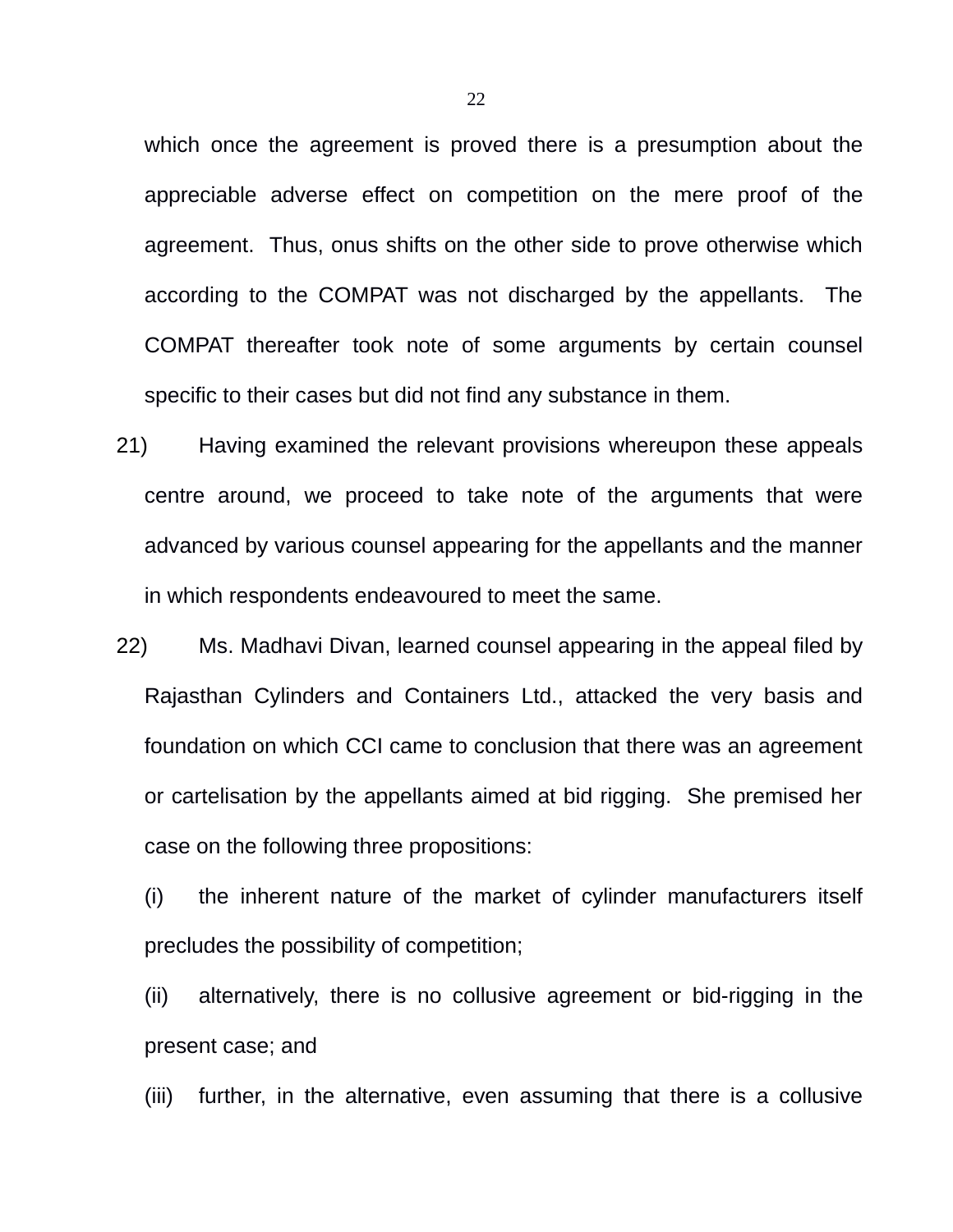agreement or bid-rigging in the present case, there is no appreciable adverse effect on competition.

23) On the first proposition, argument developed by Ms. Divan was that the Act prohibits anti-competitive practices, which would imply that there has to be a competition in the market, in the first place. As a corrolary, if there is no such competition, Section 3(1) of the Act does not get triggered. According to her, in the instant case, the fact would show that there was a tight control and regulation by the IOCL and, thus, it did not lead any scope of competition at the very threshold. She stressed that the conditions of monopsony/oligopsony prevailed. For the existence of monopsony/oligopsony, she referred to the Glossary of Industrial Organization Economics and Competition Law published by the Organisation for Economic Co-operation and Development (OECD), as per which a monopsony consists of a market with a single buyer. When there are only a few buyers, the market is described as an oligopsony. In general, when buyers have some influence over the price of their inputs they are said to have monopsony power. The ability of a firm to raise prices, even when it is a monopolist, can be reduced or eliminated by monopsony or oligopsony buyers. To the extent that input prices can be controlled in this way, consumers may be better off.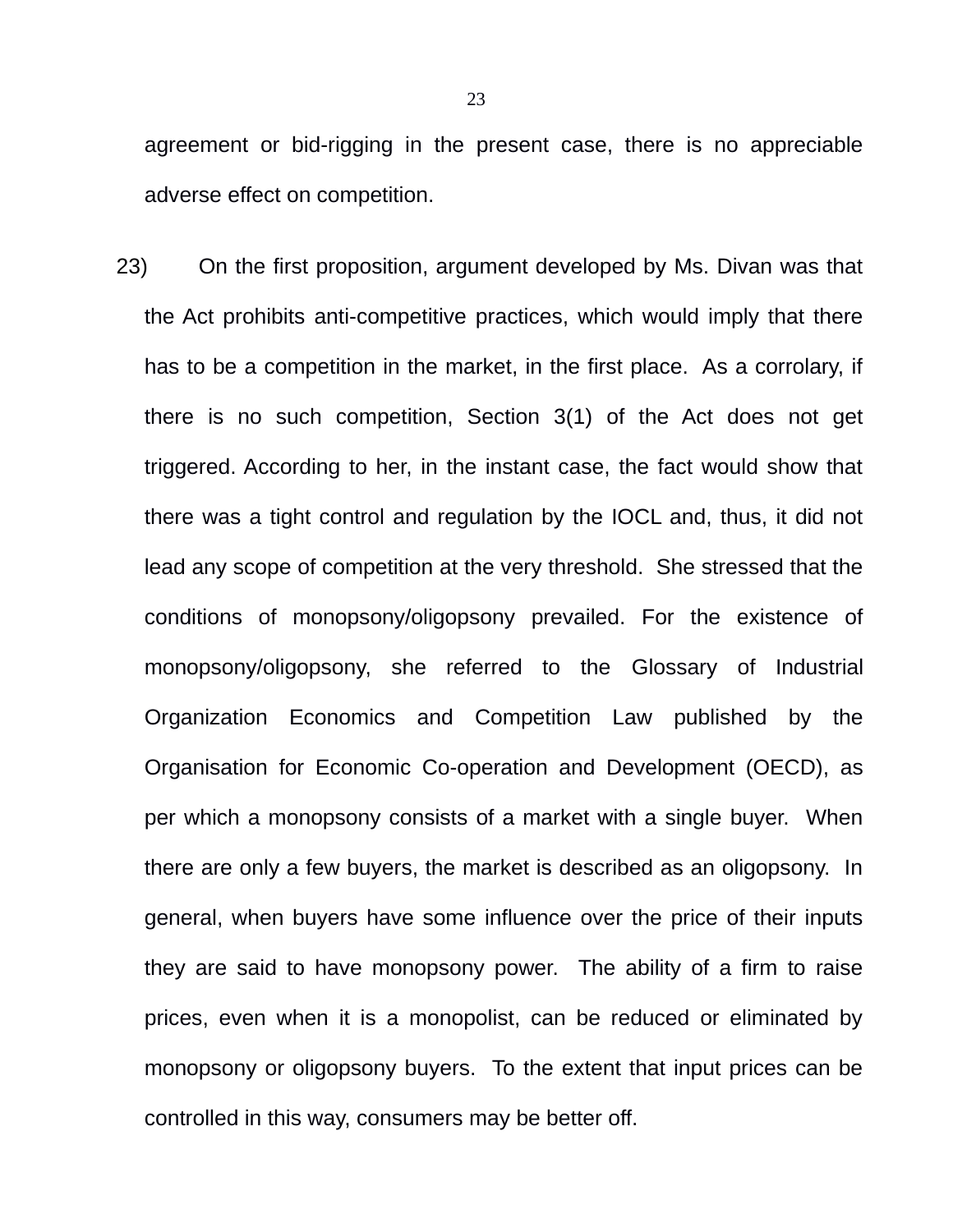24) According to her, these conditions were adequately present in the instant case. In her attempt to make this propositoin good, she highlighed the following features and conditions surrounding the contract:

(i) Extremely limited number of buyers and for this particular kind of market - a sole buyer, i.e., IOCL. IOCL controls 48% of the market share. There are no other purchasers of 14.2 Kg gas cylinders except for HPCL and BPCL, both of whom invite e-tenders, having a market share of 26% and 25% respectively.

(ii) The product is standardized and special to the extent that it is tightly controlled and regulated by the Government and also there are no other takers for it.

(iii) There are entry barriers in the market. As per the Tender conditions, only those manufacturers having valid approval from the Chief Controller of Explosives (CCOE) and Bureau of Indian Standards (BIS) license for manufacture of 14.2 kg LPG cylinders as per IS-3196 (Part 1) could submit bids for the tender.

(iv) Even the machinery used to manufacture this product is special and will become obsolete and reduceable to scrap if IOCL and the aforesaid two players were to discontinue contracts for supply of 14.2 kg cylinders. She pointed out that this was accepted in the Expert Report of Dr. Rughvir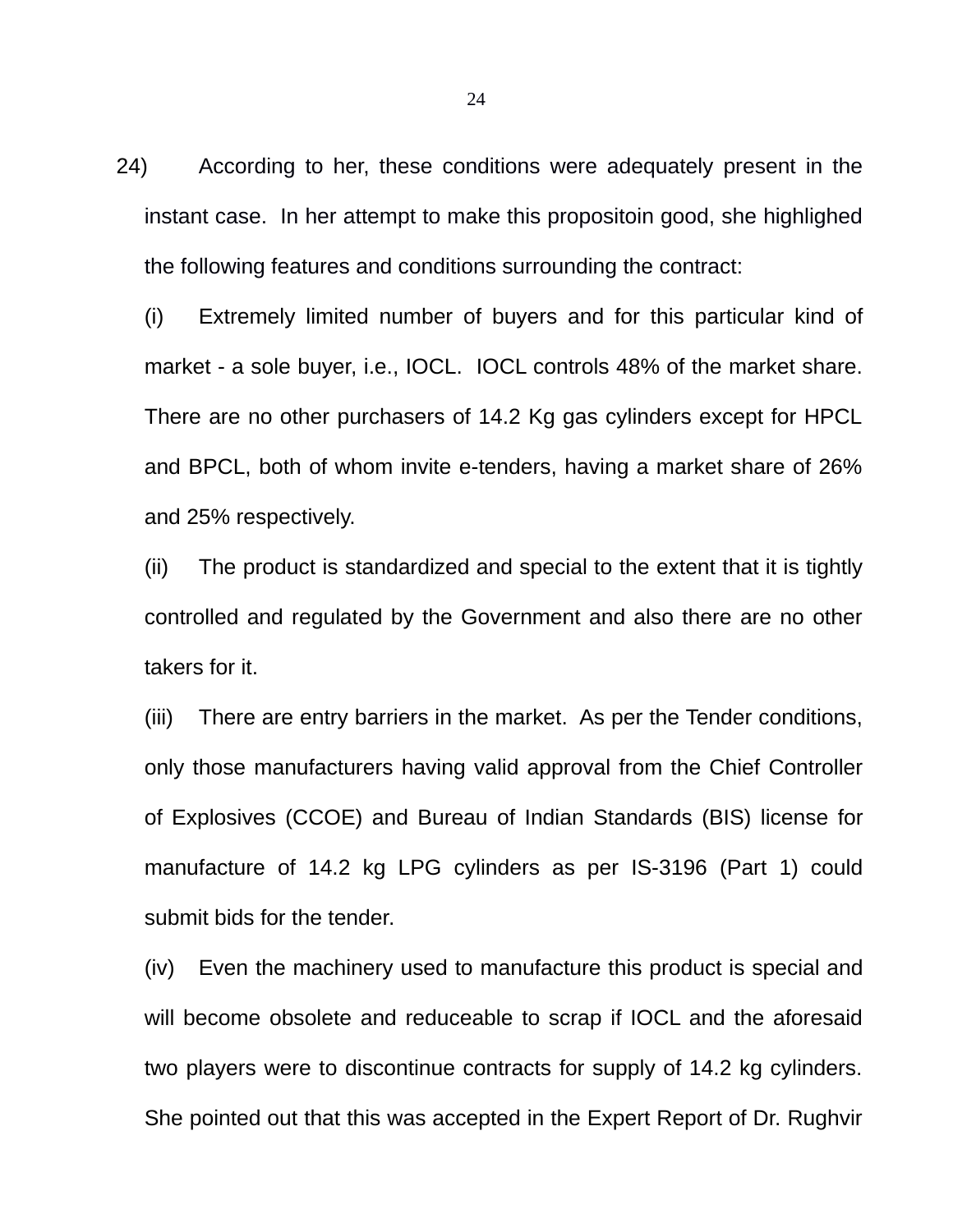K.S. Khemani.

(v) The tender conditions state that it can be rejected without furnishing reasons. Therefore, the lowest price is not sacrosanct (clause 11 of the contract).

(vi) L2 and L3 have also been granted contracts irrespective of the price they have quoted.

(vii) Effective price has no sanctity since not only L2 and L3 also get contracts in addition to or in exclusion of L1 but further, the final negotiated price is determined on the basis of privately conducted negotiations with individual bidders for which the benchmark is not the price quoted by them but the internal estimates arrived on the basis of objective criteria.

(viii) In most States, the final negotiated price was concluded at a rate lower than the internal estimate. The internal estimate had absolutely no correlation with the quoted rates by L1 or any other party. In this behalf, she pointed out that the IOCL had carried out the exercise of ascertaining the estimated cost of the cylinder through its experts. In the report given by the expert, the estimated cost per cylinder was arrived at Rs. 1106.61 paisa per cylinder. As against this, the final negotiated price at which the appellants had supplied cylinders to the IOCL was much lesser. According to her, in the whole process the price determination was on the basis of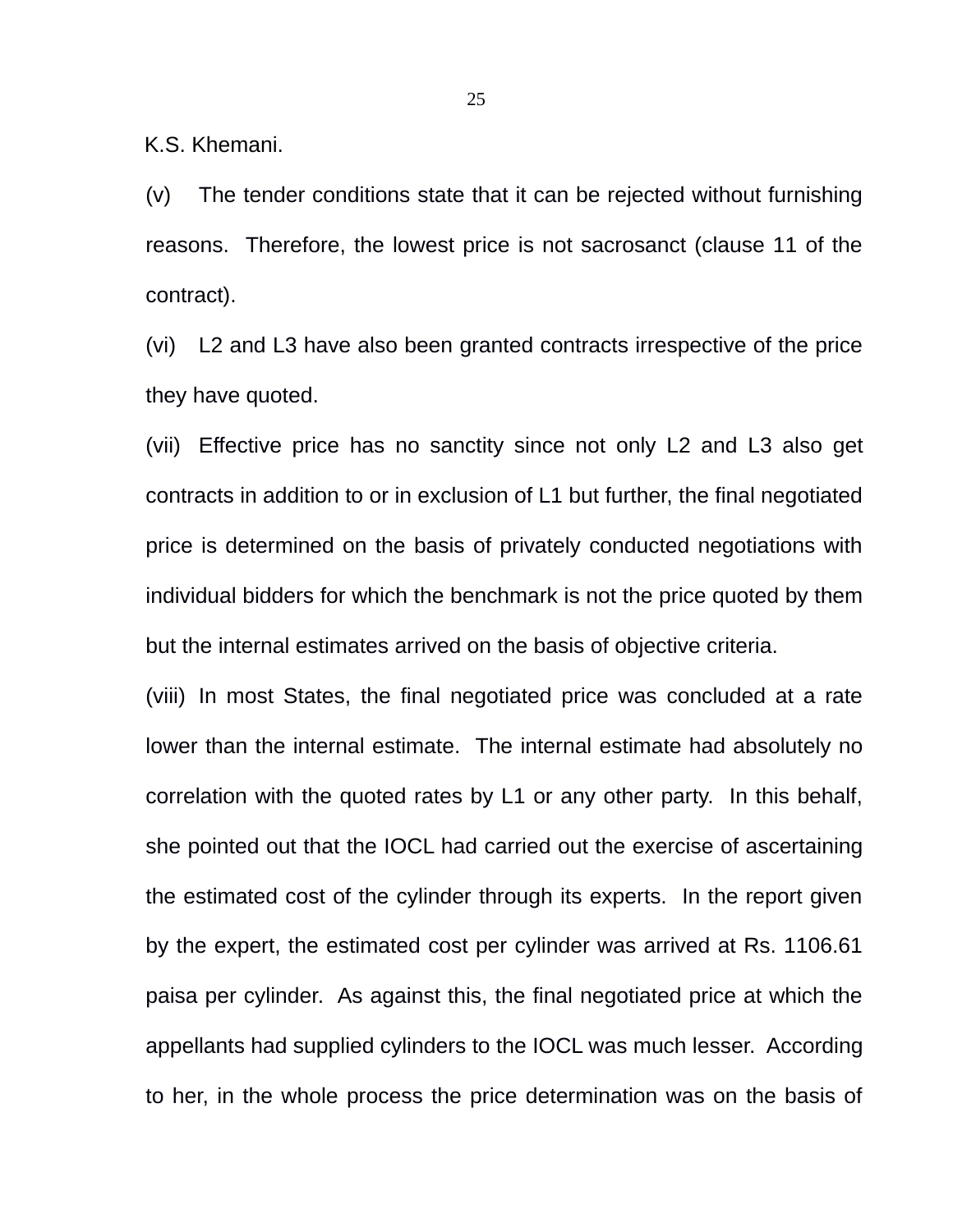internal estimates by IOCL which could not be influenced by the appellants at all. In fact, even after the tenderers submitted their bids, final price was the price negotiated by IOCL which fact was accepted by Mr. Y. Ramana Rao of IOCL in his deposition recorded by the Director General of CCI. This, according to the learned counsel, clearly proved that there was no adverse effect on competition, in any case.

(ix) The internal estimates were drawn up long after the price bids were made, i.e., on  $5<sup>th</sup>$  May, 2010. Price bids were opened on 23 $<sup>rd</sup>$  March, 2010</sup> and negotiations were held only after the submission of Mott MacDonald Report on 05.05.2010.

(x) The pattern shows that since L1, L2 and even L3 were awarded the contract and not merely L1, quoting the lowest price did not even determine the identity of the parties who were to get the contract, therefore, the manner in which the process was conducted or controlled by IOCL, completely leaves no scope for either determination of price or the identity of the parties who would get the contract.

25) She submitted that in such market conditions where on account of the vertical agreement there is virtually no scope of competitive forces between horizontal players, the question of anti-competitive conduct by virture of horizontal agreements does not arise. There is no competition in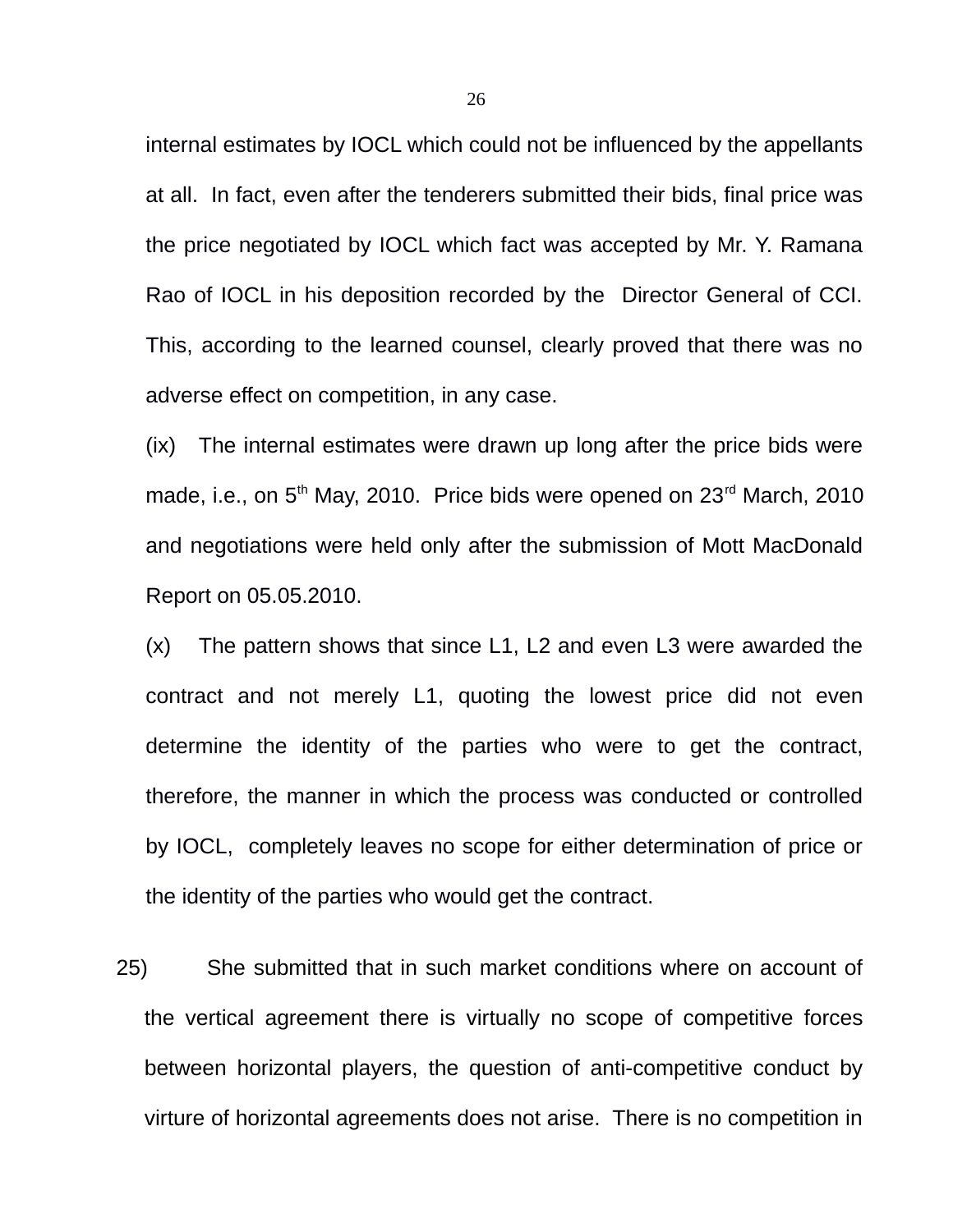the market even before a player enters the fray. Therefore, the first premise for the applciation of Section 3, i.e., the presence of an otherwise competitive market is absent. The burden of proof is on the respondent— CCI to establish that there is competition in the market before it can justify invoking Section 3. There is no automatic presumption under Section 3 that there is competition in the market.

- 26) From the aforesaid factors, Ms. Divan tried to deduce that price control was entirely in the hands of IOCL and in a situation like this, question of entering into any agreement with the motive of bid rigging or collusive bidding did not arise.
- 27) She also referred to LPG (Regulation of Supply and Distribution) Order, 2000 published vide Notification dated 26<sup>th</sup> April, 2000 as per which only Government oil companies can supply LPG to domestic consumer of 14.2 kg LPG cylinders with dimensions as specified therein. Predicated thereupon, her submission was that the LPG supply in 14.2 kg gas cylinders is an essential commodity; the distribution of such cylinders takes place only through Government oil companies; the price to the consumer is controlled by the Government; and parallel marketeers, supplier and distributor of LPG cylinders may do so only for cylinders and specifications other than 14.2 kg cylinders. This control of the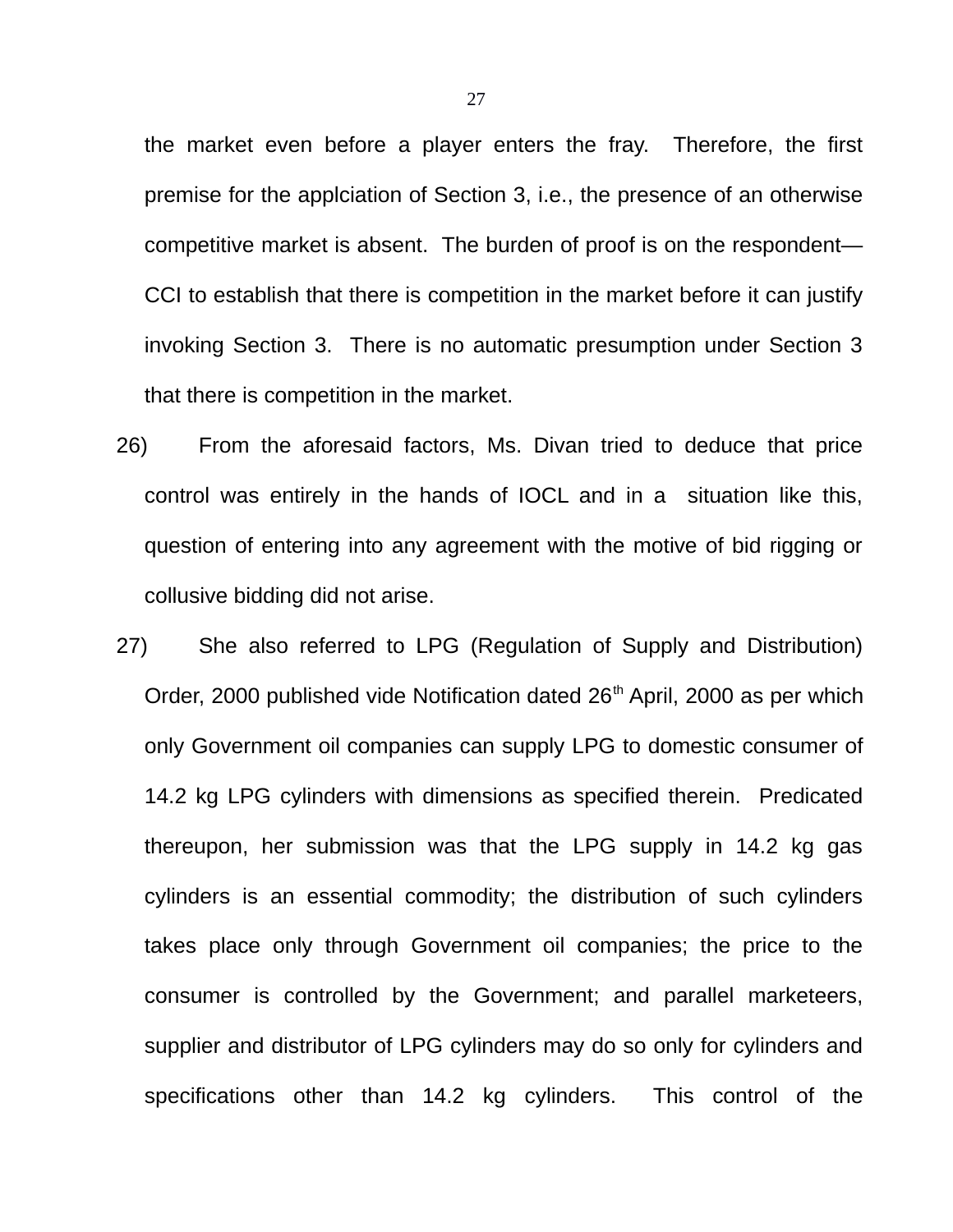Government, insofar as supply of 14.2 kg gas cylinders is concerned,

would also show tight control over the pricing. In such a statutorily tight

control price fixing mechanism there could not be bid rigging, was the

submission of Ms. Divan. She supported this submission by drawing the

attention of the Court to the following observations in *Ashoka Smokeless*

### *Coal India (P) Ltd. v. Union of India[2](#page-27-0)* :

"109. It may be true that prices are required to be fixed having regard to the market forces. Demand and supply is a relevant factor as regards fixation of the price. In a market governed by free economy where competition is the buzzword, producers may fix their own price. It is, however, difficult to give effect to the constitutional obligations of a State and the principles leading to a free economy at the same time. A level playing field is the key factor for invoking the new economy. Such a level playing field can be achieved when there are a number of suppliers and when there are competitors in the market enabling the consumer to exercise choices for the purpose of procurement of goods. If the policy of the open market is to be achieved the benefit of the consumer must be kept uppermost in mind by the State.

#### xxx xxx xxx

<span id="page-27-0"></span>127. While fixing a fair and reasonable price in terms of the provisions of the Essential Commodities Act (although the price is not dual), it is essential that price is actually fixed. Such price fixation is necessary in view of the fact that coal is an essential commodity. It is, therefore, vital that price is actually fixed and not kept variable. Fixation of price of coal is of utmost necessity as it is a mineral of grave national importance. Non-availability of coal and consequently, the other products may lead to hardship to a section of citizens. It may entail closure of factories and other industries which in turn would lead to loss to the State exchequer; as they would be deprived of its taxes. It will lead to loss of employment of a large number of employees and would be detrimental to the avowed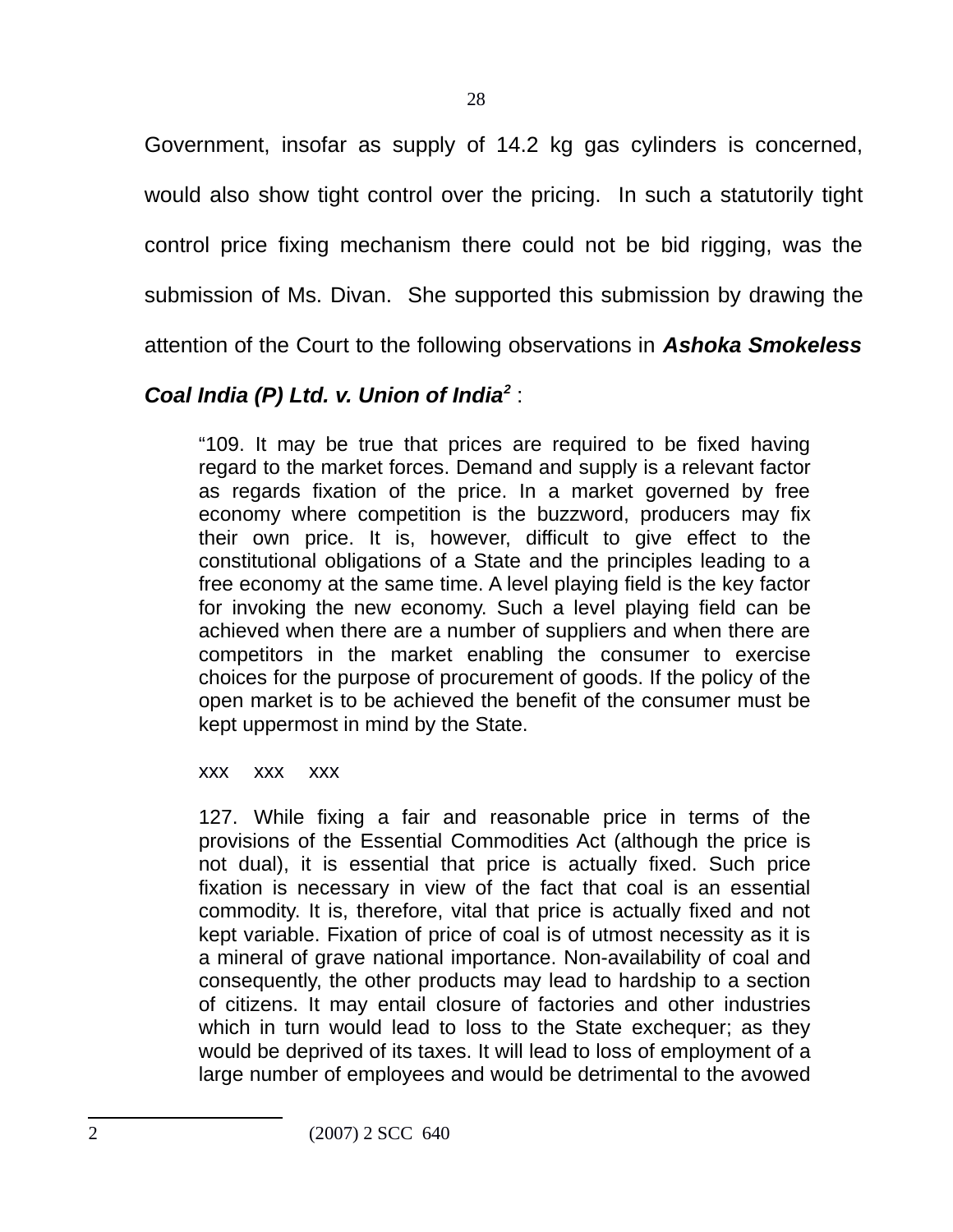object of the Central Government to encourage small-scale industries."

# 28) She also referred to the following discussion in *Excel Crop Care*

# *Limited* v. *Competition Commission of India & Anr.[3](#page-28-0)* :

"52. We are here concerned with parallel behaviour. We are conscious of the argument put forth by Mr Venugopal that in an oligopoly situation parallel behaviour may not, by itself, amount to a concerted practice. It would be apposite to take note of the following observations made by European Court of Justice in Dyestuffs [*Imperial Chemical Industries Ltd.* v. *Commission of European Communities*, 1972 ECR 619 (ECJ)] :

"By its very nature, then, the concerted practice does not have all the elements of a contract but may inter alia arise out of coordination which becomes apparent from the behaviour of the participants. *Although parallel behaviour may not itself be identified with a concerted practice*, it may however amount to strong evidence of such a practice if it leads to conditions of competition which do not respond to the normal conditions of the market, having regard to the nature of the products, the size and number of the undertakings, and the volume of the said market. Such is the case especially where the parallel behaviour is such as to permit the parties to seek price equilibrium at a different level from that which would have resulted from competition, and to crystallise the status quo to the detriment of effective freedom of movement of the products in the [internal] market and free choice by consumers of their suppliers."

(emphasis supplied)

At the same time, the Court also added that the existence of a concerted practice could be appraised correctly by keeping in mind the following test:

<span id="page-28-0"></span>"If the evidence upon which the contested decision is based is considered, not in isolation, but as a whole, account being taken of the specific features of the products in question."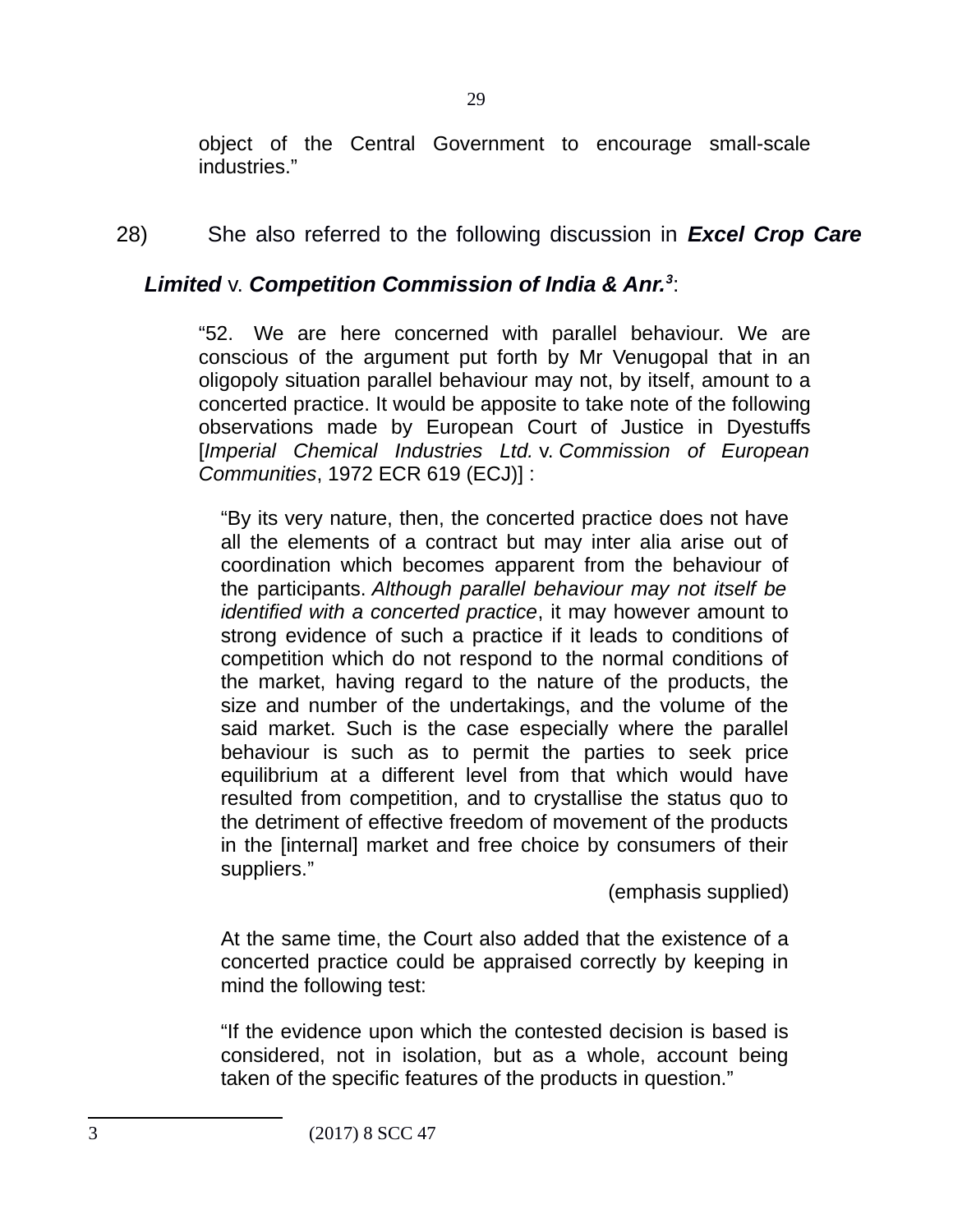- 29) The learned counsel also referred to various judgments of other jurisdictions, primarily that of European Commission and the Court of Justice of European Union, which we shall discuss at the appropriate stage.
- 30) Ms. Divan, also highlighted that in this entire scenario, it was necessary to have the views of IOCL. However, in a suo motu case, IOCL was not even served with any notice and therefore no evidence was elicited from IOCL on the issue whether there was any autnomy left to the manufacturer in the matter of price determination.
- 31) She, thus, argued that merely because there was price parallelism, it could not have been the reason to arrive at a conclusion that there was a collusive agreement or bid rigging. She submitted that in a monopsonistic market where there are few buyers, the price is set by the buyers, and the conditions are such that sellers can predict demand, there is a repetitive bidding process and the products are identical and specilized, the likelihood of price parallelism is natural.
- <span id="page-29-0"></span>32) Further, price parallelism is inevitable where the buyer has a high degree of control and determines price, quantity, and even the identities of the awardees at its discretion. Referring to the following discussion in *Union of India v. Hindustan Development Corporation[4](#page-29-0)* , she argued 4 (1993) 1 SCC 467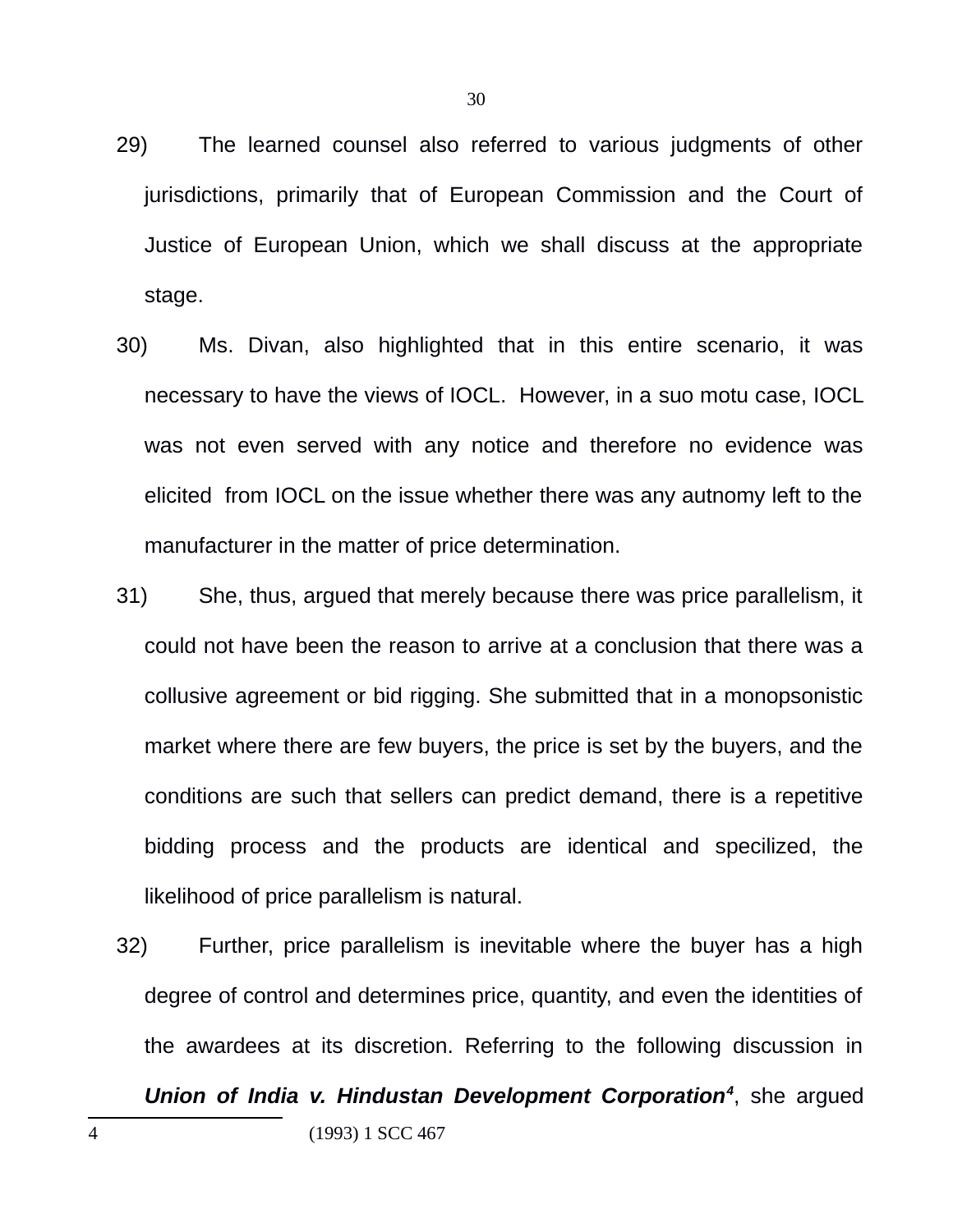that mere identical pricing cannot lead to the conclusion of cartelisation:

"7. [….] (1) There is not enough of material to conclude that M/s H.D.C., Mukand and Bhartiya formed a cartel. Because of mere quoting identical tender offers by the said three manufacturers for which there is some basis, the conclusion that the said manufacturers had formed a cartel does not appear to be correct. However since the offers of the said three tenderers were identical and the price was somewhat lower, the Tender Committee entertained a suspicion that a cartel had been formed and the same got further strengthened by the post-tender attitude of the said manufacturers which further resulted in entertaining the same suspicion by the other authorities in the hierarchy of decision making body including the Minister of Railways. [….]

33) She pointed out that this principle has also been stated in paragraph

17 of the *Union of India v. Hindustan Development Coproration[5](#page-30-0) .* Her

submission was that identical pricing may be further explained by the fact that, given the high degree of predictability of prices, bidders may take a business decision to mirror prices of competitors in certain States, by adjusting or averaging prices in others.

- 34) The learned counsel pointed out that the CCI arrived at an inference of a collusive agreement based, *inter alia*, on the presence of circumstances which have acted as 'facilitating factors' for collusion. These factors which describe the nature of the industry are:
	- (i) Predictability of demand
	- (ii) Small number of suppliers

<span id="page-30-0"></span>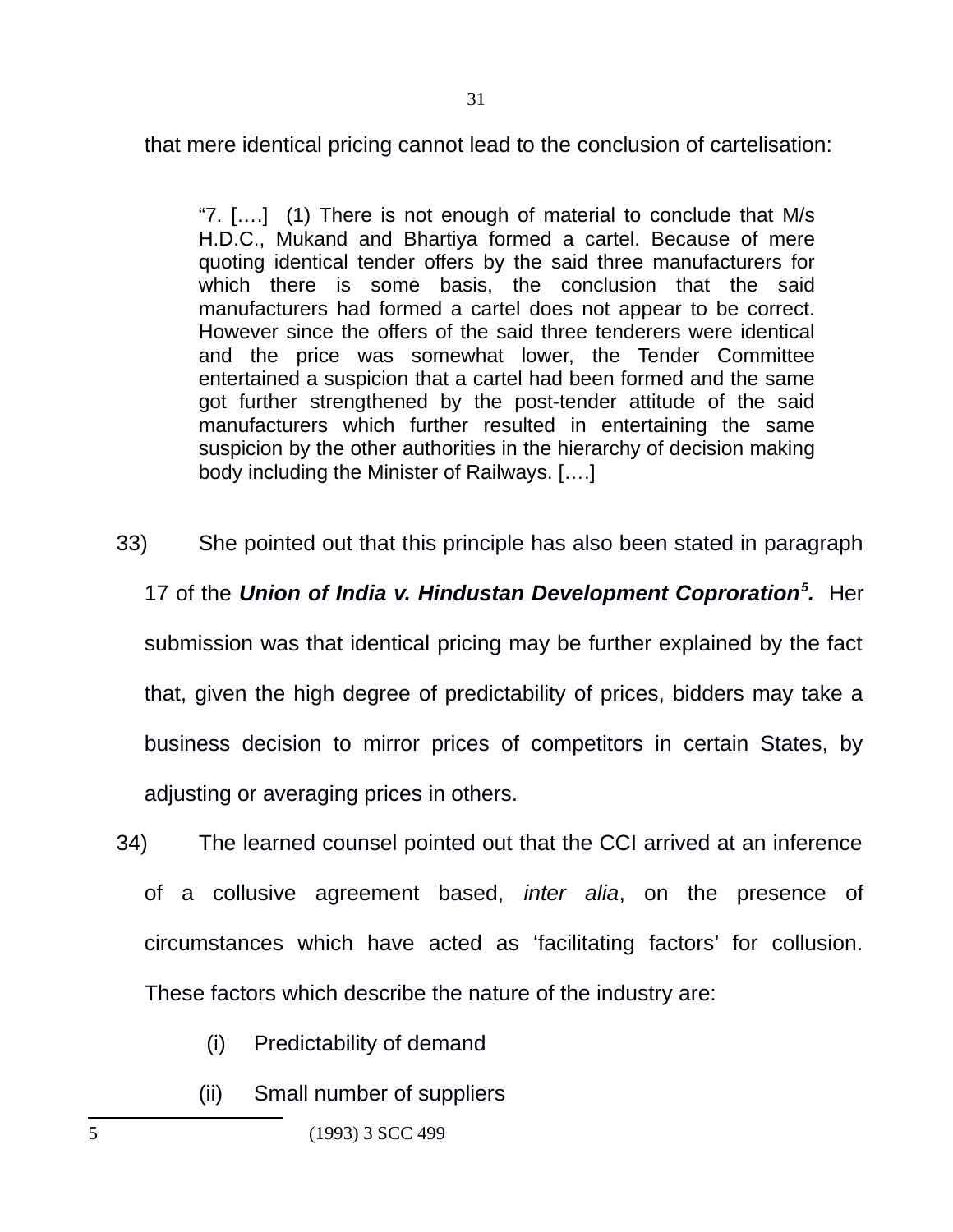(iii) Few new entrants

(iv) Active trade association

- (v) Repetitive bidding
- (vi) Identical products
- (vii) Few or no substitutes

(viii) No significant technological changes, i.e, a standardised product in repsect of which there has been no change or alteration in design.

35) Her reply was that these are the characteristics which define the industry. Yet these very factors are relied upon to come to the consclusion that there is 'collusion' and 'bid rigging'. She submitted that if the very nature of the industry is such that there are very small numbers of suppliers, very few new entrants and a standard product being supplied to the same party year after year, such factors are beyond the control of the individual manufacturers and cannot be relied upon as factors to lead to a presumption that there is collusive conduct. In other words, the very nature of the industry cannot be used as a factor to presume collusion because collusion itself requires a state of mind or intent whereas in this case, most of these factors are inherent in the nature of the industry as described by the CCI itself.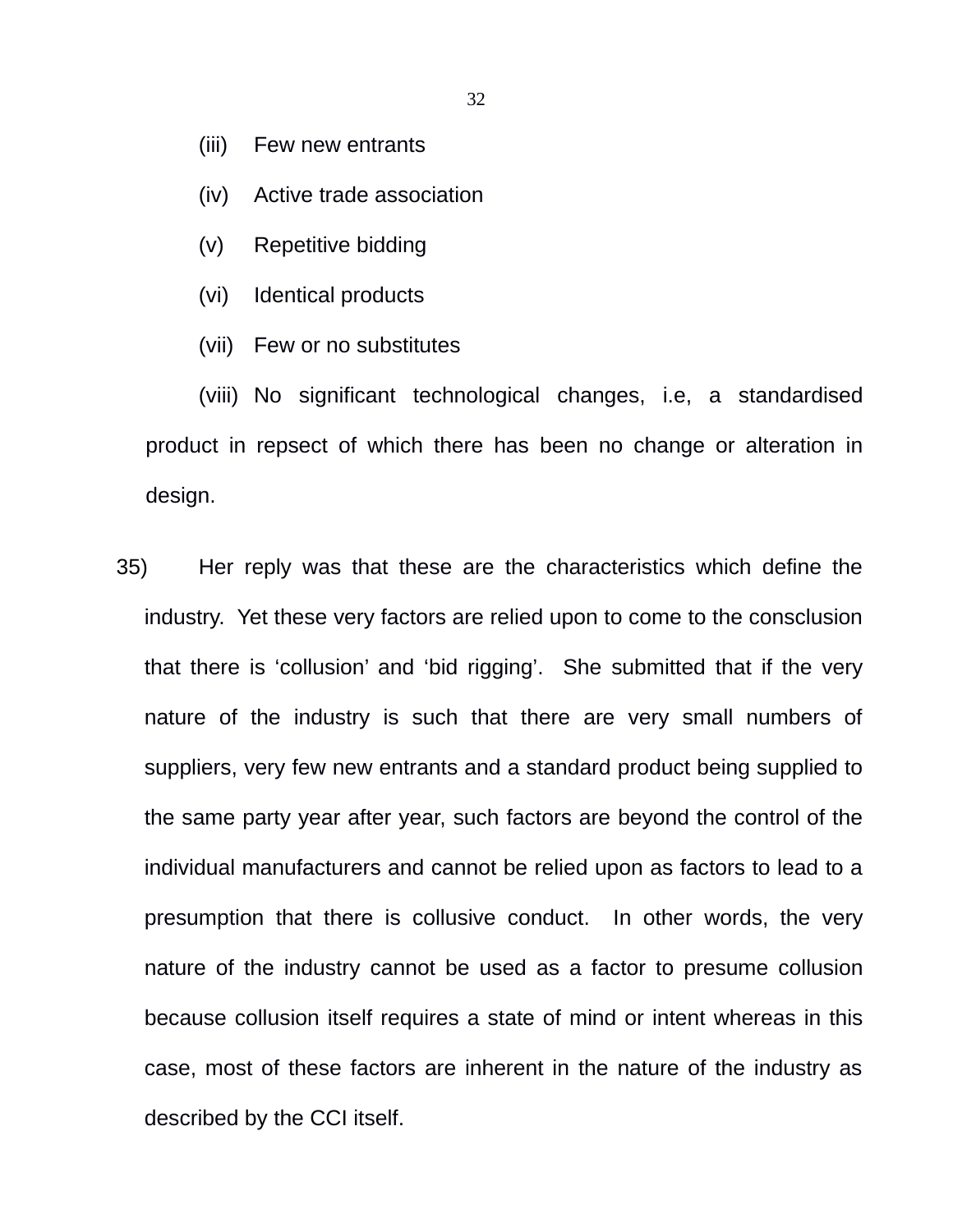- 36) Adverting to her  $2^{nd}$  proposition, namely, there was no collusive agreement or bid rigging in the present case, her submission was that CCI has relied on a dinner attended by some manufacturers on  $1<sup>st</sup>$  March, 2010 and a lunch on  $2<sup>nd</sup>$  March, 2010 as evidence of a price fixing agreement. Her response was that the factum of meetings of an association by itself in any case cannot lead to a conclusion of collusion. Likewise, the COMPAT also upheld that inference based on the factum of the meetings of the Associaiton. The COMPAT went to the extent of holding that it is irrelevant whether a particular party was a member of the Association or not and the existence of Association is by itself sufficient. This approach was attacked as contrary to the fundamental right to form an association under Article 19(1)(c)(g) of the Constitution of India.
- 37) So far as the meetings over dinner and lunch are concerned, both were hosted by individual members. In the case of the dinner meeting on 1<sup>st</sup> March, 2010, it was hosted by Mr. C.P. Bhartiya, MD of North India Wires. The lunch on 2<sup>nd</sup> March, 2010 was hosted by Mr. Santosh Bhartiya of Haldia Precision. It is not as if that the Association paid or the expenses were shared by all members who attended.
- 38) She also submitted that insofar as appellant Rajasthan Cylinders and Containers Limited is concerned, no representatives of appellant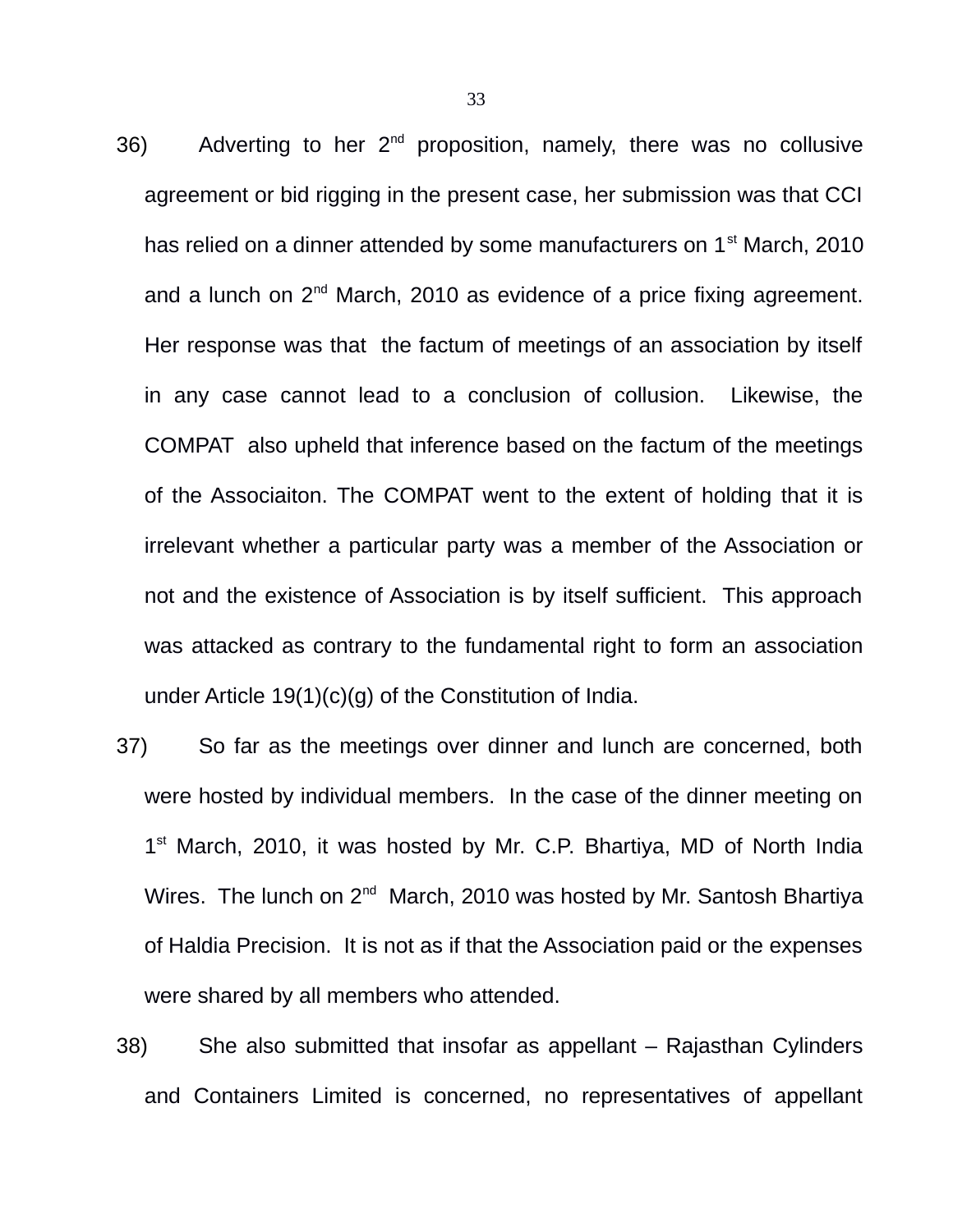attended the said meeting. Further, many other members did not attend the meeting. Even as per the findings of the Director General, only 12 persons representing 19 parties are said to have attended the meeting. Her submission was that as per the allegations, 45 persons had entered into an agreement of cartelisation which should not be established only with the said meeting which was not attended by all and in fact very few members.

- 39) In any case, according to her, it was expressly stated by at least two persons who attended the meeting that price was not discussed. These are Mr. Chandi Prasad Bhartia from Haldia Precision and Mr. Manvinder Singh of Bhiwadi Cylinders Ltd.
- 40) Her further submission on this aspect was that the inference drawn on the basis of six agents being nominated for depositing 44 bids was also misconceived. The CCI holds that 'this might have held to the possibility of copying and matching of the rates quoted in the price bids by many suppliers in a particular state."
- <span id="page-33-0"></span>41) The test as laid down in the case of *Ahlstrom Osakeyhtio* v. **Commission<sup>[6](#page-33-0)</sup>** is: Is the concertation the only plausible explaination for the conduct?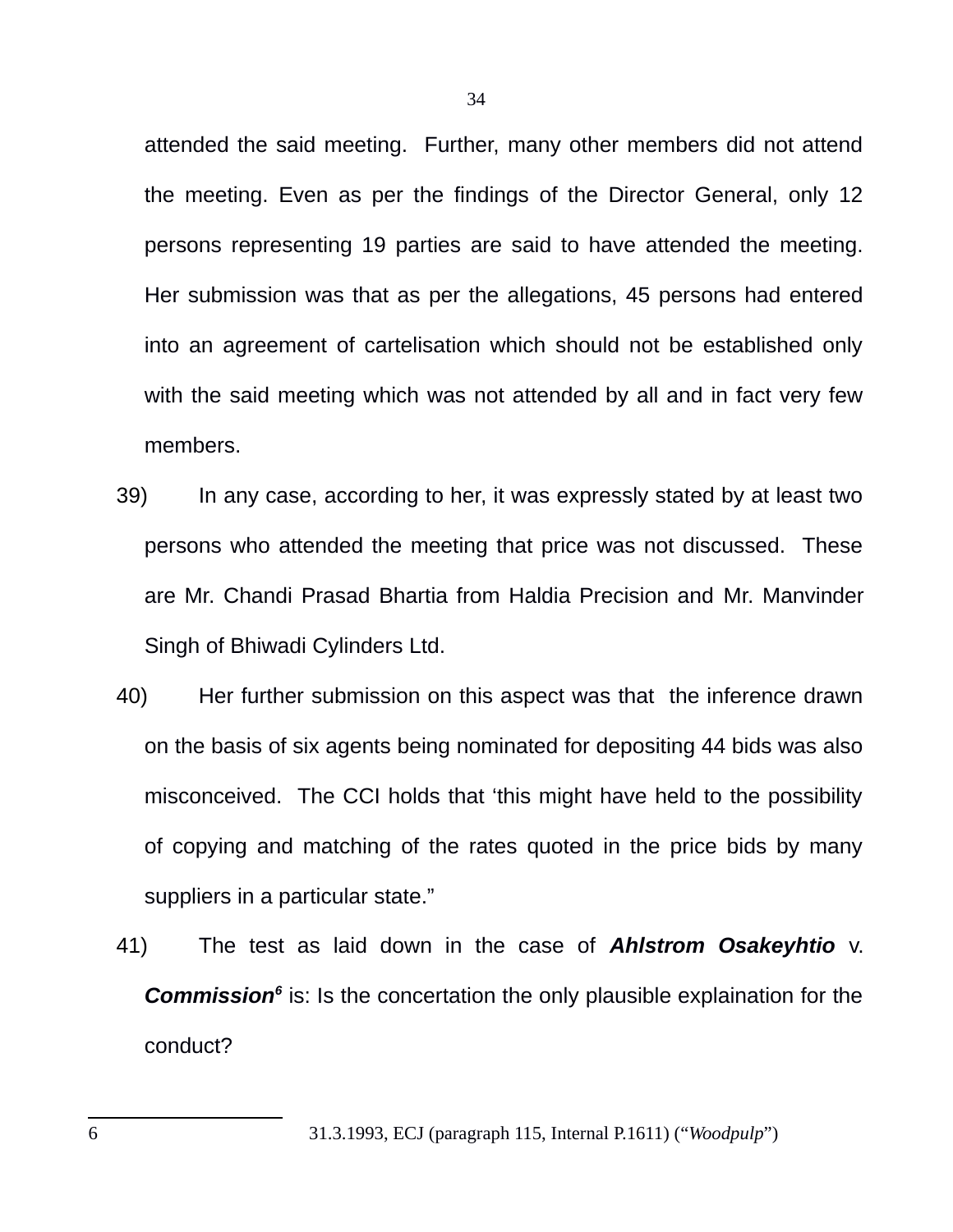"126. Following that analysis, it must be stated that, in this case, concertation is not the only plausible explanation for the parallel conduct. To begin with, the system of price announcements may be regarded as constituting a rational response to the fact that the pulp market constituted a long-term market and to the need felt by both buyers and sellers to limit commercial risks. Further, the similarity in the dates of price announcements may be regarded as a direct result of the high degree of market transparency, which does not have to be described as artificial. Finally, the parallelism of prices and the price trends may be satisfactorily explained by the oligopolistic tendencies of the market and by the specific circumstances prevailing in certain period. Accordingly, the parallel conduct established by the Commission does not constitute evidence of concertation.

This test is not met in the present case for reasons that are enumerated.

- 42) Her third proposition was that in any case there was no appreciable adverse effect on competition. She tried to make this submission good by contending that when industry is an oligopoly, the price parallel or a finding of identical quoting of price does not by itself lead to the conclusion of a conerted price. Moreoever, in the instant case, number of entrants had increased as 12 new entrants submitted their bid for the year 2010-11. Therefore, the finding of the CCI, upheld by the COMPAT, that there has been a creation of barriers for new entrants is without any basis.
- 43) Other counsel who appeared on behalf of the appellants made their submission almost on the same lines, *albeit*, with further elaborations on certain aspects, some of which are taken note of hereafter. Mr. Jaiveer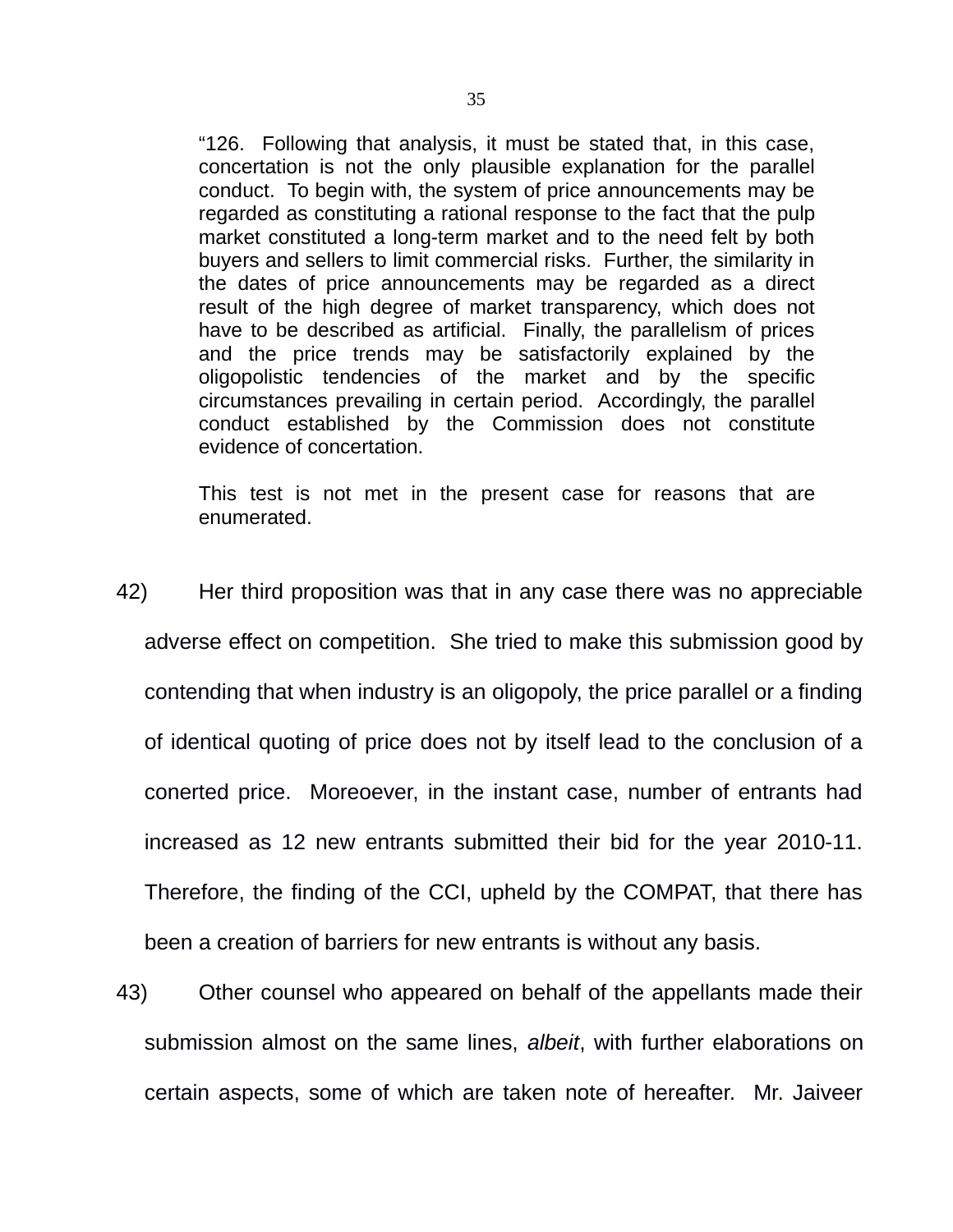Shergil, who argued for the appellant—Om Containers (C.A. No. 6369 of 2014) submitted that in order to attract the presumption contained in Section 3(3) about the appreciable adverse effect on competition, in the first instance, there has to be a finding that there has been an agreement of the kind set out in Section 3(3)(a) to (d). Since, the allegation against the appellants was that the agreement resulted in bid rigging and case is covered under Section 3(3)(d) of the Act, it was necessary that there is a positive finding to the aforesaid effect, namely, that there was agreement which had resulted in bid rigging. Accordoing to him, since the definition of bid rigging in *Explanation* to Section 3(3) uses the words 'means', the definition is a hard and fast definition and no other meaning can be assigned to the expression than is put down in the definition, as held in

*Punjab Land Developement & Reclamation Corporation Ltd. vs.*

*Presiding Officer, Labour Court[7](#page-35-0)* in the following words:

"72. The definition has used the word 'means'. When a statute says that a word or phrase shall "mean"— not merely that it shall "include" — certain things or acts, "the definition is a hard-and-fast definition, and no other meaning can be assigned to the expression than is put down in definition" (per Esher, M.R., *Gough* v. *Gough*  $[(1891)$  2 QB 665 : 65 LT 110] ). A definition is an explicit statement of the full connotation of a term."

44) Thus, according to him, for it to be a case of bid rigging, the

<span id="page-35-0"></span>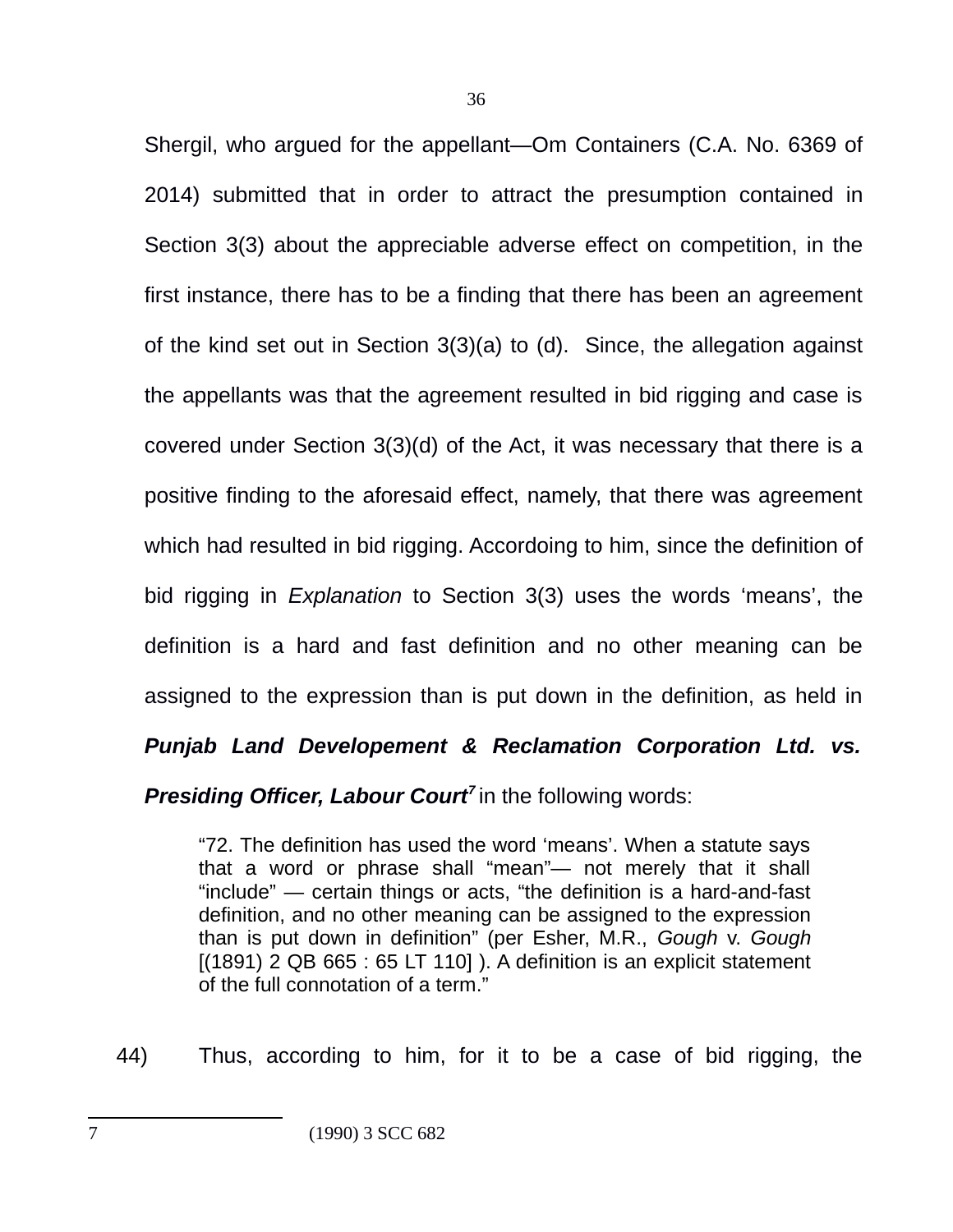agreement must be such which is defined in the *Explanation* to Section

3(3)(d) creating the effect of:

- a. Eliminating or reducing competition for bids or
- b. Adversely affecting the process for bidding or
- c. Manipulating the process for bidding.
- 45) He referred to the judgment in *S. Sundaram Pillai vs. V.R.*

Pattabiraman<sup>[8](#page-36-0)</sup>, on the purpose of an 'Explanation', viz.:

"46. We have now to consider as to what is the impact of the Explanation on the proviso which deals with the question of willful default. Before, however, we embark on an inquiry into this difficult and delicate question, we must appreciate the intent, purpose and legal effect of an Explanation. It is now well settled that an Explanation added to a statutory provision is not a substantive provision in any sense of the term but as the plain meaning of the word itself shows it is merely meant to explain or clarify certain ambiguities which may have crept in the statutory provision. Sarathi in *Interpretation of Statutes* while dwelling on the various aspects of an Explanation observes as follows:

(*a*) The object of an Explanation is to understand the Act in the light of the explanation.

(*b*) It does not ordinarily enlarge the scope of the original section which it explains, but only makes the meaning clear beyond dispute."

46) He submitted that there is no positive evidence of this nature at all

and the CCI as well as COMPAT has proceeded on inferences as regards

<span id="page-36-0"></span>bid rigging and, therefore, such orders cannot be sustained.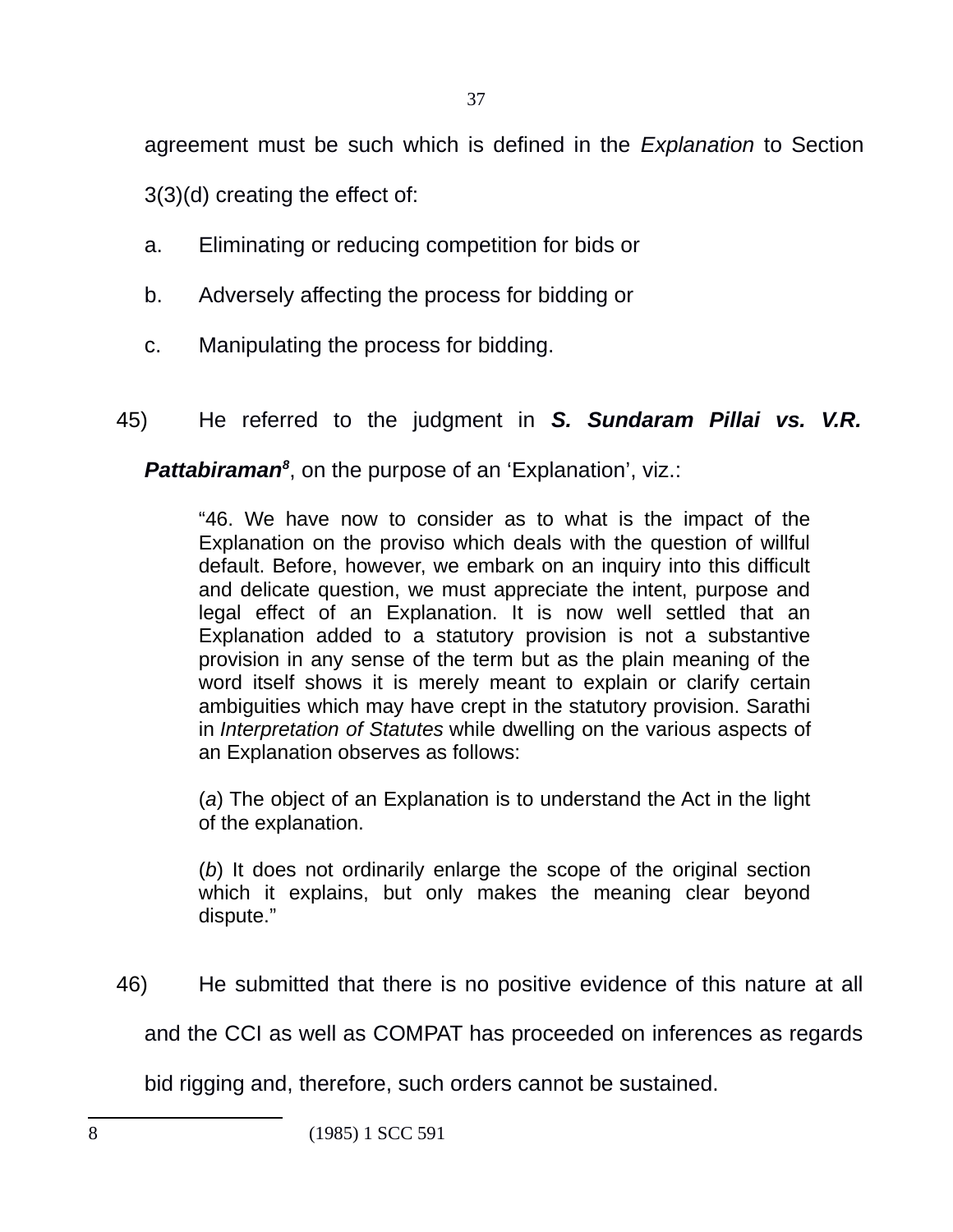In the absence thereof, submitted the learned counsel, doctrine of reverse burden which was put on the appellants would not apply. He referred to the following judgments<sup>[9](#page-37-0)</sup> in support.

# *48)* The counsel relied upon the following observations in *CCI v.*

# *Artistes & Technicians of W.B. Film & Television:*

"31. The Competition Act, 2002, as amended in 2007 and 2009, deals with anti-trust issues viz. regulation of anti-competitive agreements, abuse of dominant position and a combination or acquisition falling within the provisions of the said Act. Since the majority view of CCI also accepted that the impugned activities of the Coordination Committee did not amount to abuse of dominant position, and it treated the same as anti-competitive having appreciable adverse effect on competition, our discussion would be focused only on anti-competitive agreements. Section 3 of the Act is the relevant section in this behalf. It is intended to curb or prohibit certain agreements. Therefore, in the first instance, it is to be found out that there existed an "agreement" which was entered into by enterprise or association of enterprises or person or association of persons. Thereafter, it needs to be determined as to whether such an agreement is anti-competitive agreement within the meaning of the Act. Once it is found to be so, other provisions relating to the treatment that needs to be given thereto get attracted."

49) Taking aid of the aforesaid legal principle, it was submitted that in the present case it will be seen that the CCI, rather arriving at a finding with focus on the aforesaid factors, proceeded to analyse factors which attach

<span id="page-37-0"></span> $\mathbf{q}$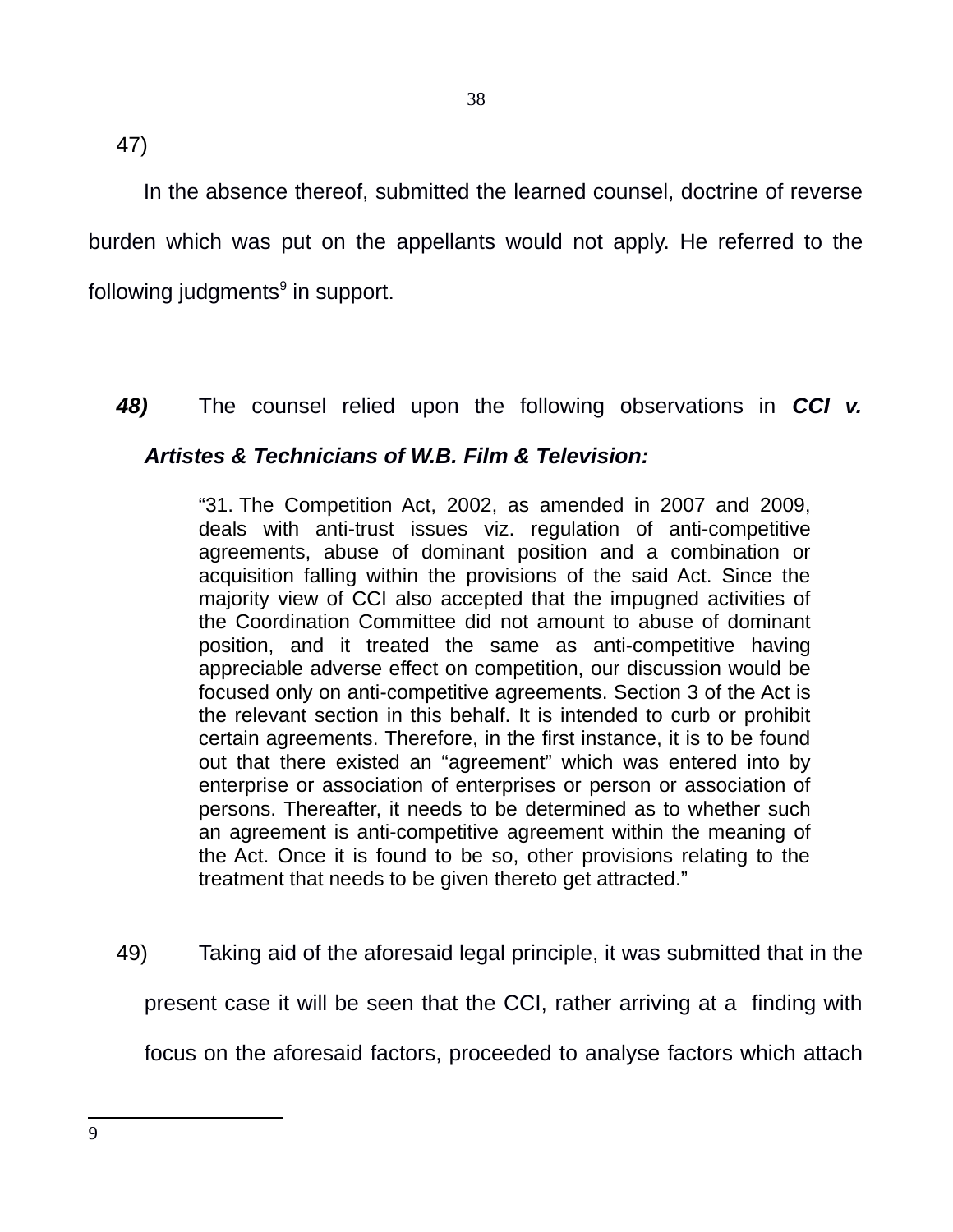to the general market conditions of the industry to 'infer' the 'possibility' of bid rigging and then concluded that the 'facilitating factors' which may be 'considered conducive for cartelisation' are present. The D.G. found that 'in all the probability, prices were fixed there at the meeting in Bombay in collusion with each other. Such an inference and assumption based on 'higher chances', 'probability', 'tendencies' or 'likelihood' by the CCI does not meet the requirement of the definition contained in Explanation to Section 3(3) and certainly does not constitute a finding of 'bid rigging' as defined therein. The Tribunal has also proceeded on the basis that it 'is to be deduced....that these meetings did relate to the tender offers'. There was, thus, not clearcut, precise and consistent evidence to support that the alleged bid rigging took place.

50) Next submission of Mr. Shergil was that apart from the complete absence of a finding of bid rigging, in the present IOCL tender, as a matter of fact there canot be any bid rigging as defined in Section 3(3). To take the first ingredient, i.e., eliminating or reducing competition for bids, the report of D.G. itself finds that out of the 60 bidding parties 37 entities were not belonging to any single group and are independently controlled. Hence, straight away there is no case of 'eliminating or reducing competition for bids' which is one of the possible ingredients of bid rigging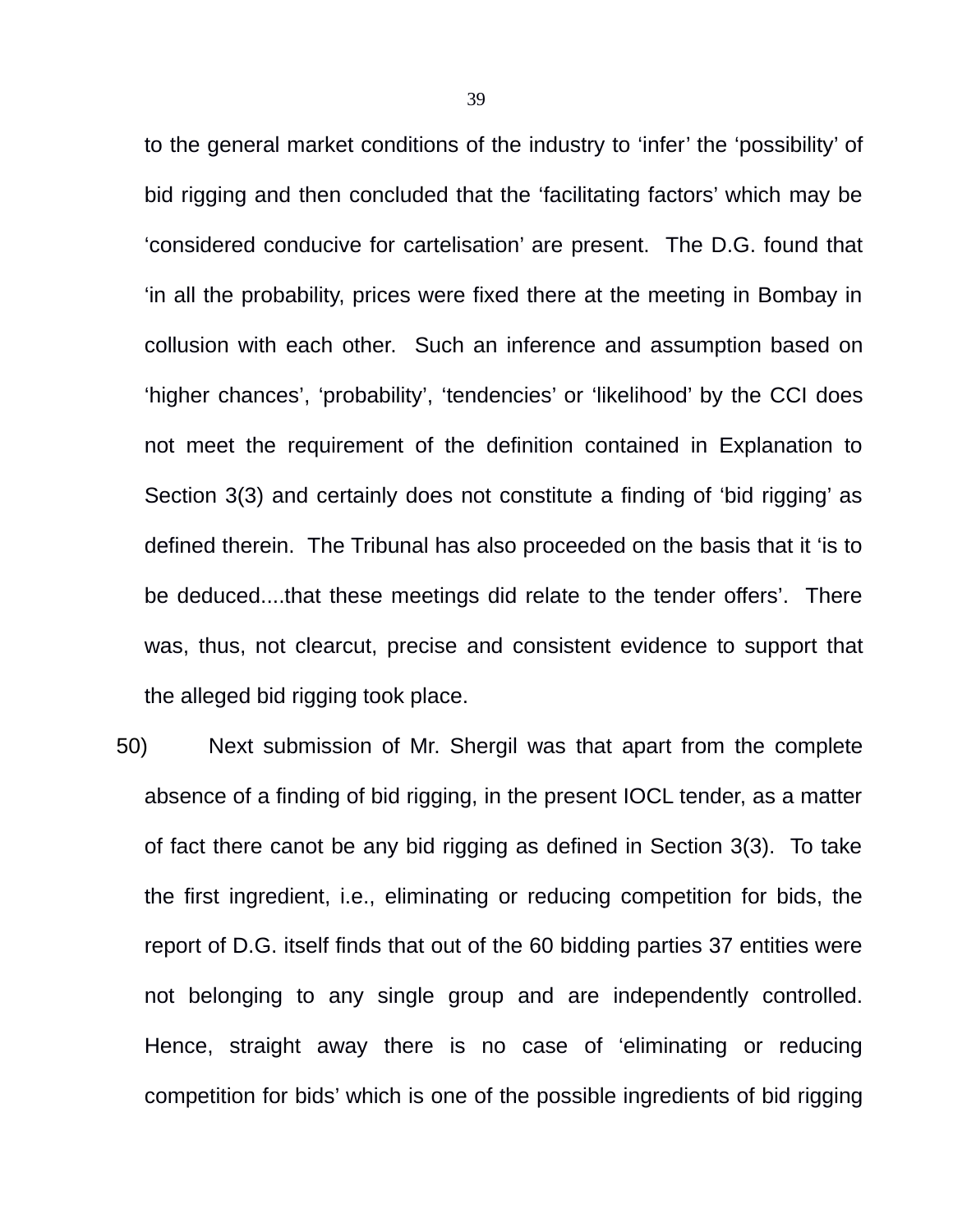as there were 37 entities who were free of mind to participate and bid of their own accord in the absence of any control by any cartel.

<span id="page-39-0"></span>51) As regards the second and third requirement of bid rigging, i.e., adversely effecting or manipulating the bidding process, he argued that the submission of bids by the appellant (even if identical) can have no effect of 'adversely effecting or manipulating the bidding process' this being on account of the very nature of the present tender process. Although, bids are invited from bidders, IOCL has a fixed/base procurement price of Rs. 1106.61 per cylinder. IOCL then works out an estimated rate per State based on certain factors peculiar to that State such as octroi, freight etc. The bid offered by the L1 (lowest bidder) is then subject to further downward negotiations by IOCL as per the tender clause and a further finalised rate is arrived at. Such finalised rate is eventually even lower<sup>[10](#page-39-0)</sup> than the L1 bid amount. Thus, factually, logically and in reality any bid submitted by any party can never be one which is said to adversely affect or manipulate the bidding process. All of this information is with IOCL as part of its bidding process preparations, estimates and financial workings and could easily have been taken into consideration. In support, Mr. Shergil also referred to the terms and conditions of the IOCL tender.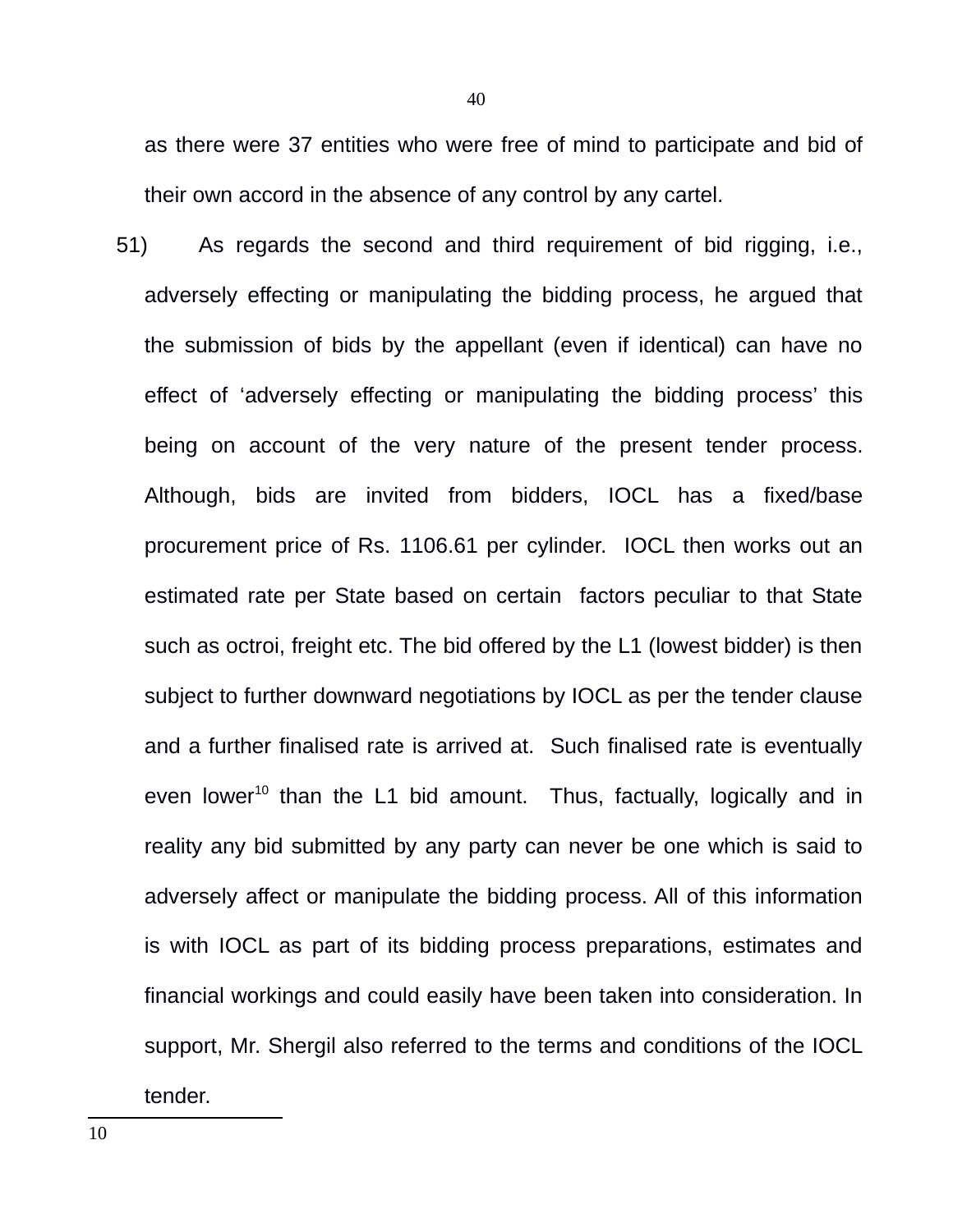52) His further submission was that CCI, or for that matter COMPAT, were wrong in getting influenced by the submissions of identical bids by the appellants as it could not be, *ipso facto,* inferance of bid rigging. Such identical prices could be for various reasons and he shared that the reasons given by Ms. Divan predicated her submissions on oligopsony/monopsony. In addition, he relied upon the judgment of this Court in *Union of India vs. Hindustan Development Corporation[11](#page-40-0)* and,

in particular, para 17 thereof, which is as under:

<span id="page-40-0"></span>"17. Therefore, whether in a given case, there was formation of a cartel by some of the manufacturers which amounts to an unfair trade practice, depends upon the available evidence and the surrounding circumstances. In the instant case, initially the Tender Committee formed the opinion that the three big manufacturers formed a cartel on the ground that the price initially quoted by them was identical and was only a cartel price. This, in our view, was only a suspicion which of course got strengthened by post-tender attitude of the said manufacturers who quoted a much lesser price. As noticed above it cannot positively be concluded on the basis of these two circumstances alone. In the past these three big manufacturers also offered their own quotations and they were allotted quantities on the basis of the existing practice. However, a mere quotation of identical price and an offer of further reduction by themselves would not entitle them automatically to corner the entire market by way of monopoly since the final allotment of quantities vested in the authorities who in their discretion can distribute the same to all the manufacturers including these three big manufacturers on certain basis. No doubt there was an apprehension that if such predatory price has to be accepted the smaller manufacturers will not be in a position to compete and may result in elimination of free competition. But there again the authorities reserved a right to reject such lower price. Under these circumstances though the attitude of these three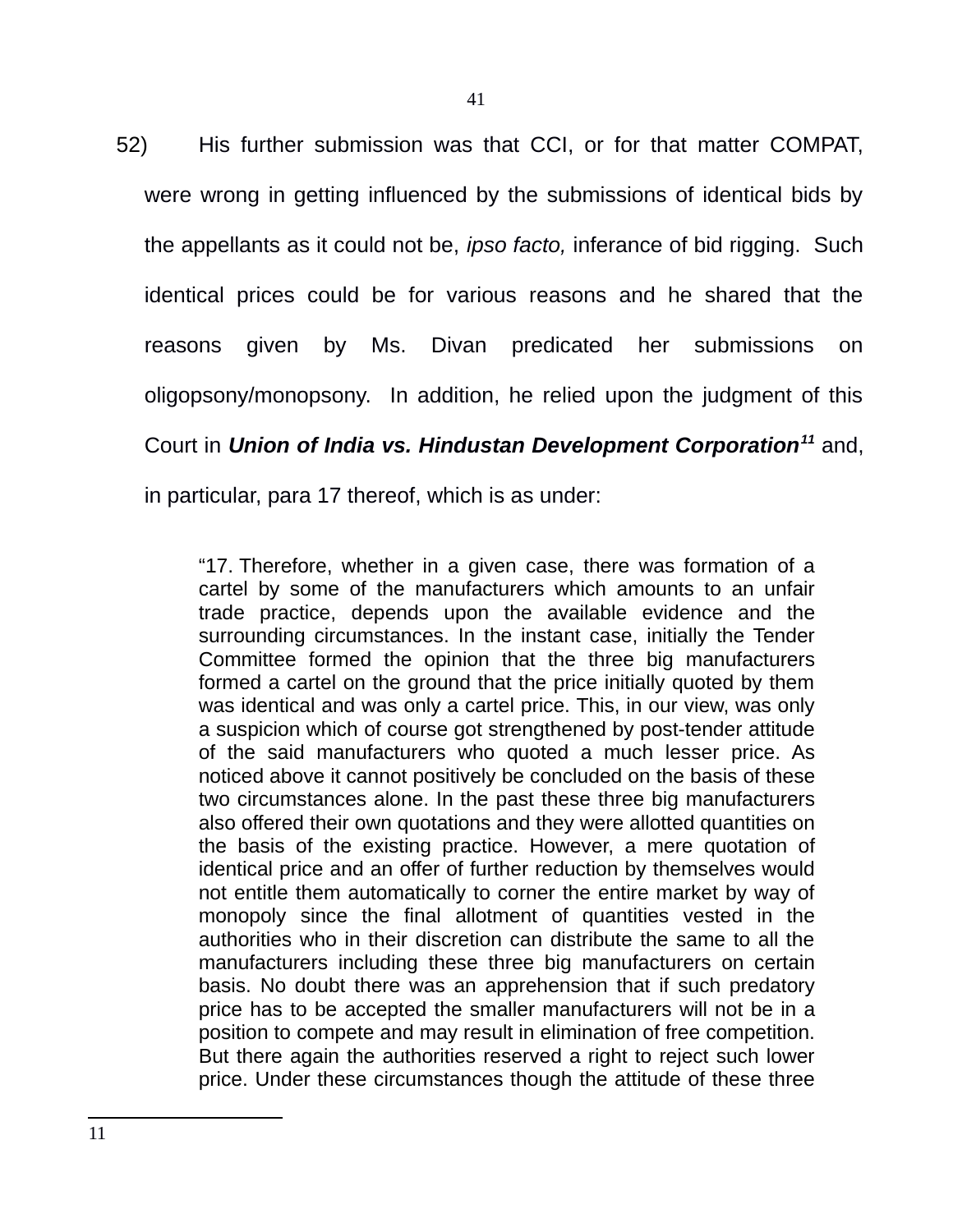big manufacturers gave rise to a suspicion that they formed a cartel but there is not enough of material to conclude that in fact there was such formation of a cartel. However, such an opinion entertained by the concerned authorities including the Minister was not malicious nor was actuated by any extraneous considerations. They entertained a reasonable suspicion based on the record and other surrounding circumstances and only acted in a bona fide manner in taking the stand that the three big manufacturers formed a cartel."

- 53) Some literature on the 'theory of oligopolistic interdependence' as well as judgments of the European Union and European Commission were also cited.
- 54) Mr. Pradeep Aggarwal, in addition, argued that though there was no positive finding of cartelisation and the conclusion was merely presumptive, even if it is accepted that there was such an agreement of bid rigging or collusive bidding, there was no presumption of 'appreciable adverse effect on competiiton'. In the alternative, he submitted that there was, in fact, no appreciable adverse effect on competition in the present case and the said presumption totally was rebutted by producing sufficient evidence on record.
- 55) Various other counsel also argued on the same lines and in addition referred to facts or their specific cases and it is not necessary to state all those arguments to avoid repetition.
- 56) *Per contra,* Mr. Salman Khurshid, learned senior counsel appearijng for CCI highlighted the purpose for which the Act is enacted and, in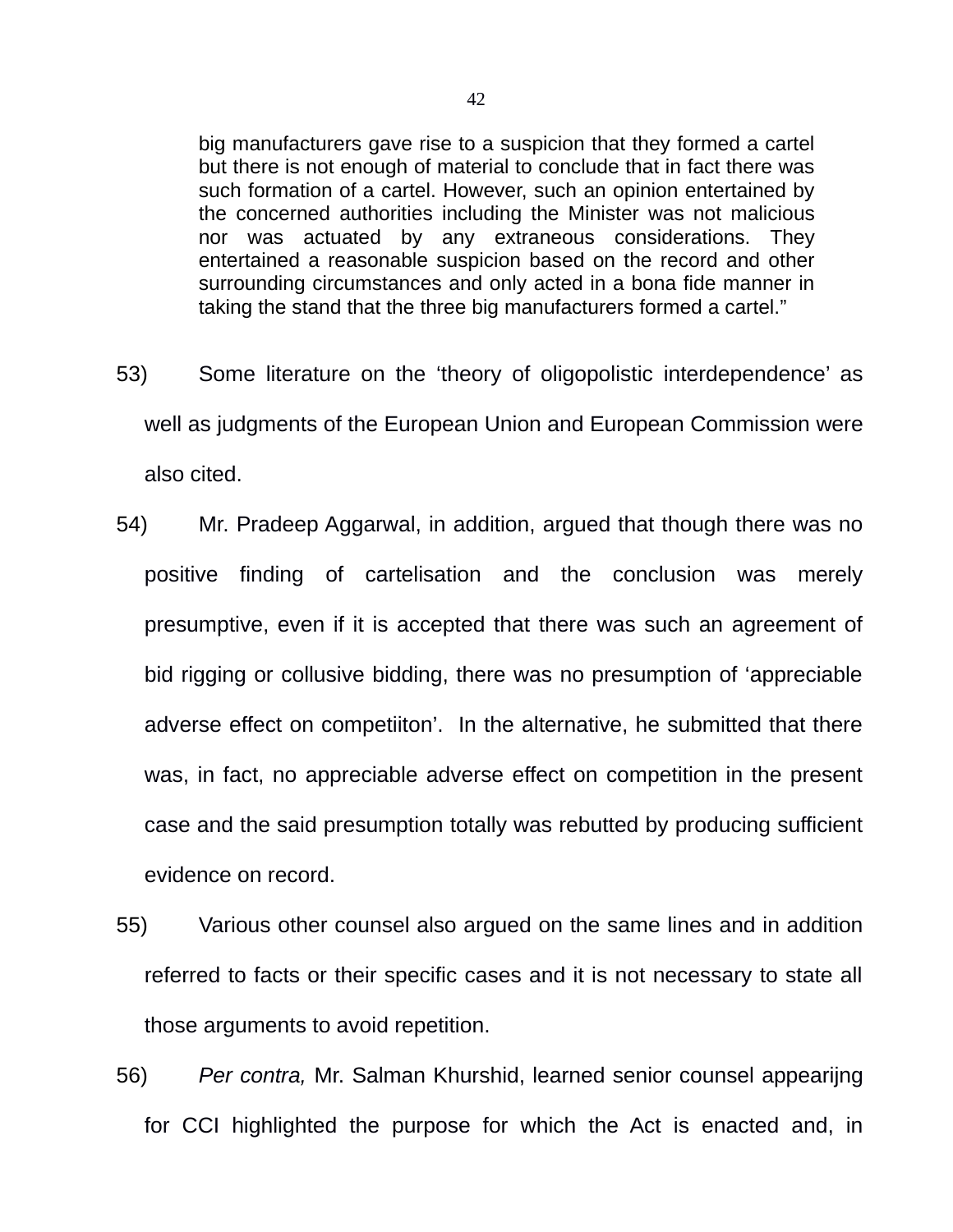particular, objective behind Section 3 of the Act, whch is taken note of by this Court in *Excel Crop Care Limited* as well as *West Bengal Artists Association.* Insofar as instant case is concerned, his submission was that it is a stark and clear-cut case of bid rigging as a result of anticompetitive agreement amongst LPG manufacturers in respect of a tender (Tender No. LPG-O/M/PT-03/09-10) floated by IOCL for procurement of approximately 1,05,00,000 (105 laks) LPG Cylinders. This is a matter of serious public concern because these cylinders were to be used to supply Liquefied Petroleum Gas (LPG) for domestic consumption across 25 States. A rise in price resulting from anti-competitive activities would affect the cost of living for the common man, and has serious ramifications for the economy as a whole.

57) Mr. Khurshid referred to the findings of the CCI as approved by COMPAT and submitted that there was a strong economic evidence of collusion which is evident from the following aspects:

(a) Identical or near-identical bidding by all 50 empaneled LPG vendors resulting in bid rigging.

(b) Results of the tender revealed that these bids were made in such a way that all the bidders were awarded some portion of the tender and no bidder was left empty handed, i.e., Market Sharing Arrangement.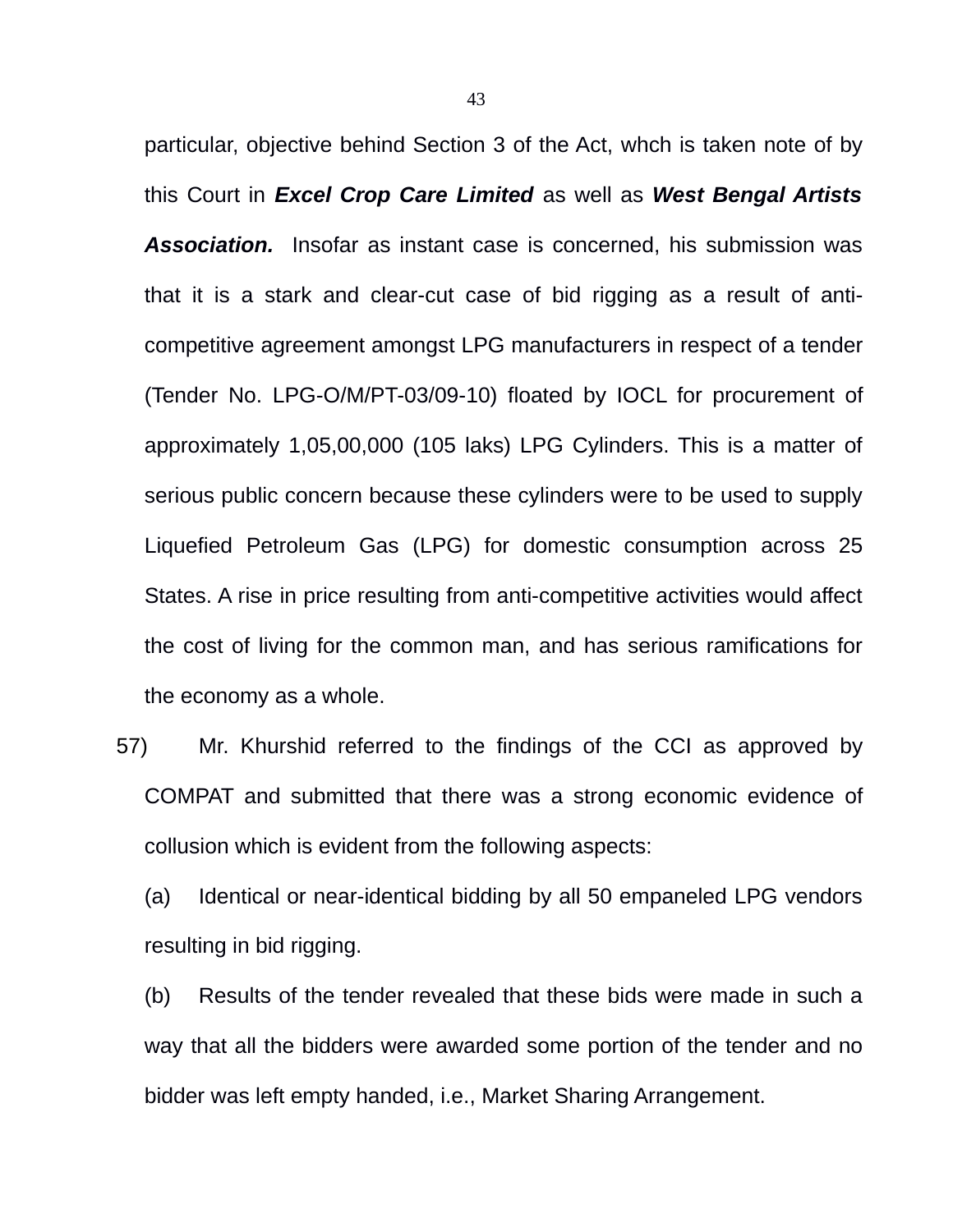(c) Geographical/Territorial allocation of market, i.e., the bids were placed in such a way that entities located in the northern parts of the country were awrded the tender in the northern States, entities located in the southern parts were awarded the tender in respect of southern States etc.

- (d) No plausible economic rationale or explanation was forthcoming for the identical bids, despite obvious difference in cost of production, location, input cost etc.
- (e) The overall effect of increase in price of procurement of LPG Cylinders over previous years.
	- 58) He also submitted that pattern of identical and near identical bids, which was all pervasive through out, could not be brushed aside lightly as that was the clear indicator of price bidding as a result of agreement between the parties. The analysis of the bids also shows that it had already been decided amongst the LPG Cylinder manufacturers as to who the L1 and L2 bidders were going to be prior to submission of bids. For instance, in the State of Punjab, the L1 bidder (Shri Ram Cylinders) bid Rs. 1080 whereas the four L2 bidders placed identical bids at Rs, 1080.50, i.e., a difference of only 50 paise from the L-1 bid. Similarly, in Rajasthan, the L-1 bidder (M/s. Rajasthan Cylinders) quoted Rs. 1130, whereas nine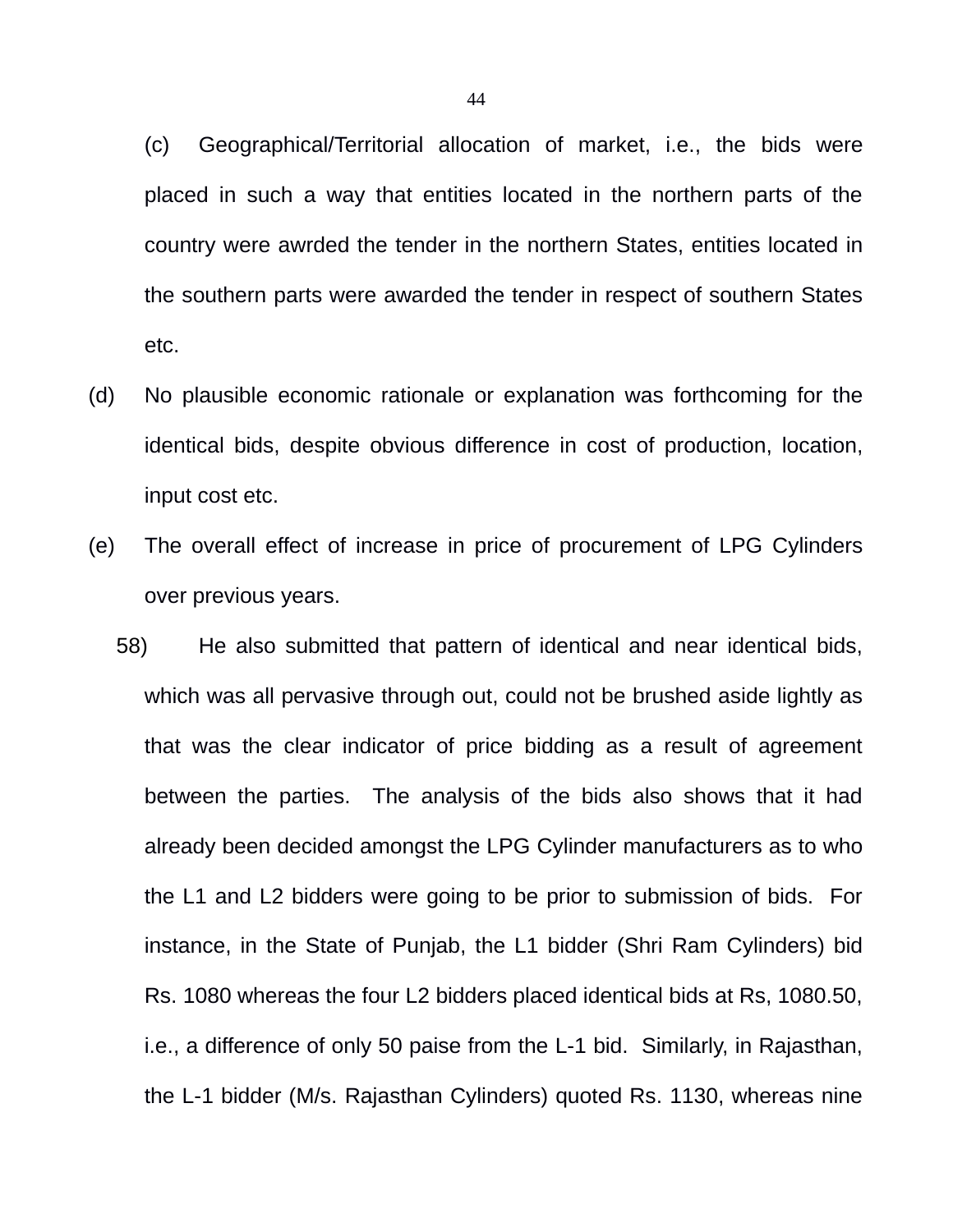L<sub>2</sub> bidders quoted identically by just 50 paise more, at Rs. 1130.50. This pattern is repeated across a number of States.

59) Not only this, in order to achieve the pre-decided outcome, some of the bidders hastily made corrections to their bid documents. One such case is that of M/s. Jesmajo Industrial Fabrications (appellant in C.A. No. 4868 of 2014). In the bid documents, the bid of Rs. 1103 was cutcorrected to make it Rs. 1103.60 even though the calculation of VAT was done only on the figure of |Rs. 1103. The Director General has commented on this aspect as follows:

> **"**6.13…...That bids were submitted after mutual discussion is apparent from the tender documents of Jesmajo Industrial Fabricators P. Ltd. (Exhibit 4P). There are cuttings in the tender documents and financial bids of the company. Since, there were discussions among all oil companies, the company might have decided to make alterations in the financial bids. However, even in the financial bids of the company, it is noted that despite alterations, errors have remained. It seems that the company had originally quoted Rs. 1103/- as the rate. Subsequently it changed the rates to Rs. 1103.60. However, VAT rate in the bid had been calculated on Rs. 1103/- only instead of Rs. 1103.60. Thus, while other component of rates has been changed/altered, the calculation of VAT has been done on Rs. 1103 (originally quoted) instead of Rs. 1103.60 (altered quote). This appears to have been done to match rates with other bidders who have quoted the similar rates in the State of Karnataka and to let Sanghvi group be L-1 in that State."

60) Mr. Khurshid also refuted the submisison of the appellants that there was no competition and, therefore, Section 3 was not applicable. According to him, if the matters are examined on such basis most of the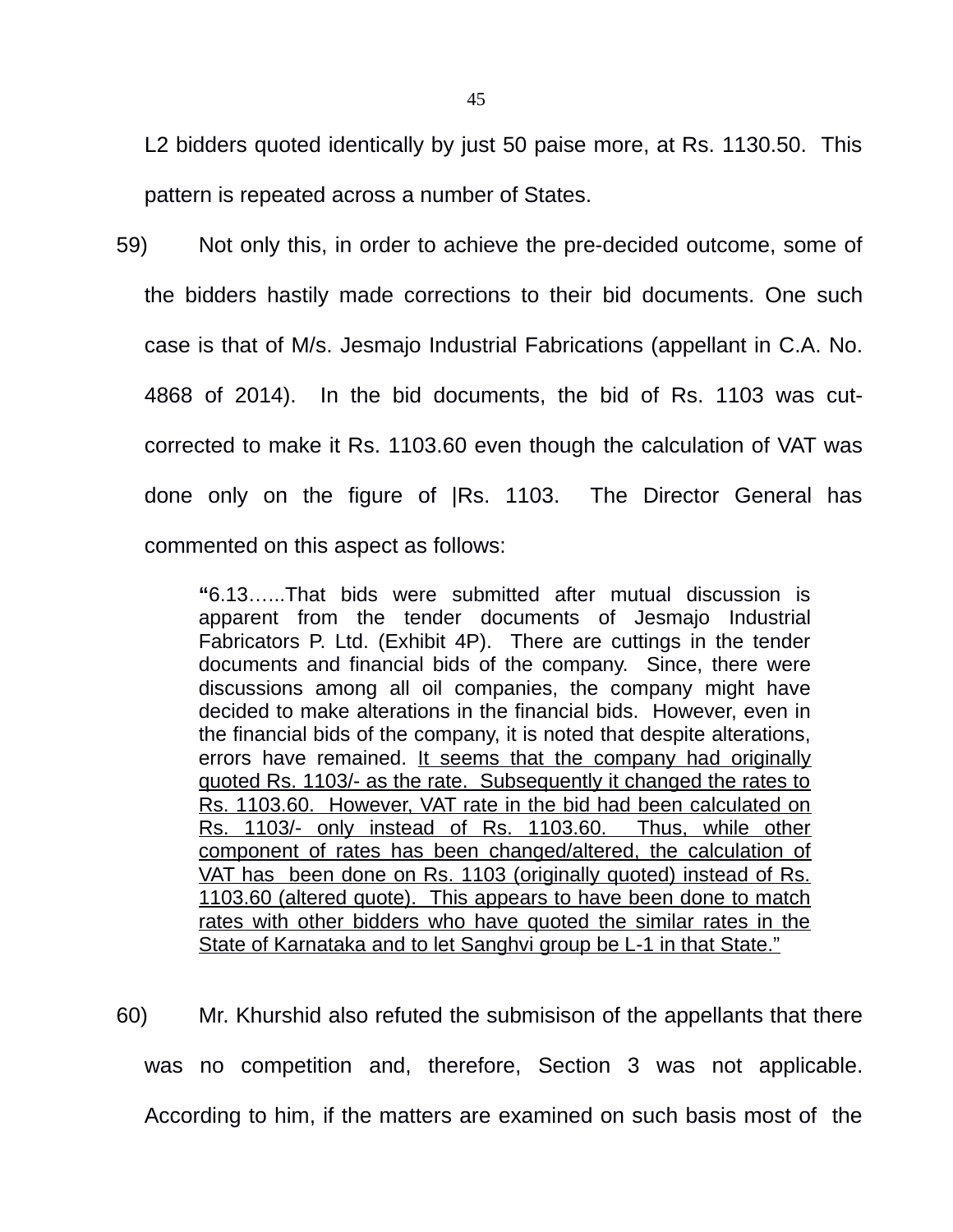culprits will get away. The purpose of the Act was not only to eliminate cartelisation but also to promote competition. His submission was that once the findings of the CCI and COMPAT are accepted that there was an agreement, such an agreement was obviously for the purpose of curbing the competition.

61) Answering the argument of 'price parallelism' which according to the appellants resulted in identical and near identical bids, Mr. Khurshid argued that legal submission in this respect was settled by this Court in *Excel Crop Care* case wherein such an argument was rejected in the following words:

> "48…It was argued that since dominant position is enjoyed by the buyer, it leads to parallel pricing and this conscious parallelism takes place leading to quoting the same price by the suppliers. The explanation, thus, given for quoting identical price was the aforesaid economic forces and not because of any agreement or arrangement between the parties. It was submitted that merely because same price was quoted by the appellants in respect of the 2009 FCI tender, one could not jump to the conclusion that there was some "agreement" as well between these parties, in the absence of any other evidence corroborating the said factum of quoting identical price. In respect of this submission, Mr Venugopal had also referred to a few judgments.

> 49. The aforesaid argument is highly misconceived. A neat and pellucid reply of Mr. Kaul, which commands acceptance, is that argument of parallelism is not applicable in bid cases and it fits in the realm of market economy. It is for this reason that entire history of quoting identical price before coming into operation of Section 3 and which continued much after Section 3 of the Act was enforced, has been highlighted..."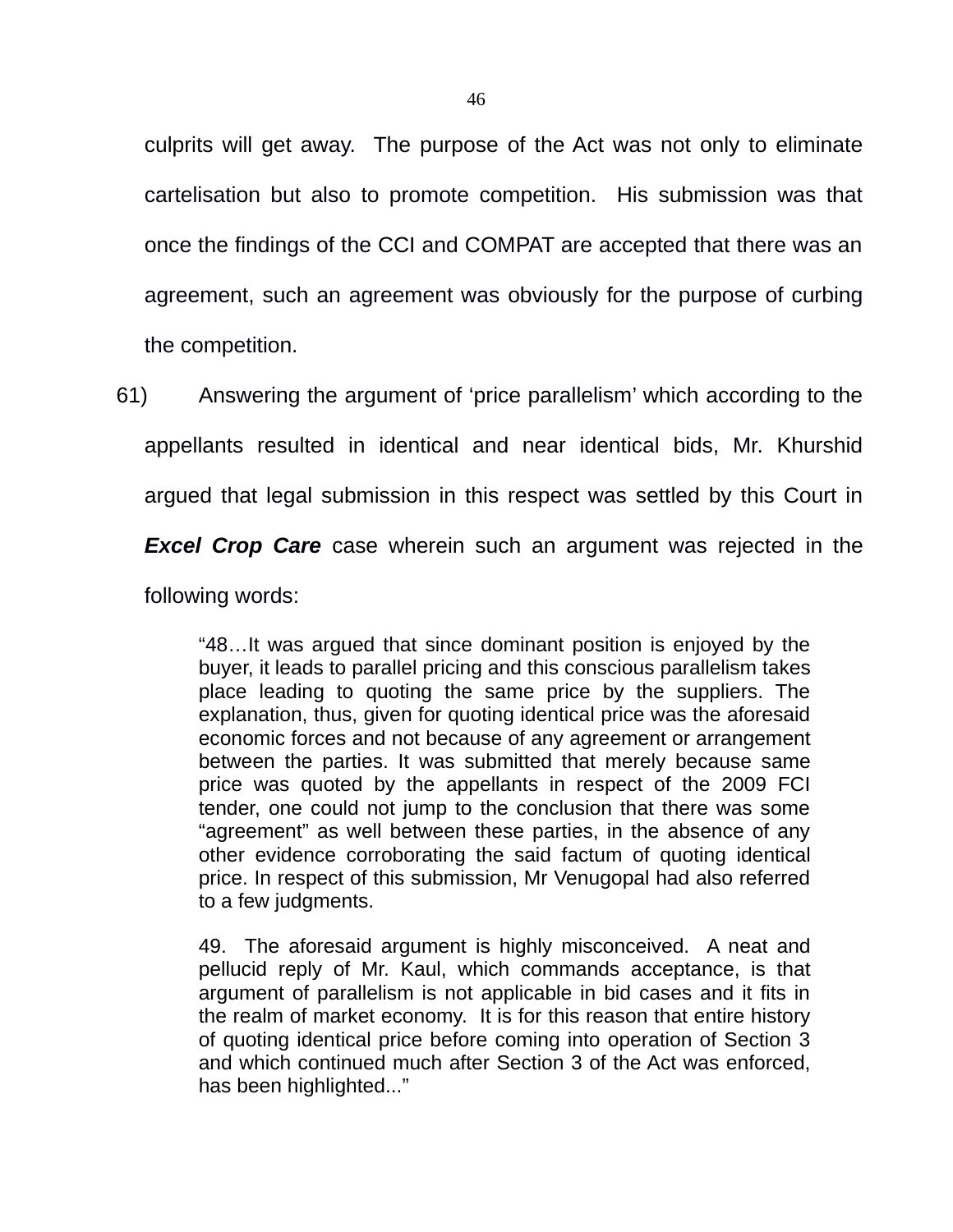62) He also referred to the following findings of COMPAT with the

submission that finding of facts need to be accepted:-

"36. We are thoroughly convinced by this analysis that all this could not have been possible unless there were internal agreements between the concerns. What shocks us is that the quotations of the price did match to the last decimal and the quotations in some cases were in odd figures like Rs.1127 in the State of Tamil Nadu. The record is replete with such odd figures. It was strange that in some of the oral statements of the representatives of these parties, who were examined by the DG, some of them could not even justify these identical prices and tried to say that it was a mere coincidence. We cannot accept the argument of coincidence as was rightly rejected by CCI. There can be no explanation for this kind of identical or near identical pricing. The CCI has rightly considered that the manufacturing cost of per cylinder varies in a wide spectrum ranging from Rs.870 to Rs.1095.89. If this was the case, the prices had to be different, if they had been offered in a competitive spirit. Either before the CCI or before us no material was produced, which would be able to rebut the presumption arising from the identity of rates. The CCI, therefore, rightly concluded that this identity of prices was sinister and anti-competitive in nature."

63) Another feature which Mr. Salman Khurshid pointed out was that the

analysis of bids revealed that there was a market sharing and territorial

allocation of bids. This, according to him, could be discerned from the

following evidence emerging from record:

"Firstly, the economic evidence indicates that there was an understanding or arrangement or agreement by which each and every bidder would get some part of the allocation under the tender. This is clear from the fact that each and every one of the 50 bidders who submitted price bids received some part of the allocation in one or more states, and no one went empty handed. In other words, the purpose of quoting identical bids in many instances was to achieve the objective of sharing the market, i.e., the IOCL requirement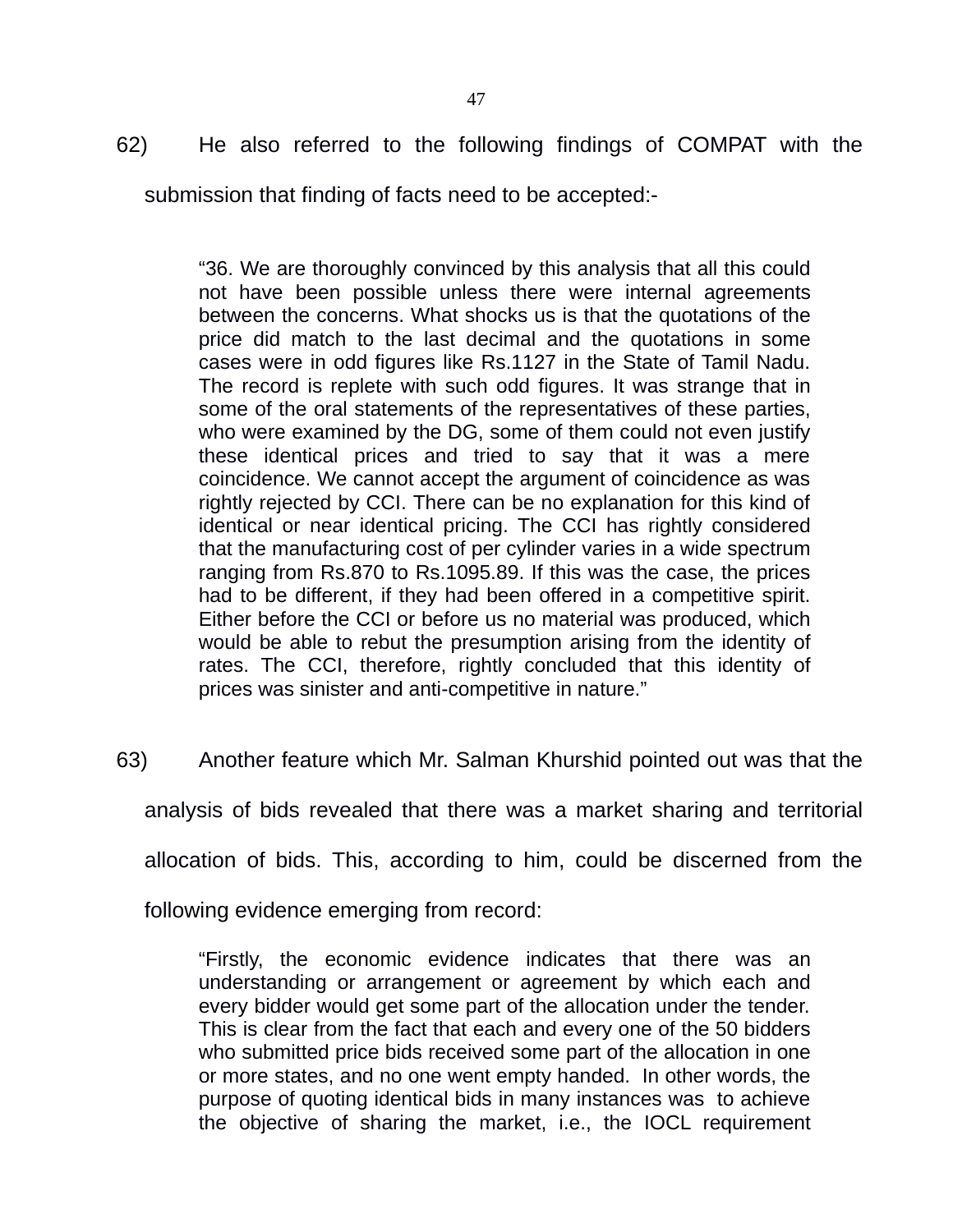across 25 states was 'shared' by each of the 50 bidders, through concerted action and pre-decided understanding.

- 64) Mr. Khurshid also highlighed that in spite of there being difference in location of appellant's units and their input cost, the bids submitted by various tenderers were identical and there canot be any plausible economic rationale for such identical bidding. Therefore, the inference drawn by the CCI as well as COMPAT based on the aforesaid features and factors was justified and valid in law. He also referred to certain judgements of this Court as well as other jurisdictions, such as, European Commission and the Court of Justice of European Union to which reference would be made at the appropriate stage.
- 65) Before we deal with the arguments advanced by various counsel who appeared for the appellants and rebuttal thereto by Mr. Salman Khurshid, learned senior counsel who appeared for CCI as also counsel for IOCL, we would like to reproduce the relevant provisions of the Act in the light of which these appeals are to be decided:

66) Section 2(c) defines "cartel" and reads as under:

""Cartel" includes an association of producers, sellers, distributors, traders or service providers who, by agreement amongst themselves, limit, control or attempt to control the production, distribution, sale or price of, or, trade in goods or provision of services;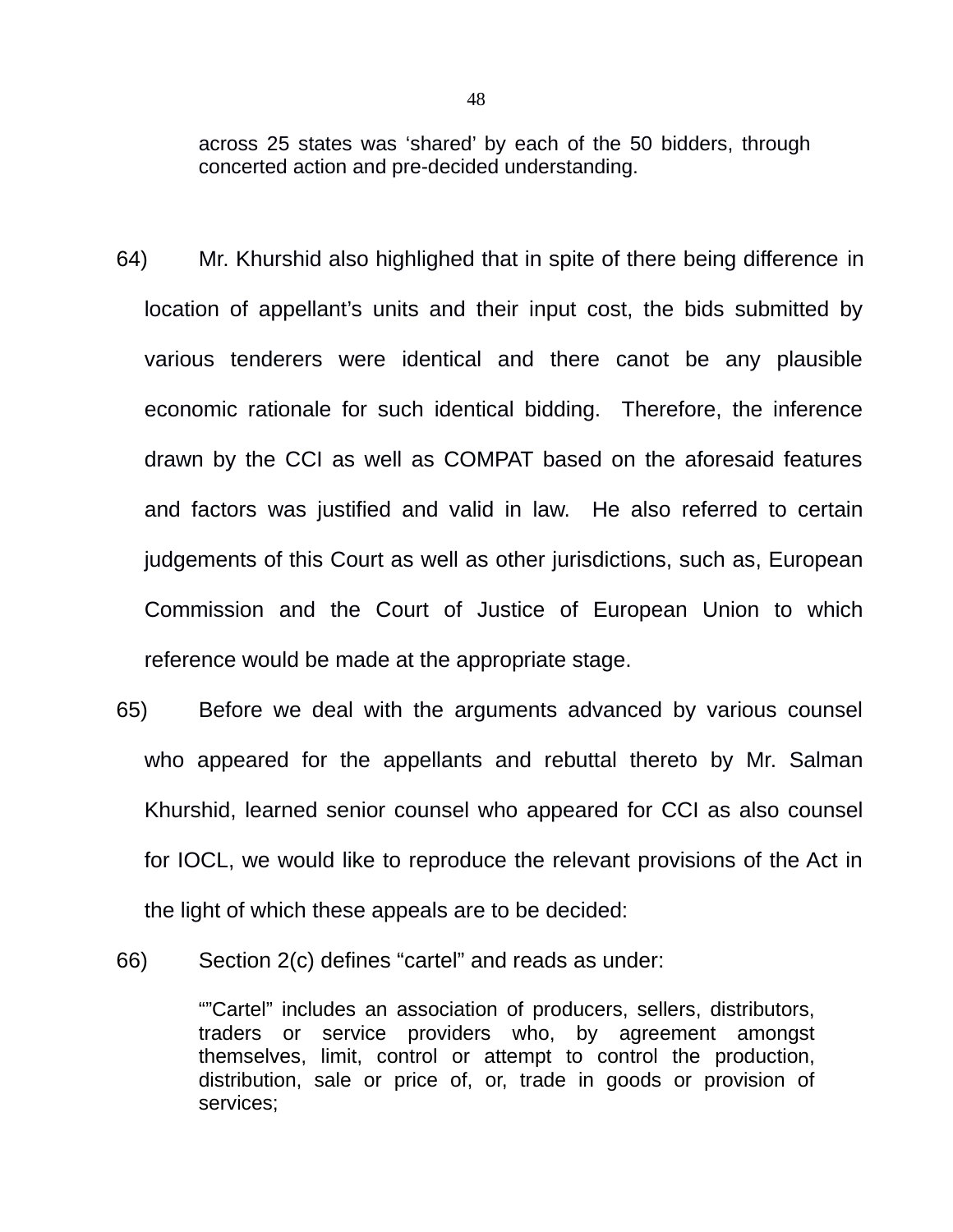67) Section 3 of the Act deals with and prohibits those agreements which

cause and are likely to cause an appreciable adverse effect on competition within india. It reads as under:

"Section 3 : Anti-competitive agreements:-

(1) No enterprise or association of enterprises or person or association of persons shall enter into any agreement in respect of production, supply, distribution, storage, acquisition or control of goods or provision of services, which causes or is likely to cause an appreciable adverse effect on competition within India.

(2) Any agreement entered into in contravention of the provisions contained in sub-section (1) shall be void.

(3) Any agreement entered into between enterprises or associations of enterprises or persons or associations of persons or between any person and enterprise or practice carried on, or decision taken by, any association of enterprises or association of persons, including cartels, engaged in identical or similar trade of goods or provision of services, which—

(a) directly or indirectly determines purchase or sale prices;

(b) limits or controls production, supply, markets, technical development, investment or provision of services;

(c) shares the market or source of production or provision of services by way of allocation of geographical area of market, or type of goods or services, or number of customers in the market or any other similar way;

(d) directly or indirectly results in bid rigging or collusive bidding, shall be presumed to have an appreciable adverse effect on competition: Provided that nothing contained in this sub-section shall apply to any agreement entered into by way of joint ventures if such agreement increases efficiency in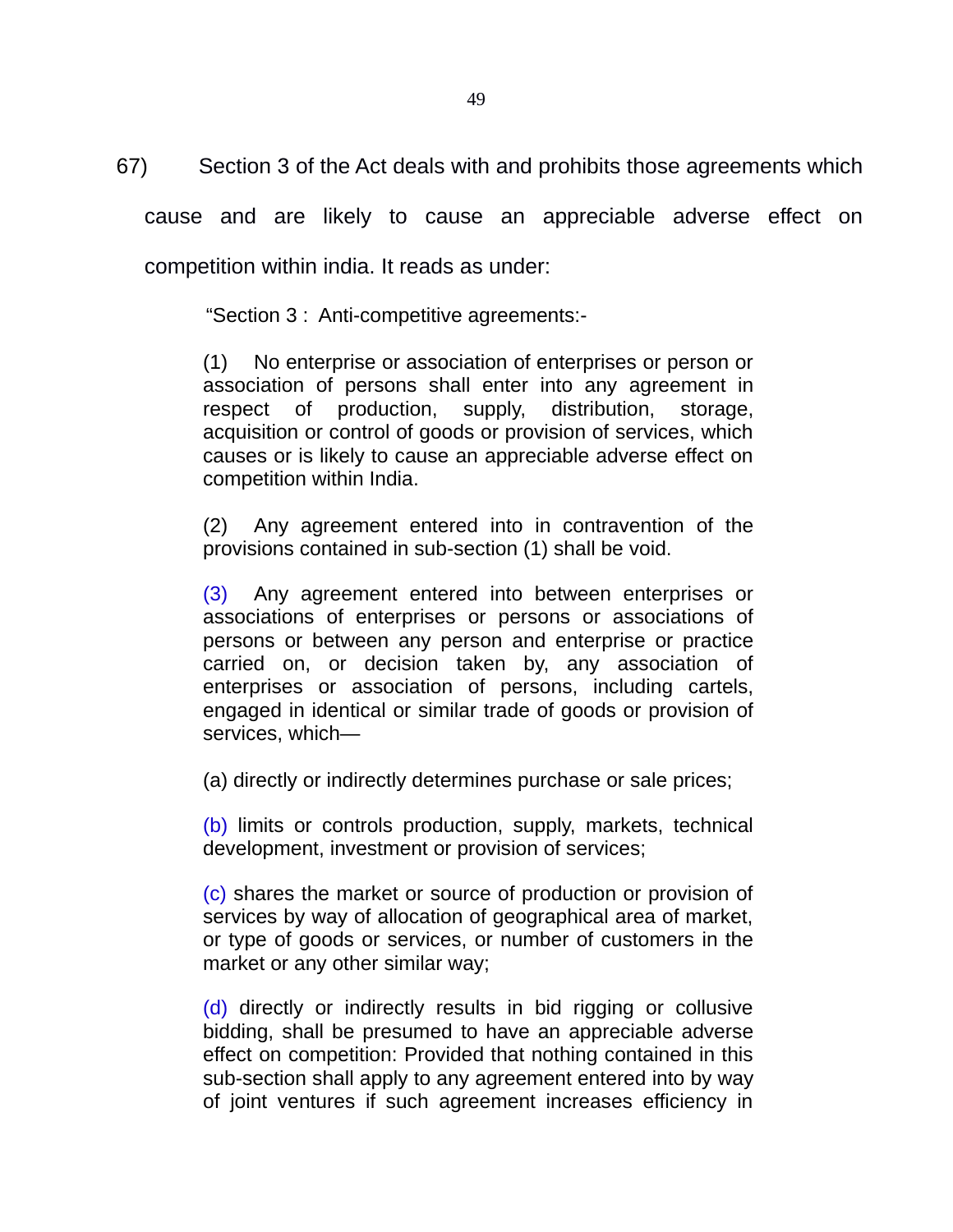production, supply, distribution, storage, acquisition or control of goods or provision of services.

Explanation.—For the purposes of this sub-section, "bid rigging" means any agreement, between enterprises or persons referred to in sub-section (3) engaged in identical or similar production or trading of goods or provision of services, which has the effect of eliminating or reducing competition for bids or adversely affecting or manipulating the process for bidding."

68) Certain factors are mentioned in Section 19 of the Act which have to

be kept in mind while determining whether an agreement has an

appreciable adverse effect on competition under Section 3. We reproduce

this Section hereinbelow:

#### **"Section 19(3) in the Competition Act, 2002:**

(3) The Commission shall, while determining whether an agreement has an appreciable adverse effect on competition under section 3, have due regard to all or any of the following factors, namely:—

(a) creation of barriers to new entrants in the market;

(b) driving existing competitors out of the market;

(c) foreclosure of competition by hindering entry into the market;

(d) accrual of benefits to consumers;

(e) improvements in production or distribution of goods or provision of services;

(f) promotion of technical, scientific and economic development by means of production or distribution of goods or provision of services."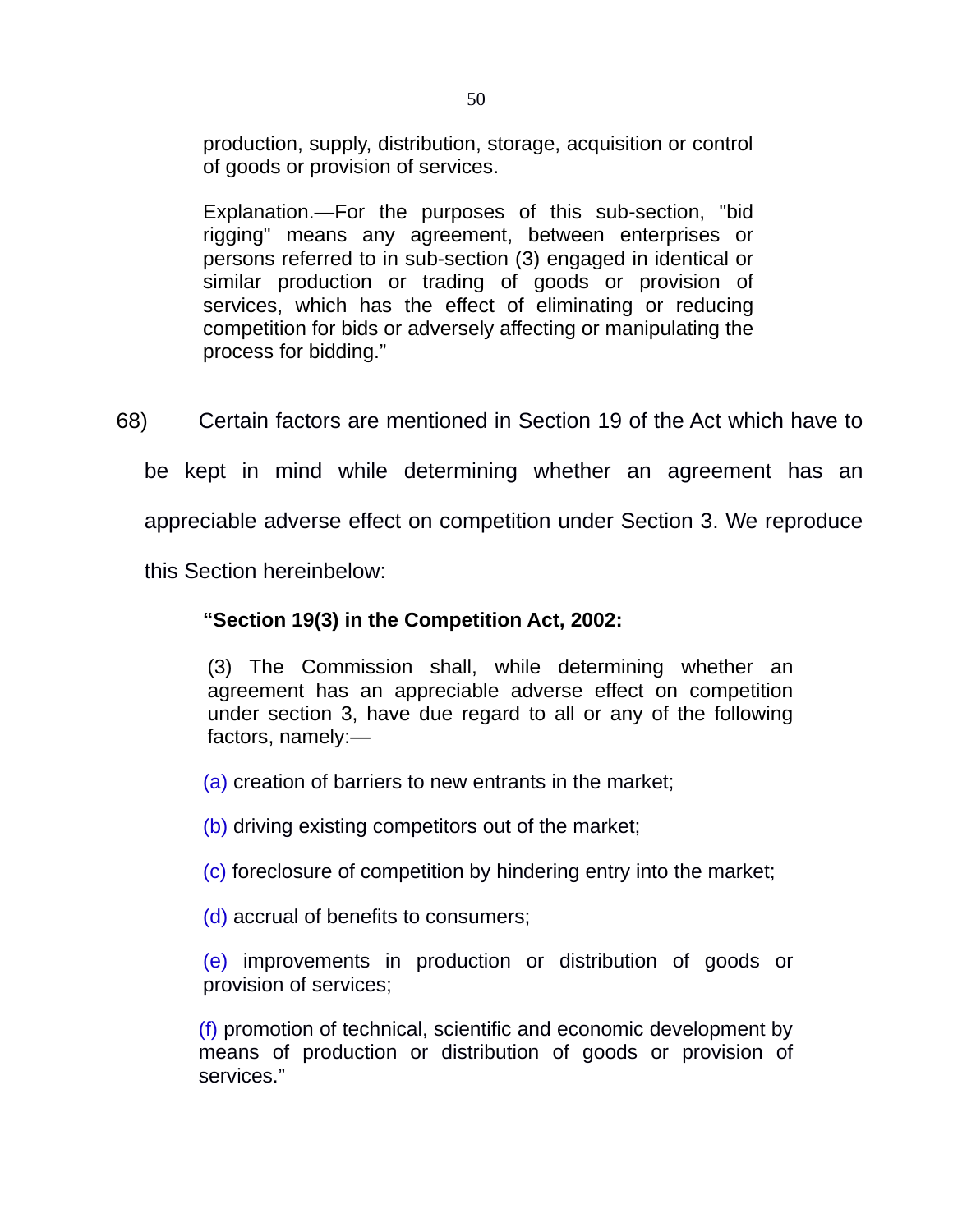69) In *Excel Crop Care Limited*, scope of Section 3 of the Act which

prohibits three kinds of practices as anti-competitive, was taken note of as

follows:

"20. Chapter II of the Act deals with three kinds of practices which are treated as anti-competitive and prohibited. These are:

(*a*) where agreements are entered into by certain persons with a view to cause an appreciable adverse effect on competition;

(*b*) where any enterprise or group of enterprises, which enjoys dominant position, abuses the said dominant position; and

(*c*) regulating the combination of enterprises by means of mergers or amalgamations to ensure that such mergers or amalgamations do not become anti-competitive or abuse the dominant position which they can attain."

70) In that case also the Court was concerned with the  $1<sup>st</sup>$  category, namely, those cases where certain persons enter into agreements with a view to cause an appreciable adverse effect of competition. Purpose behind curbing such anti-competitive practices was mentioned in detail. It is not necessary to re-state the same in that expansive manner, however, we would still like to quote certain portions to capture the essence and purpose of the Act:-

> "21. In the instant case, we are concerned with the first type of practices, namely, anti-competitive agreements. The Act, which prohibits anti-competitive agreements, has a laudable purpose behind it. It is to ensure that there is a healthy competition in the market, as it brings about various benefits for the public at large as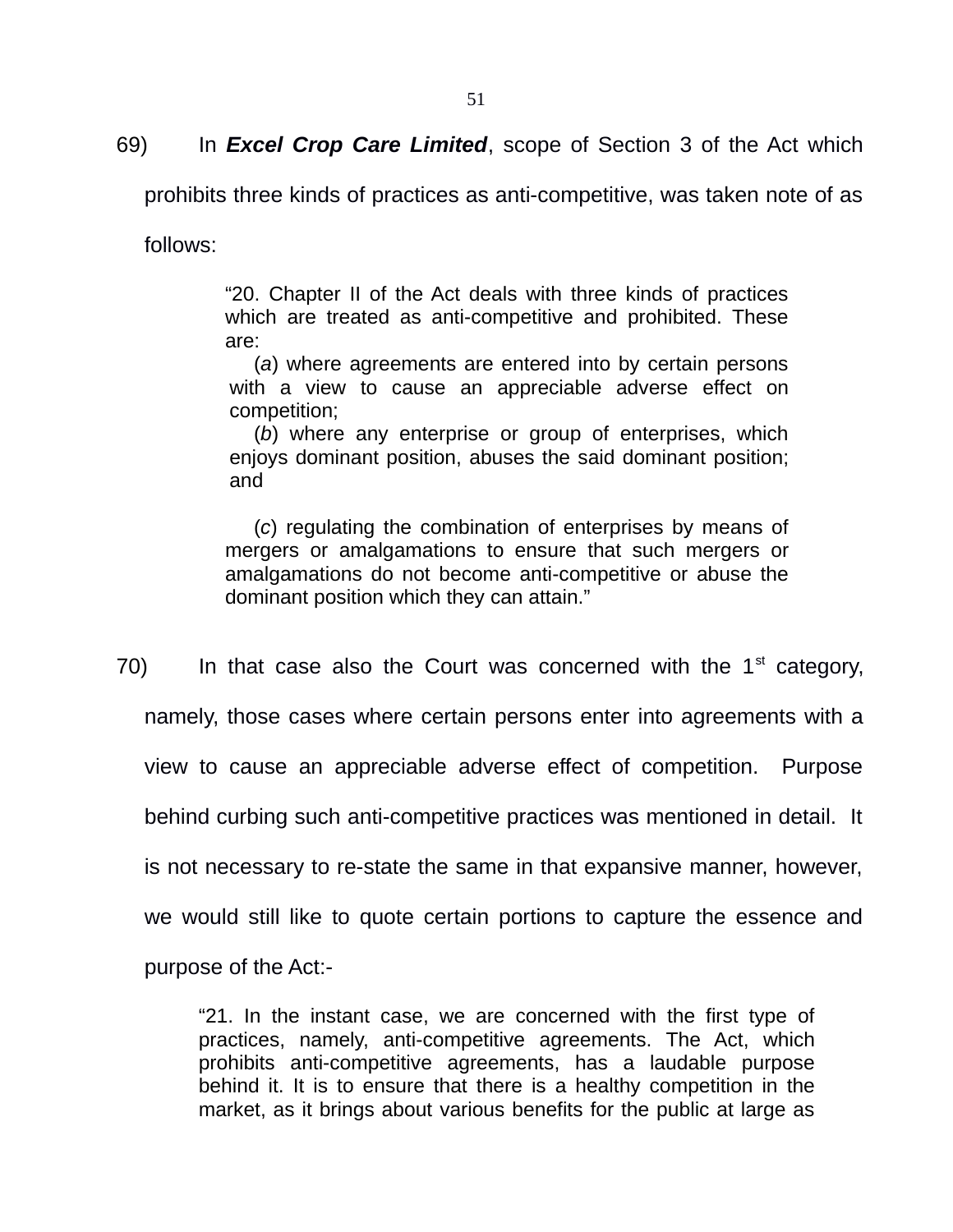well as economy of the nation. In fact, the ultimate goal of competition policy (or for that matter, even the consumer policies) is to enhance consumer well-being. These policies are directed at ensuring that markets function effectively. Competition policy towards the supply side of the market aims to ensure that consumers have adequate and affordable choices. Another purpose in curbing anti-competitive agreements is to ensure "level playing field" for all market players that helps markets to be competitive. It sets "rules of the game" that protect the competition process itself, rather than competitors in the market. In this way, the pursuit of fair and effective competition can contribute to improvements in economic efficiency, economic growth and development of consumer welfare………..

xxx xxx xxx

23. In fact, there is broad empirical evidence supporting the proposition that competition is beneficial for the economy. Economists agree that it has an important role to play in improving productivity and, therefore, the growth prospects of an economy…..

24. Productivity is increased through competition by putting pressure on firms to control costs as the producers strive to lower their production costs so that they can charge competitive prices. It also improves the quality of their goods and services so that they correspond to consumers' demands.

xxx xxx xxx

26. When we recognise that competition has number of benefits, it clearly follows that cartels or anti-competitive agreements cause harm to consumers by fixing prices, limiting outputs or allocating markets. Effective enforcement against such practices has direct visible effects in terms of reduced prices in the market and this is also supported by various empirical studies.

xxx xxx xxx

27. Keeping in view the aforesaid objectives that need to be achieved, Indian Parliament enacted the Competition Act, 2002. Need to have such a law became all the more important in the wake of liberalisation and privatisation as it was found that the law prevailing at that time, namely, Monopolies and Restrictive Trade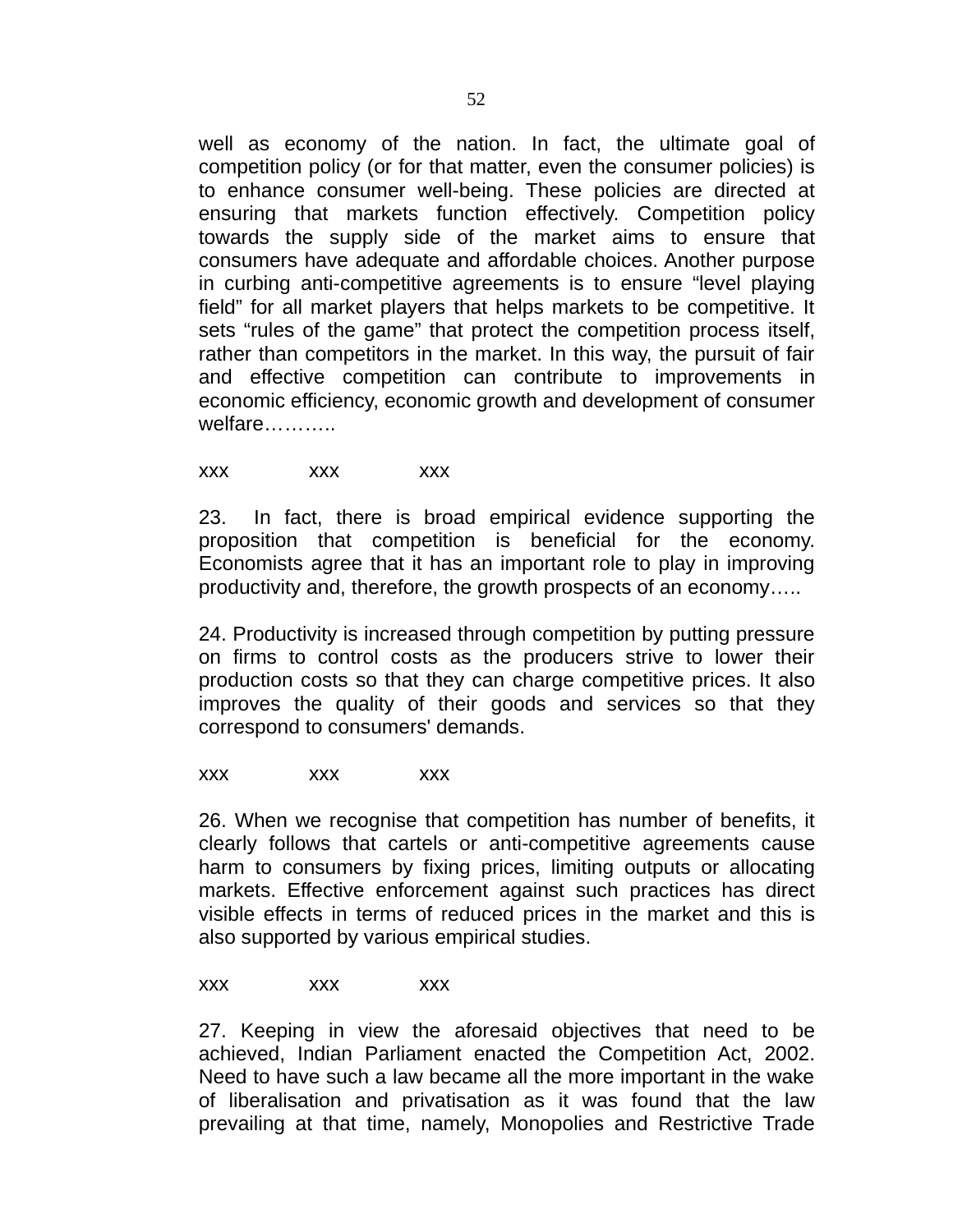Practices Act, 1969 was not equipped adequately enough to tackle the competition aspects of the Indian economy. The law enforcement agencies, which include CCI and COMPAT, have to ensure that these objectives are fulfilled by curbing anti-competitive agreements."

- 71) The Court also mentioned, in particular, that competition leads to economic efficiency, economic growth and development as well as consumers welfare. The Court also spelled out the manner in which competition contributed to increase economic growth and increased productivity.
- 72) It follows from the above that whereas on the one hand the economic policy of the nation has ushered in the era of liberalisation and globalisation thereby giving freeplay to the private sector in the manner of conducting business, at the same time, in public interest and in the interest of consumers, a regime of regulators has also been brought to ensure certain checks and balances. Since competition among the enterprises or businessmen is treated as service for a public purpose and, therefore, there is a need to curb anti-competitive practices, the CCI is given the task (as a regulator) to ensure that no such anti-competitive practices are undertaken. In fact, Section 18 of the Act casts a specific and positive obligation on CCI to 'eliminate' anti-competitive practices and promote competition, interest of the consmuer and free trade. This objective was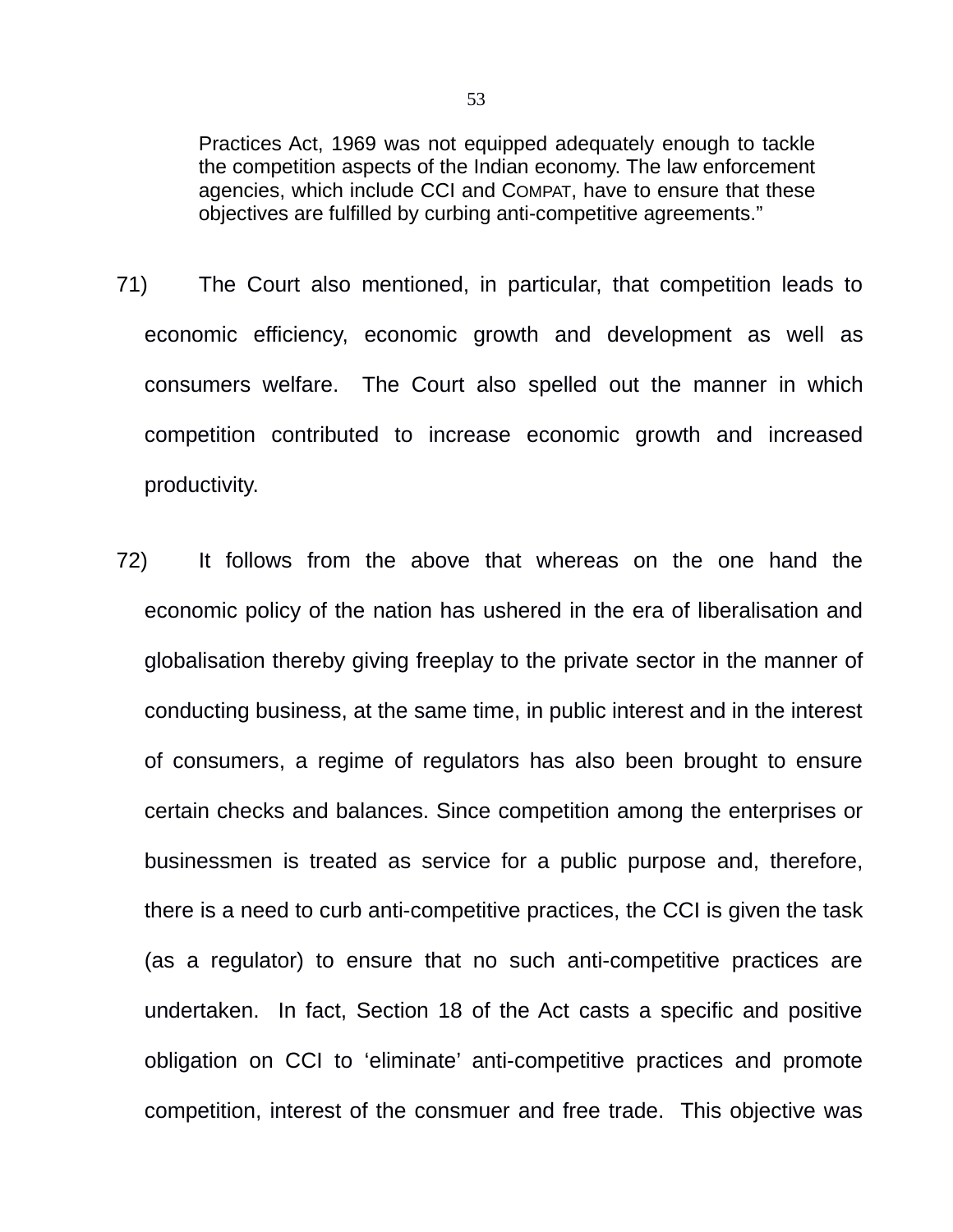### also emphasised by this Court in *Competition Commission of India vs.*

*Steel Authority of India Limited and Another[12](#page-53-0)* which can be found in

the following observations:

"*6*. As far as the objectives of competition laws are concerned, they vary from country to country and even within a country they seem to change and evolve over the time. However, it will be useful to refer to some of the common objectives of competition law. The main objective of competition law is to promote economic efficiency using competition as one of the means of assisting the creation of market responsive to consumer preferences. The advantages of perfect competition are threefold: allocative efficiency, which ensures the effective allocation of resources, productive efficiency, which ensures that costs of production are kept at a minimum and dynamic efficiency, which promotes innovative practices. These factors by and large have been accepted all over the world as the guiding principles for effective implementation of competition law."

<span id="page-53-0"></span>73) As mentioned above, one of the anti-competitive practices is cartelisation, the essential postulate whereof is agreement between enterprises or association of enterprises or persons or associations of persons in respect of production, supply, distribution, storage, acquisition or control of goods or provisions of service, which causes or is likely to cause an appreciable adverse effect on competition within India. Such an agreement is treated as void. The types of agreement which may fall foul of Section 3 are mentioned in sub-section (3) thereof. These include sharing the market by way of allocation of geographical areas of market [clause (c)] and the agreements which result in bid-rigging or collusive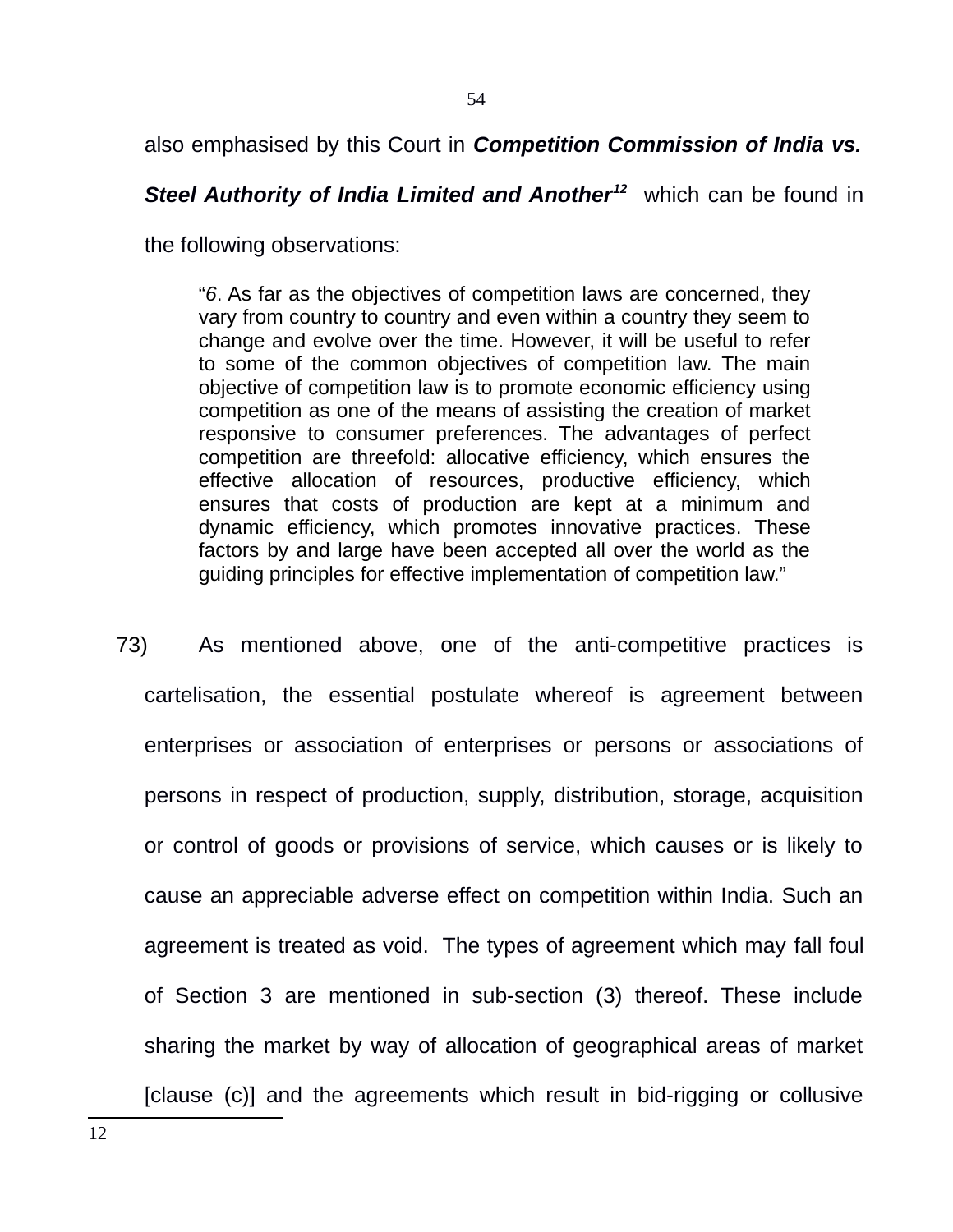bidding whether directly or indirectly [clause (d)]. There is a presumption that four types of agreements mentioned in sub-section (3) will have an appreciable adverse effect on competition.

74) We may also state at this stage that Section 19(3) of the Act mentions the factors which are to be examined by the CCI while determining whether an agreement has an appreciable adverse effect on competition under Section 3. However, this inquiry would be needed in those cases which are not covered by clauses (a) to (d) of sub-section (3) of Section 3. Reason is simple. As already pointed out above, the agreements of nature mentioned in sub-section (3) are presumed to have an appreciable effect and, therefore, no further exercise is needed by the CCI once a finding is arrived at that a particular agreement fell in any of the aforesaid four categories. We may hasten to add, however, that agreements mentioned in Section 3(3) raise a presumption that such agreements shall have an appreciable adverse effect on competition. It follows, as a fortiorari, that the presumption is rebuttable as these agreements are not treated as conclusive proof of the fact that it would result in appreciable adverse effect on competition. What follows is that once the CCI finds that case is covered by one or more of the clauses mentioned in sub-section (3) of Section 3, it need not undertake any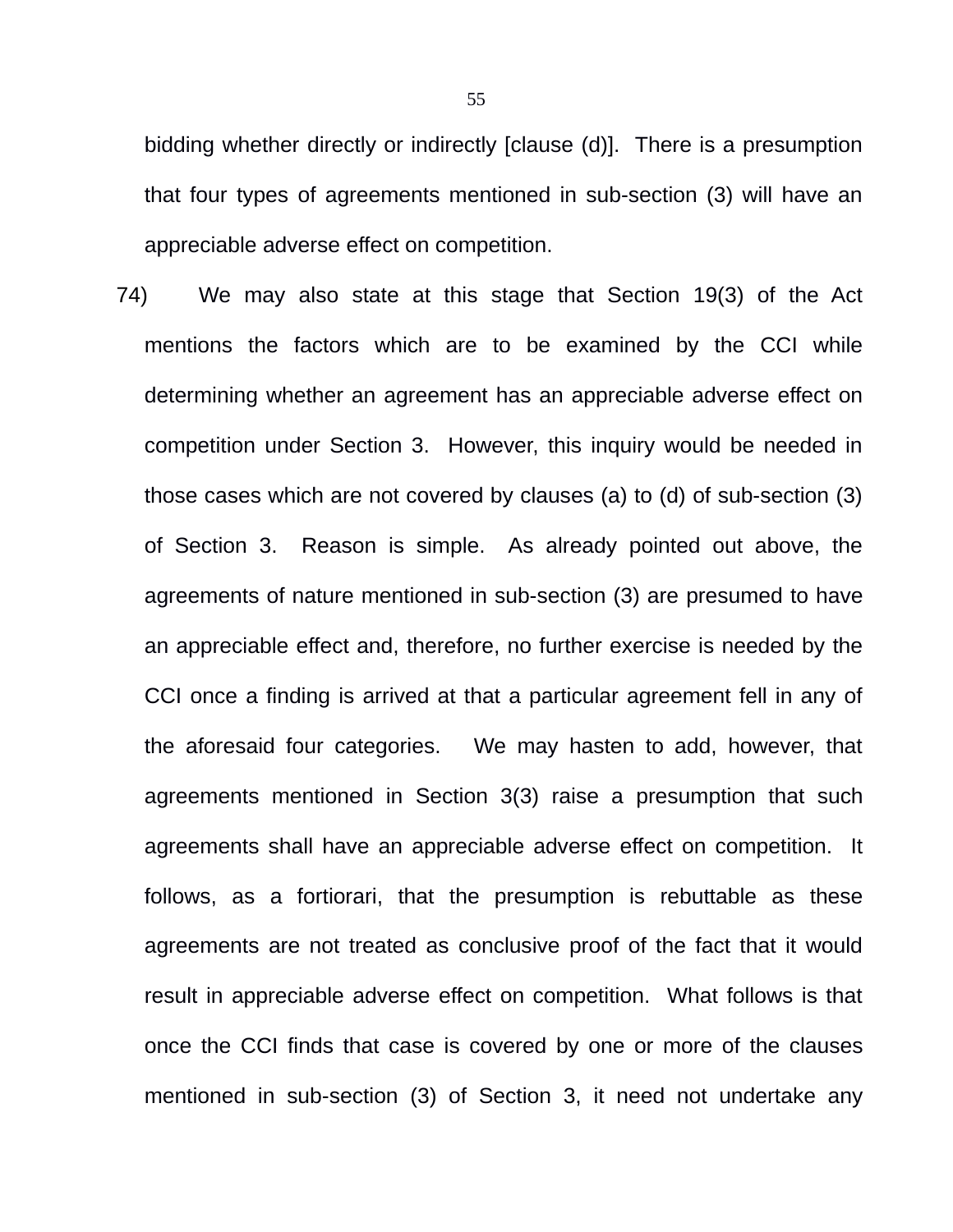further enquiry and burden would shift upon such enterprises or persons etc. to rebut the said presumption by leading adequate evidence. In case such an evidence is led, which dispels the presumption, then the CCI shall take into consideration the factors mentioned in Section 19 of the Act and to see as to whether all or any of these factors are established. If the evidence collected by the CCI leads to one or more or all factors mentioned in Section 19(3), it would again be treated as an agreement which may cause or is likely to cause an appreciable adverse effect of competition, thereby compelling the CCI to take further remedial action in this behalf as provided under the Act. That, according to us, is the broad scheme when Sections 3 and 19 are to be read in conjuction.

75) In these appeals, the Court is concerned with the alleged agreement entered into between the appellants falling in clause (d) of sub-section (3) of Section 3, which talks of bid rigging or collusive bidding. Therefore, it would be necessary to understand the meaning of the expression 'bid rigging' and 'collusive bidding'. Explanation to Section 3, which is reproduced, assigns meaning to 'bid rigging' and states :

"S. 3:

Explanation.—For the purposes of this sub-section, "bid rigging" means any agreement, between enterprises or persons referred to in sub-section (3) engaged in identical or similar production or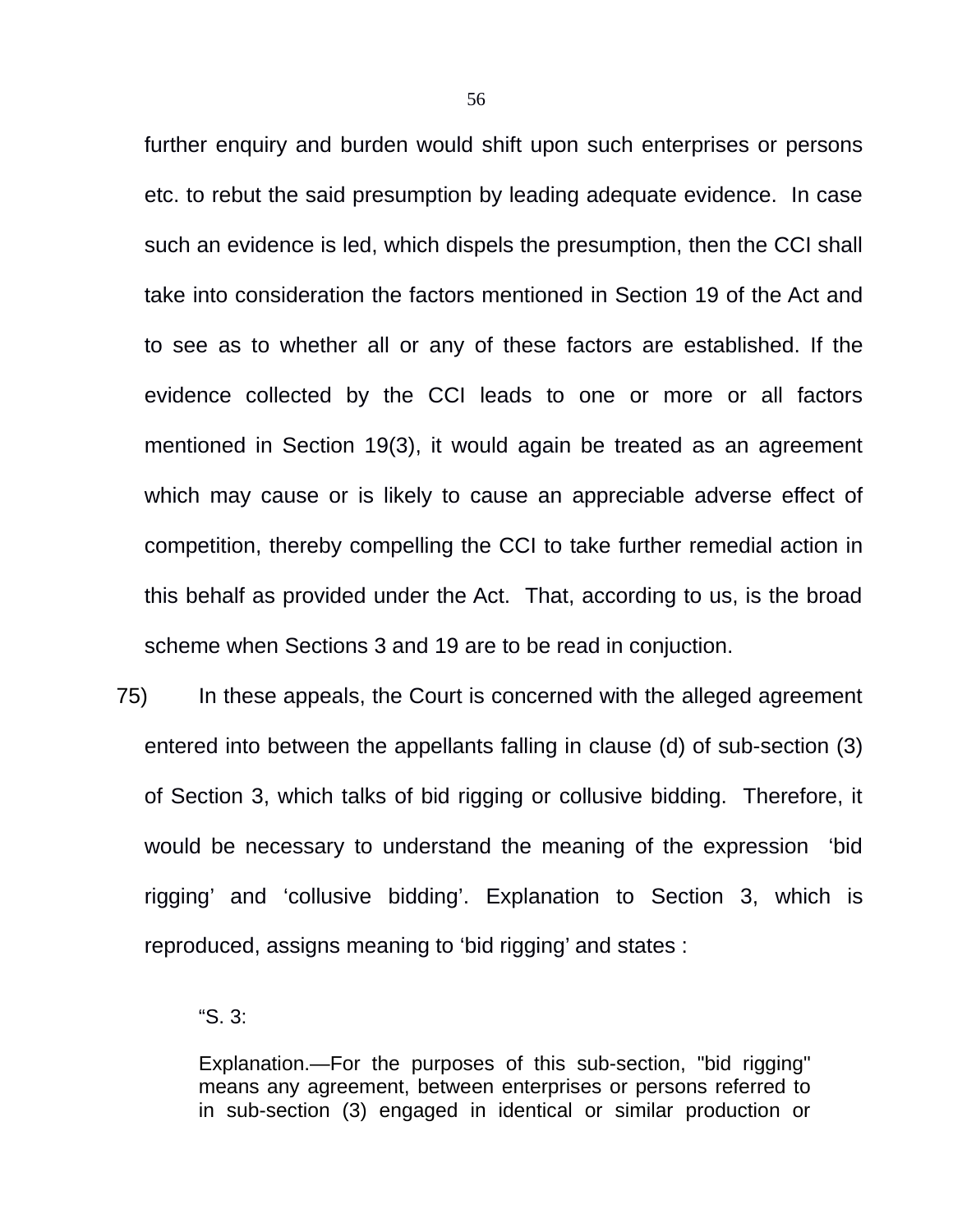trading of goods or provision of services, which has the effect of eliminating or reducing competition for bids or adversely affecting or manipulating the process for bidding."

- 76) The necessary ingredients of bid rigging, thus, are: (a) agreement between the parties; (b) these parties are engaged in identical or similar production or trading of goods or provisions of services; and (c) the agreement has the effect of eliminating or reducing competition of bids or adversely affect or manipulating the process for bidding.
- 77) Though the expression 'collusive bidding' is not defined in the Act, it appears that both 'bid rigging' and 'collusive bidding' are overlapping concepts. This position stands accepted in *Excel Crop Care Limited*

*case* which should be found from the following discussion therefrom:

"38. Mr Neeraj Kishan Kaul, learned Additional Solicitor General, refuted the aforesaid submission with vehemence by urging that bid rigging and collusive bidding are not mutually exclusive and these are overlapping concepts. Illustratively, he referred to the findings of CCI, as approved by COMPAT, in the instant case itself to the effect that the appellants herein had "*manipulated the process of bidding*" on the ground that bids were submitted on 8-5-2009 collusively, which was only the beginning of the anti-competitive agreement between the parties and this continued through the opening of the price bids on 1-6-2009 and thereafter negotiations on 17-6-2009 when all the parties reduced their bids by same figure of Rs 2 to bring their bid down to Rs 386 per kg from Rs 388 per kg. From this example, he submitted that on 8-5-2009 there was a collusive bidding but with concerted negotiations on 17-6-2009, in the continued process, it was rigging of the bid that was practiced by the appellants. We are inclined to agree with this pellucid submission of the learned Additional Solicitor General.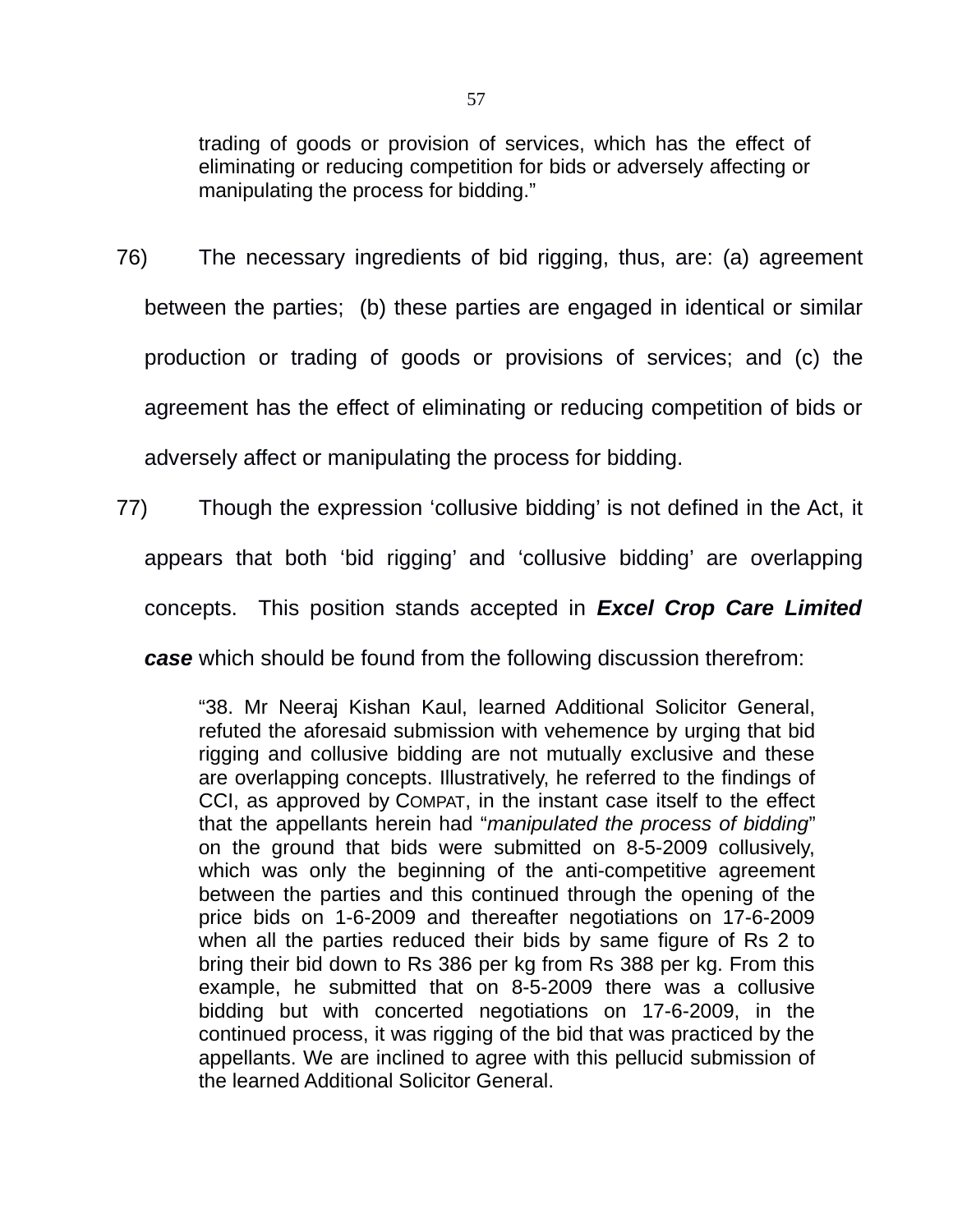39. Richard Whish and David Bailey [*Competition Law*, 7th Edn., p. 536.] , in their book, have given illustrations of various forms of collusive bidding/bid rigging, which include:

(*a*) Level tendering/bidding (i.e. bidding at same price — as in the present case).

(*b*) Cover bidding/courtesy bidding.

(*c*) Bid rotation.

(*d*) Bid allocation.

40. Even internationally, "collusive bidding" is not understood as being different from "bid rigging". These two expressions have been used interchangeably in the following international commentaries/glossaries and websites of competition authorities:

#### (*a*) *UNCTAD Competition Glossary dated 22-6-2016*

"Bid rigging or collusive tendering is a manner in which conspiring competitors may effectively raise prices where business contracts are awarded by means of soliciting competitive bids. Essentially, it relates to a situation where competitors agree in advance who will win the bid and at what price, undermining the very purpose of inviting tenders which is to procure goods or services on the most favourable prices and conditions."

(*b*) *OECD Glossary of Industrial Organisation Economics and Competition Law*

"Bid rigging is a particular form of collusive price-fixing behaviour by which firms coordinate their bids on procurement or project contracts. There are two common forms of bid rigging. In the first, firms agree to submit common bids, thus eliminating price competition. In the second, firms agree on which firm will be the lowest bidder and rotate in such a way that each firm wins an agreed upon number or value of contracts.

Since most (but not all) contracts open to bidding involve Governments, it is they who are most often the target of bid rigging. Bid rigging is one of the most widely prosecuted forms of collusion."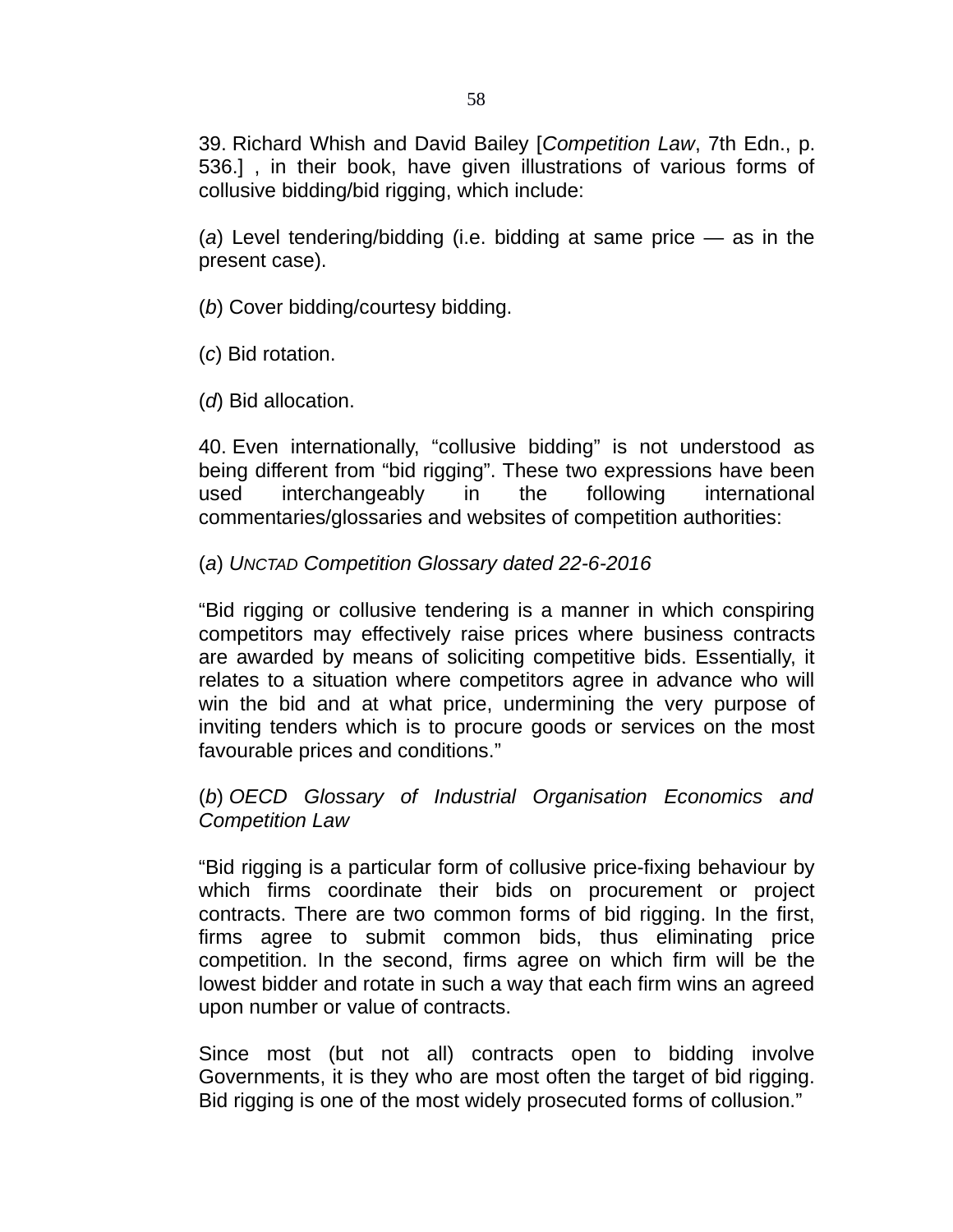Collusive bidding (tendering) — *See "bid rigging"*.

(This shows collusive bidding and bid rigging are treated as one and the same.)

## (*c*) *OECD Guidelines for fighting bid rigging*

"Bid rigging (or collusive tendering) occurs when businesses, that would otherwise be expected to compete, secretly conspire to raise prices or lower the quality of goods or services for purchasers who wish to acquire products or services through a bidding process."

(*d*) *United States Office of the Inspector General, Investigations (Fraud Indicators Handbook)*

"Collusive bidding, price fixing or bid rigging, are commonly used interchangeable terms which describe many forms of an illegal anticompetitive activity. The common thread throughout all these activities is that they involve any agreements or informal arrangements among independent competitors, which limit competition. Agreements among competitors which violate the law include but are not limited to:

(*1*) Agreements to adhere to published price lists.

(*2*) Agreements to raise prices by a specified increment.(*3*) Agreements to establish, adhere to, or eliminate discounts.

(*4*) Agreements not to advertise prices.

(*5*) Agreements to maintain specified price differentials based on quantity, type or size of product."

#### (*e*) *Australian Competition and Consumer Commission*

"Bid rigging, also referred to as collusive tendering, occurs when two or more competitors agree they will not compete genuinely with each other for tenders, allowing one of the cartel members to '*win*' the tender. Participants in a bid rigging cartel may take turns to be the '*winner*' by agreeing about the way they submit tenders, including some competitors agreeing not to tender."

41. As the Liegeman of the law, it is our task, *nay* a duty, to give proper meaning and effect to the aforesaid "Explanation". It can easily be discussed that the legislature had in mind that the two expressions are interchangeably used. It is also necessary to keep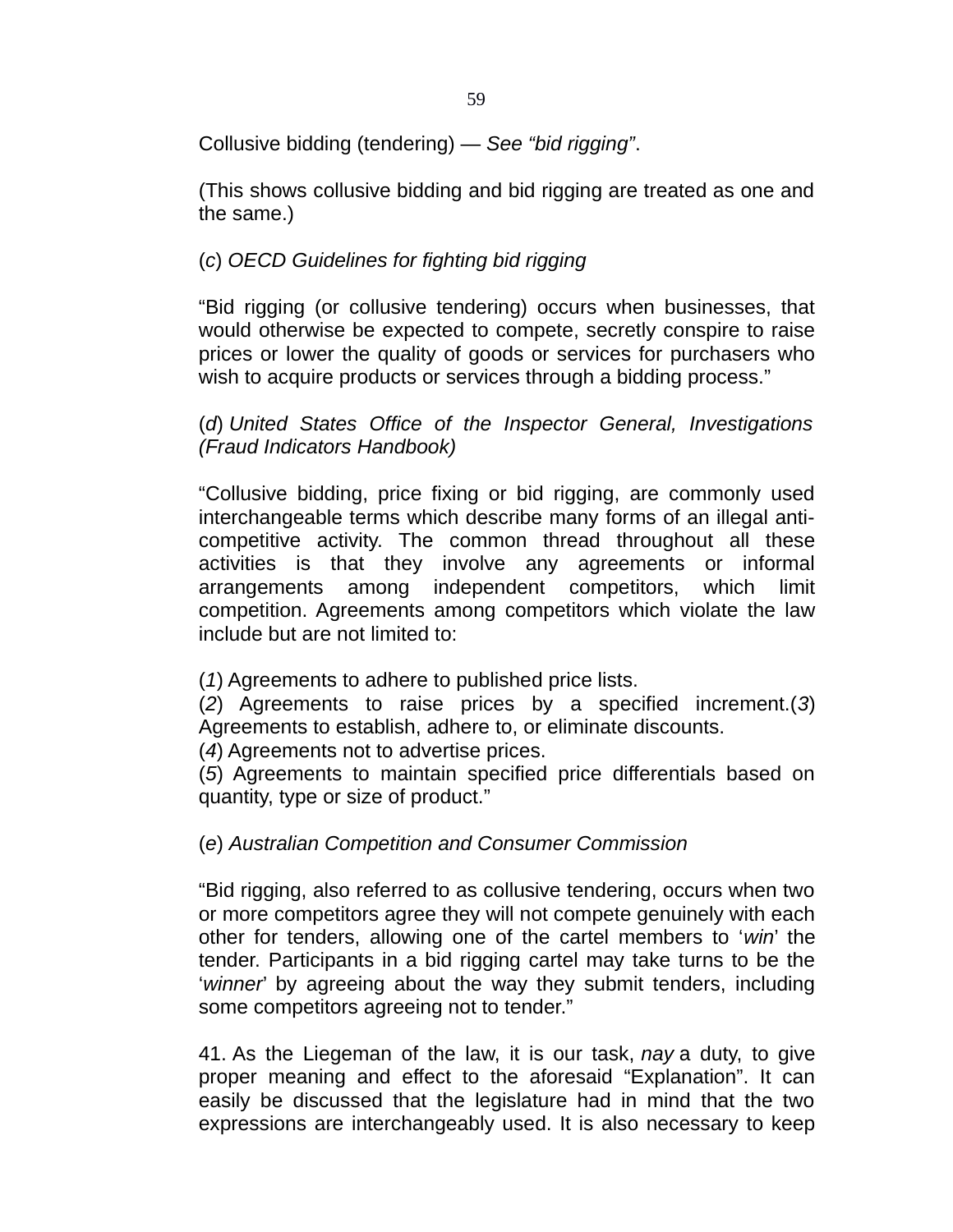in mind the purport behind Section 3 and the objective it seeks to achieve:

41.1. Sub-section (1) of Section 3 is couched in the negative terms which mandates that no enterprise or association of enterprises or person or association of persons shall enter into any agreement, when such agreement is in respect of production, supply, distribution, storage, acquisition or control of goods or provision of services and it causes or is likely to cause an appreciable adverse effect on competition within India. It can be discerned that first part relates to the parties which are prohibited from entering into such an agreement and embraces within it persons as well as enterprises thereby signifying its very wide coverage. This becomes manifest from the reading of the definition of "*enterprise*" in Section 2(*h*) and that of "*person*" in Section 2(*l*) of the Act. The second part relates to the subject-matter of the agreement. Again it is very wide in its ambit and scope as it covers production, supply, distribution, storage, acquisition or control of goods or provision of services. The third part pertains to the effect of such an agreement, namely, "appreciable adverse effect on competition", and if this is the effect, purpose behind this provision is not to allow that. Obvious purpose is to thwart any such agreements which are anti-competitive in nature and this salubrious provision aims at ensuring healthy competition. Sub-section (2) of Section 3 specifically makes such agreements as void.

41.2. Sub-section (3) mentions certain kinds of agreements which would be treated as ipso facto causing appreciable adverse effect on competition. It is in this backdrop and context that "Explanation" beneath sub-section (3), which uses the expression "bid rigging", has to be understood and given an appropriate meaning. It could never be the intention of the legislature to exclude "collusive bidding" by construing the expression "bid rigging" narrowly. No doubt, clause (*d*) of sub-section (3) of Section 3 uses both the expressions "bid rigging" and "collusive bidding", but the Explanation thereto refers to "bid rigging" only. However, it cannot be said that the intention was to exclude "collusive bidding". Even if the Explanation does contain the expression "collusive bidding" specifically, while interpreting clause (*d*), it can be inferred that "collusive bidding" relates to the process of bidding as well. Keeping in mind the principle of purposive interpretation, we are inclined to give this meaning to "collusive bidding". It is more so when the expressions "bid rigging" and "collusive bidding" would be overlapping, under certain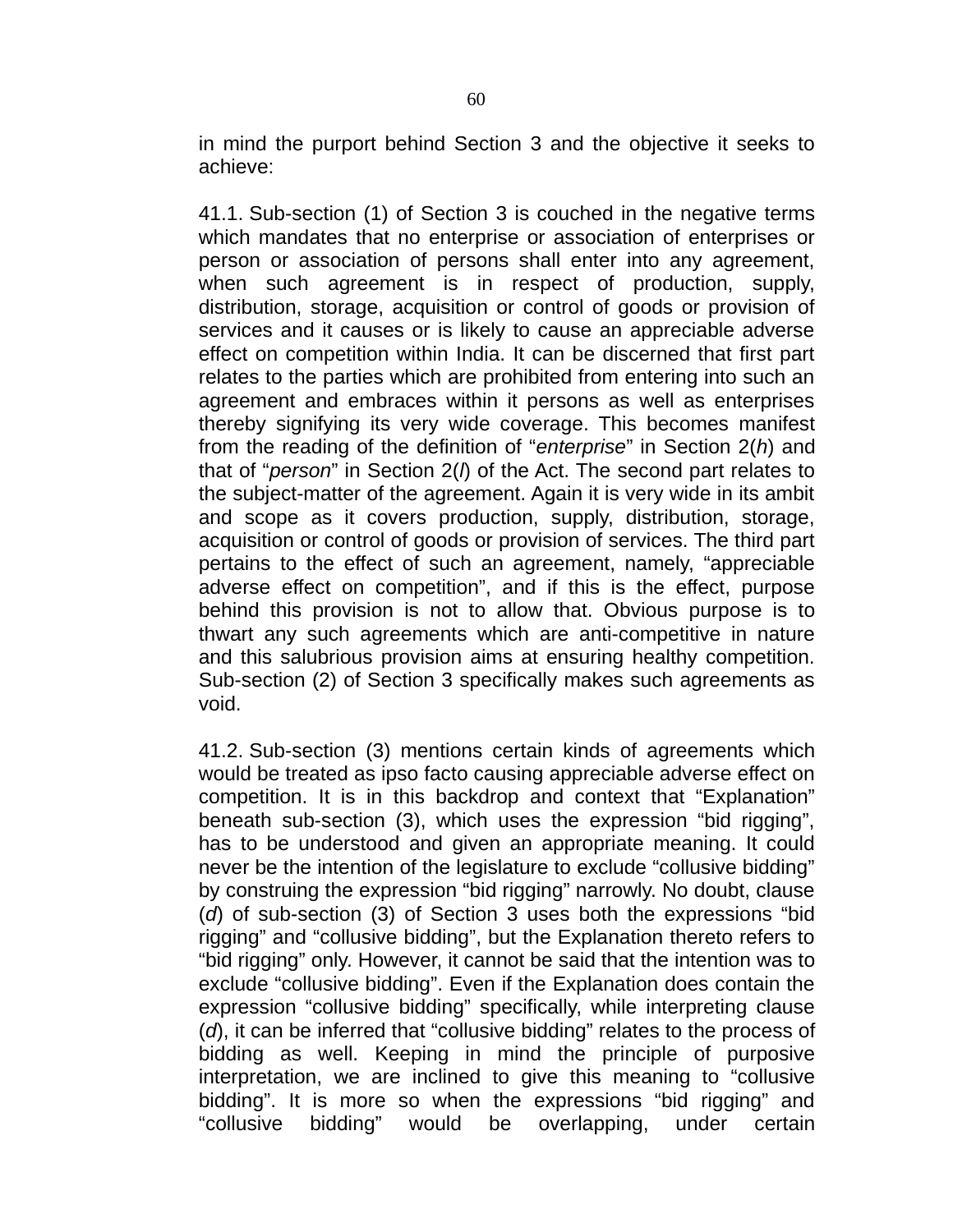circumstances which was conceded by the learned counsel for the appellants as well.

42. We are, therefore, of the opinion that the two expressions are to be interpreted using the principle of noscitur a sociis i.e. when two or more words which are susceptible to analogous meanings are coupled together, the words can take colour from each other. (See *Leelabai Gajanan Pansare* v. *Oriental Insurance Co. Ltd.* [*Leelabai Gajanan Pansare* v. *Oriental Insurance Co. Ltd.*, (2008) 9 SCC 720] , *Thakorlal D. Vadgama* v. *State of Gujarat* [*Thakorlal D. Vadgama* v. *State of Gujarat*, (1973) 2 SCC 413 : 1973 SCC (Cri) 835] and *M.K. Ranganathan* v. *State of Madras*[*M.K. Ranganathan* v. *State of Madras*, (1955) 2 SCR 374 : AIR 1955 SC 604] .)"

78) The first proposition of Ms. Divan, viz. there is no competition, has two facets. First, the legal one which concerns the jurisdiction of the CCI to deal with such matters and the other is factual, which is to be examined on the basis of facts in these cases. Insofar as the first component is concerned, having regard to the aforesaid scheme of the Act, we are not convinced with the argument of Ms. Madhavi Divan that there is no possibility of a competition in these cases and, therefore, CCI had no jurisdiction to carry out any such investigation. The scope and ambit of the provisions of Section 3 have been considered in detail in *Excel Crop Care Limited* case. This Section prohibits anti-competitive agreements and brings about the prime objective of the Competition Act. These aspects were noted in *Excel Crop Care Limited*, relevant portions whereof are already extracted above. We may also quote the following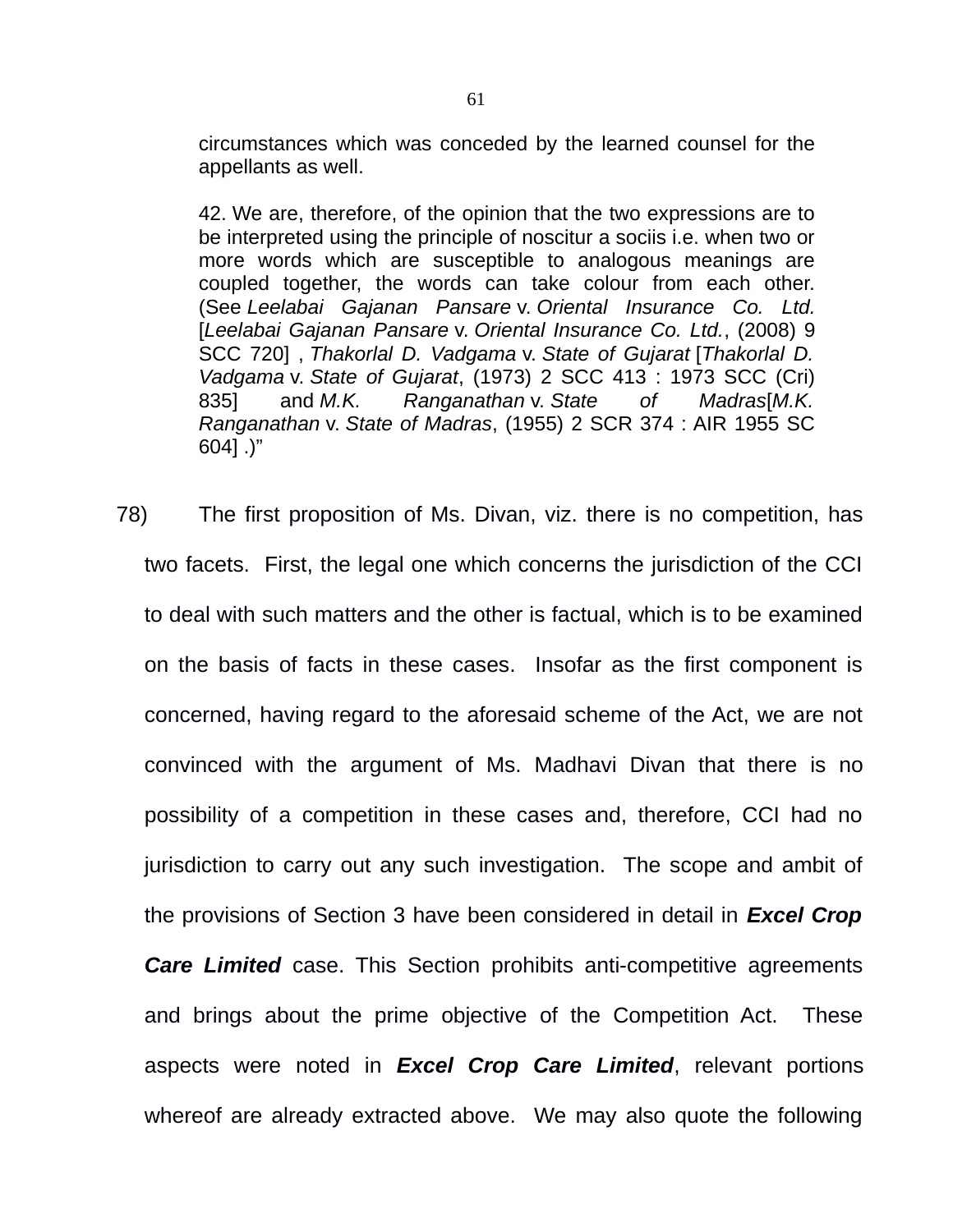portion from the judgment of this Court in *Steel Authority of India*

*Limited* wherein objective behind the Act was highlighted in the following

manner:

"125. We have already noticed that the principal objects of the Act, in terms of its Preamble and the Statement of Objects and Reasons, are to eliminate practices having adverse effect on the competition, to promote and sustain competition in the market, to protect the interest of the consumers and ensure freedom of trade carried on by the participants in the market, in view of the economic developments in the country. In other words, the Act requires not only protection of free trade but also protection of consumer interest. The delay in disposal of cases, as well as undue continuation of interim restraint orders, can adversely and prejudicially affect the free economy of the country. Efforts to liberalise the Indian economy to bring it on a par with the best of the economies in this era of globalisation would be jeopardised if time-bound schedule and, in any case, expeditious disposal by the Commission is not adhered to. The scheme of various provisions of the Act which we have already referred to including Sections 26, 29, 30, 31, 53-B(5) and 53-T and Regulations 12, 15, 16, 22, 32, 48 and 31 clearly show the legislative intent to ensure time-bound disposal of such matters."

79) We would like to reemphasise that the purpose of the Act is not only to illuminate practices having adverse effect on the competition but also to promote and sustain competition in the market. Enforcement provides remedies to avoid situation that will lead to decrease competition in the market. Therefore, effective enforcement is important not only to sanction anti-competitive conduct but also to deter future competitive practices. In the present case itself, there are sixty suppliers of the product for which there are three buyers. After all, each supplier would like to be L-1 or L-2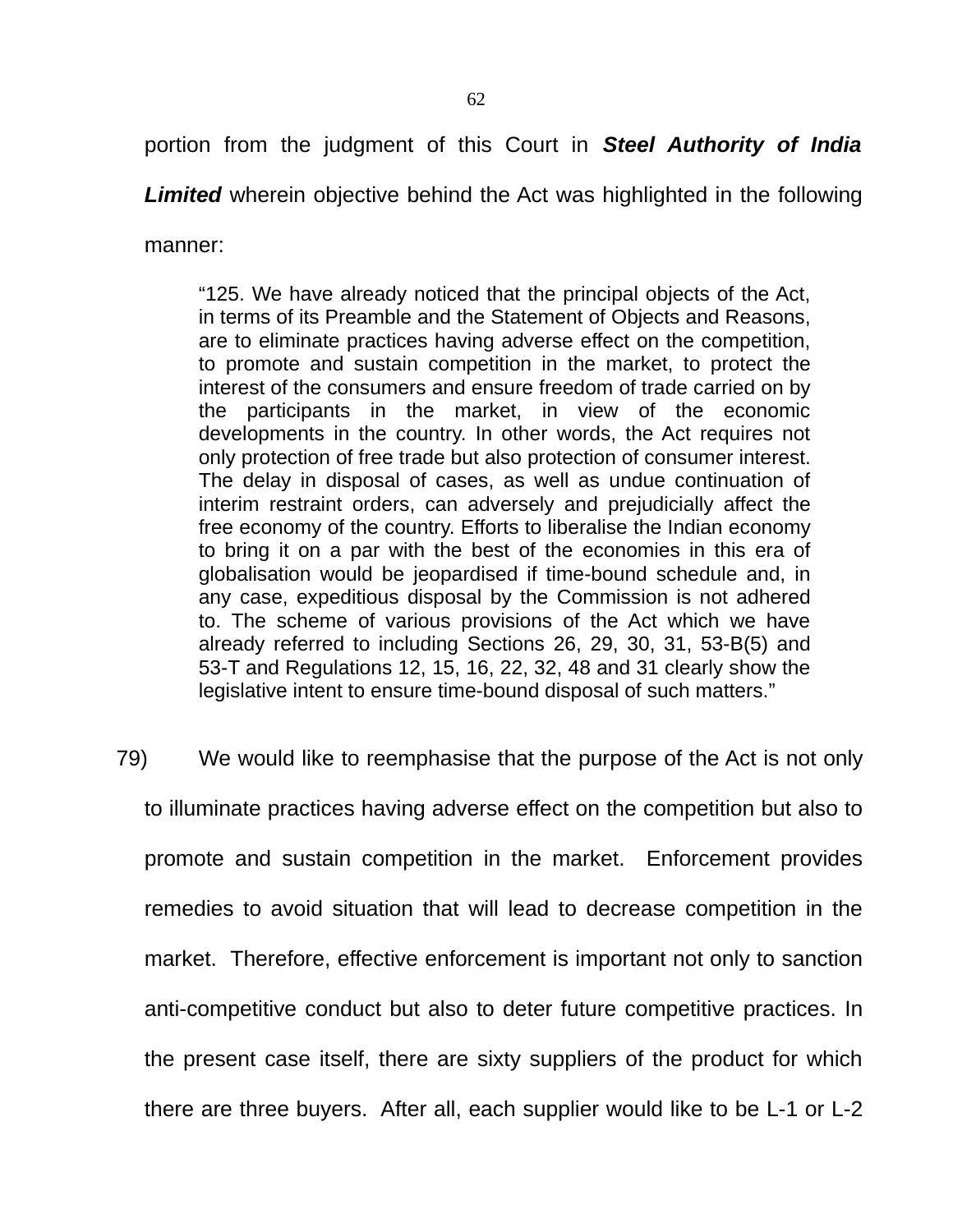so that it is able to get order for larger quantities than the other. In this sense, there would be a competition among them. Further, it would also be in the interest of the buyers like IOCL etc. that the elements of healthy competition persists in the market. In any case, it is the duty of the CCI to ensure that the conditions which have tendency to kill the competition are to be curbed. It is also the function of the CCI to ensure that there is a competition so that benefits of such competition are reaped by the consumers. However, insofar as certain factual aspects highlighted by the appellants are concerned, they would be dealt with while examining the third proposition, as we deem it more appropriate to discuss these two aspects together.

80) Second proposition of Ms. Divan was that there was no collusive bidding in the present case. The CCI and COMPAT have rejected this argument in view of the fact that there is an active trade association of the suppliers; a meeting took place couple of days before the date of bidding; common changes were pointed out by these appellants who submitted bids on their behalf; and bids were of identical amounts despite varying cost, which were repetitive in nature. The respondents may be right in their submission that there may not be a direct evidence on the basis of which cartelisation or such agreement between the parties can be proved

63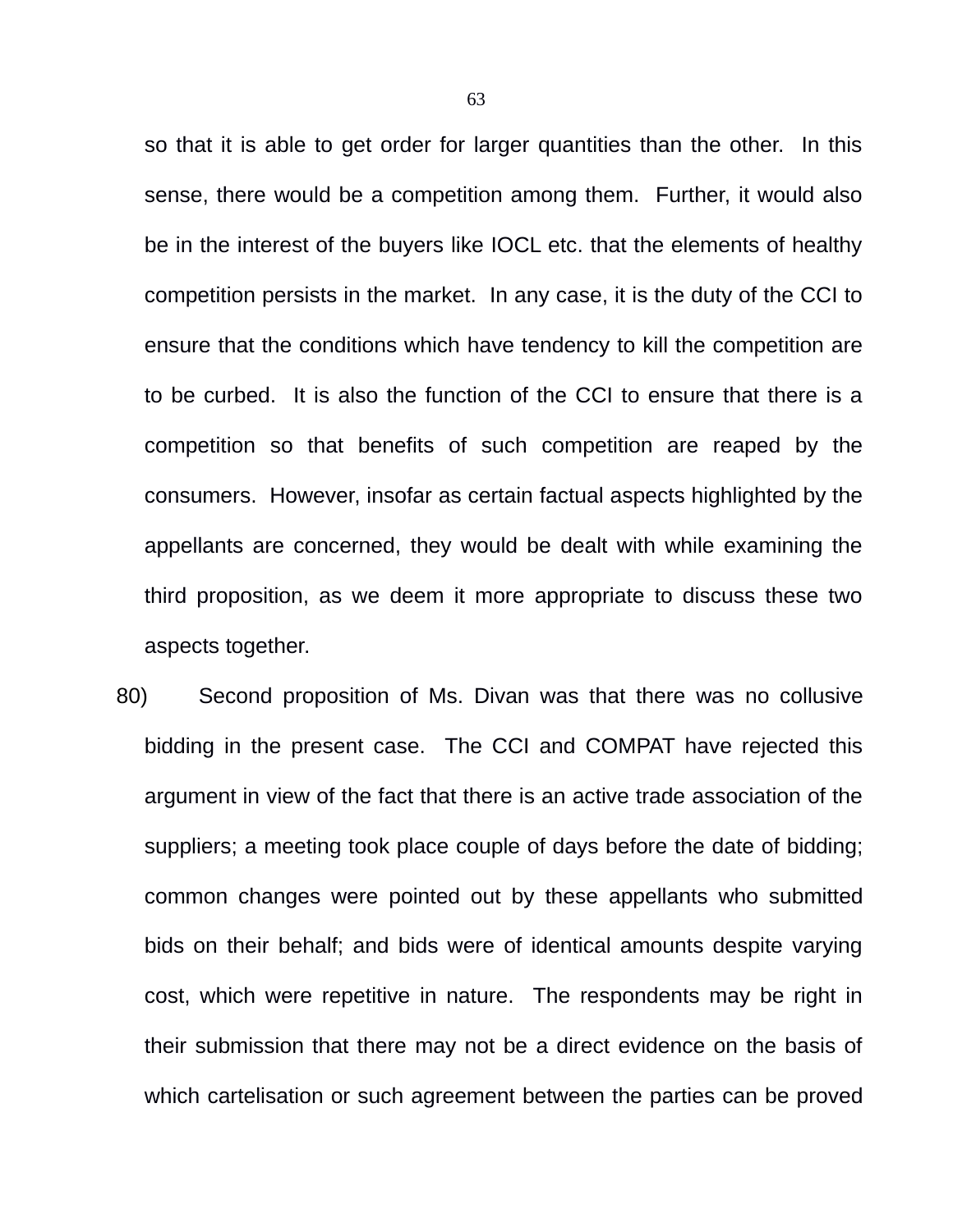as these agreements are normally entered into in closed doors. The standard of proof which is required is one of probability, which is a principle accepted in *Technip SA vs. SMS Holding (P) Ltd. & Ors.[13](#page-63-0)* wherein the Court stated and discussed this aspect in the following manner:

"54. The standard of proof required to establish such concert is one of probability and may be established

"if having regard to their relation etc., their conduct, and their common interest, that it may be inferred that they must be acting together: evidence of actual concerted acting is normally difficult to obtain, and is not insisted upon" [*CIT* v. *East Coast Commercial Co. Ltd.*, (1967) 1 SCR 821 : AIR 1967 SC 768] . (SCR p. 829 H)

55. While deciding whether a company was one in which the public were substantially interested within the meaning of Section 23-A of the Income Tax Act, 1922 this Court said:

"The test is not whether they have actually acted in concert but whether the circumstances are such that human experience tells us that it can safely be taken that they must be acting together. It is not necessary to state the kind of evidence that will prove such concerted actings. Each case must necessarily be decided on its own facts." [*CIT* v. *Jubilee Mills Ltd.*, (1963) 48 ITR 9 (SC), p. 20]

56. In *Guinness PLC and Distillers Co. PLC* [*Guinness PLC and Distillers Company PLC* (Panel hearing on 25-8-1987 and 2-9-1987 at p. 10052 — Reasons for decisions of the Panel.)] the question before the Takeover Panel was whether Guinness had acted in concert with Pipetec when Pipetec purchased shares in Distillers Company PLC. Various factors were taken into consideration to conclude that Guinness had acted in concert with Pipetec to get control over Distillers Company. The Panel said:

<span id="page-63-0"></span>"The nature of acting in concert requires that the definition be drawn in deliberately wide terms. It covers an understanding as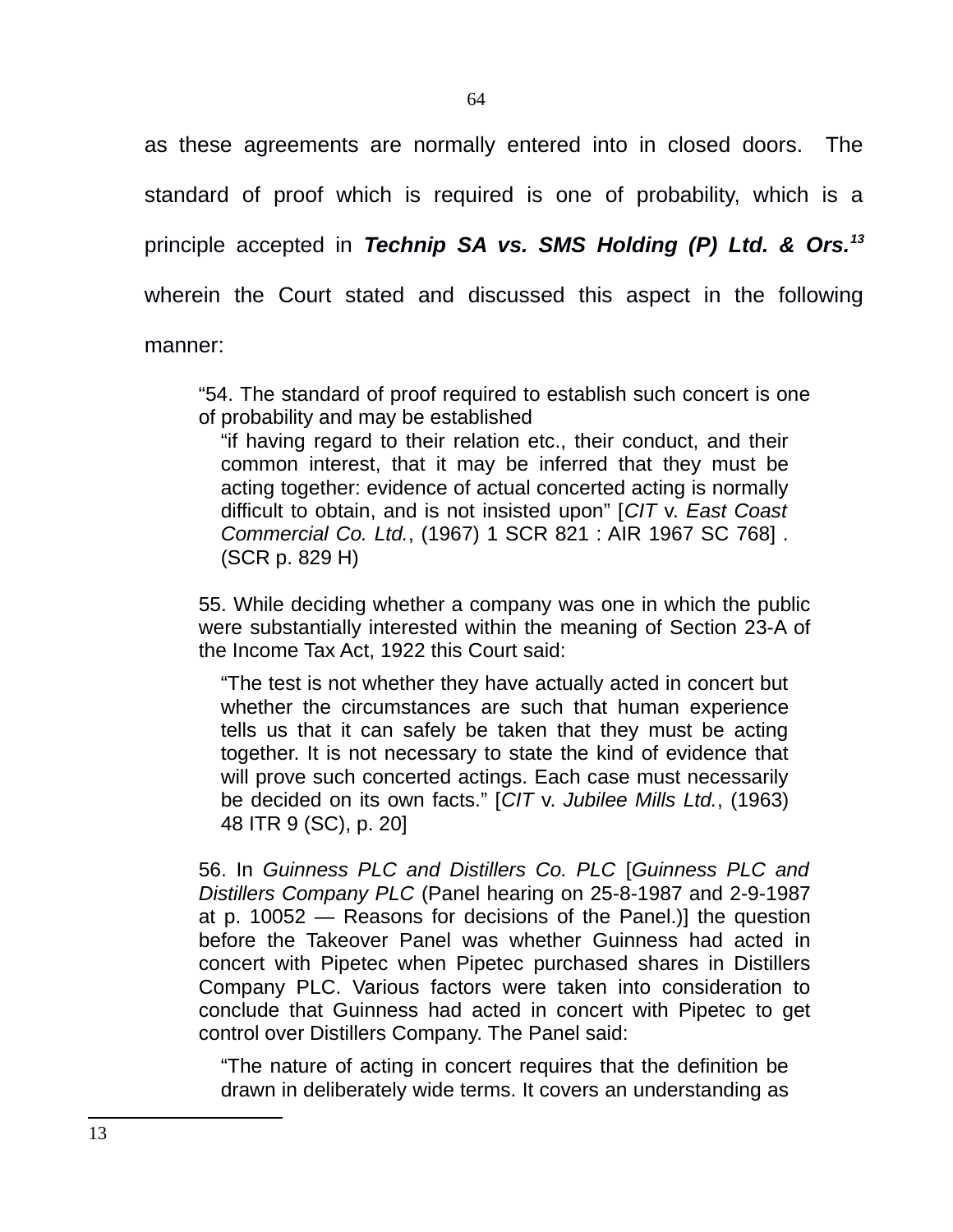well as an agreement, and an informal as well as a formal arrangement, which leads to cooperation to purchase shares to acquire control of a company. This is necessary, as such arrangements are often informal, and the understanding may arise from a hint. The understanding may be tacit, and the definition covers situations where the parties act on the basis of a 'nod or a wink'…. Unless persons declare this agreement or understanding, there is rarely direct evidence of action in concert, and the Panel must draw on its experience and common sense to determine whether those involved in any dealings have some form of understanding and are acting in cooperation with each other." [*Guinness PLC and Distillers Company PLC* (Panel hearing on 25-8-1987 and 2-9-1987 at p. 10052 — Reasons for decisions of the Panel.)]

81) We would also like to reproduce the following discussion in

*Commissioner of Income Tax, Bombay City I, Bombay vs. Jubilee*

## *Mills Ltd., Bombay[14](#page-64-0)*:

"19. At the hearing a point was raised that it has to be proved as a fact that the persons constituting the group which owns shares carrying more than seventy-five per cent of the voting power, were acting in unison. The test is not whether they have actually acted in concert but whether the circumstances are such that human experience tells us that it can safely be taken that they must be acting together. It is not necessary to state the kind of evidence that will prove such concerted actings. Each case must necessarily be decided on its own facts. The exclusion of "public" in the manner indicated generally from more than 75% of the shares and the concentration of such a holding in a single person or a group acting in concert is what attracts Section 23(A)."

82) It is also significant to state that respondents had drawn attention of

this Court to OECD Policy Roundtables Prosecuting Cartels without Direct

<span id="page-64-0"></span>Evidence 2006 which discussed the nature of evidence that is required for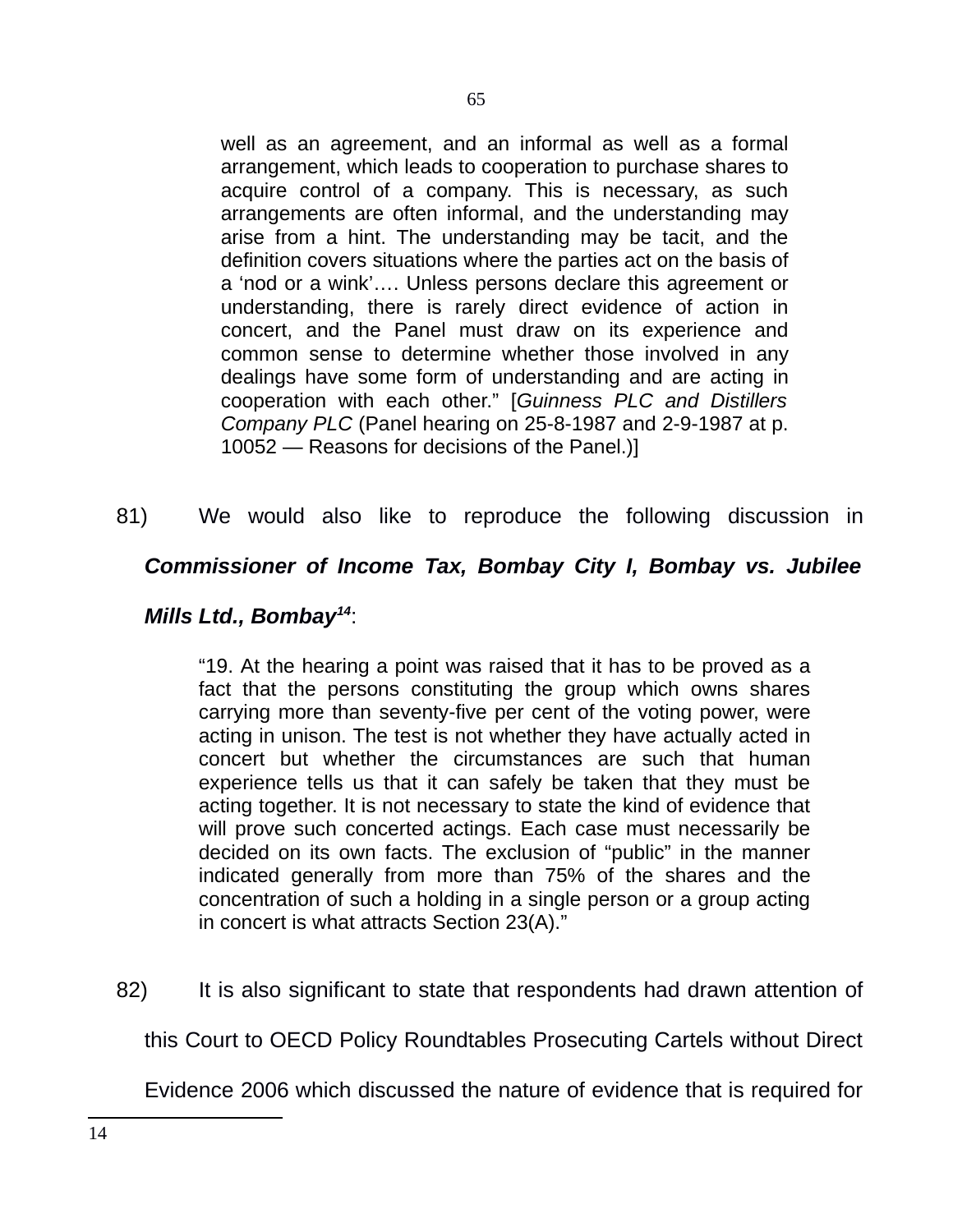proving cartel agreement, relevant portion thereof contained in para 2 of

the said Policy is reproduced below:

"Available evidence for proving cartel agreements

2.1 Categories of evidence

Evidence used to prove a cartel agreement can be classified into two types: direct and circumstantial. Circumstantial evidence, in turn, consists of "communication" evidence and economic evidence, which include firm conduct, market structure, and evidence of facilitating practices.

Common types of direct evidence include:

A document or documents (including email messages) essentially embodying the agreement, or parts of it, and identifying the parties to it.

- Oral or written statements by co-operative cartel participants describing the operation of the cartel and their participation in it.

There are different types of circumstantial evidence. One is evidence that cartel operators met or otherwise communicated but does not describe the substance of their communications. It might be called communication evidence for purposes of this discussion. It includes:

Records of telephone conversations between competitors (but) not their substance), or of travel to a common destination or of participation in a meeting, for example during a trade conference.

other evidence that the parties communicated about the subject e.g., minutes or notes of a meeting showing that prices, demand or capacity utilisation were discussed; internal documents evidencing knowledge or understanding of a competitors pricing strategy, such as an awareness of a future price increase by a rival.

A broader category of circumstantial evidence is often called economic evidence. Economic evidence identifies primarily firm conduct that suggests that an agreement was reached, but also conduct of the industry as a whole, elements of market structure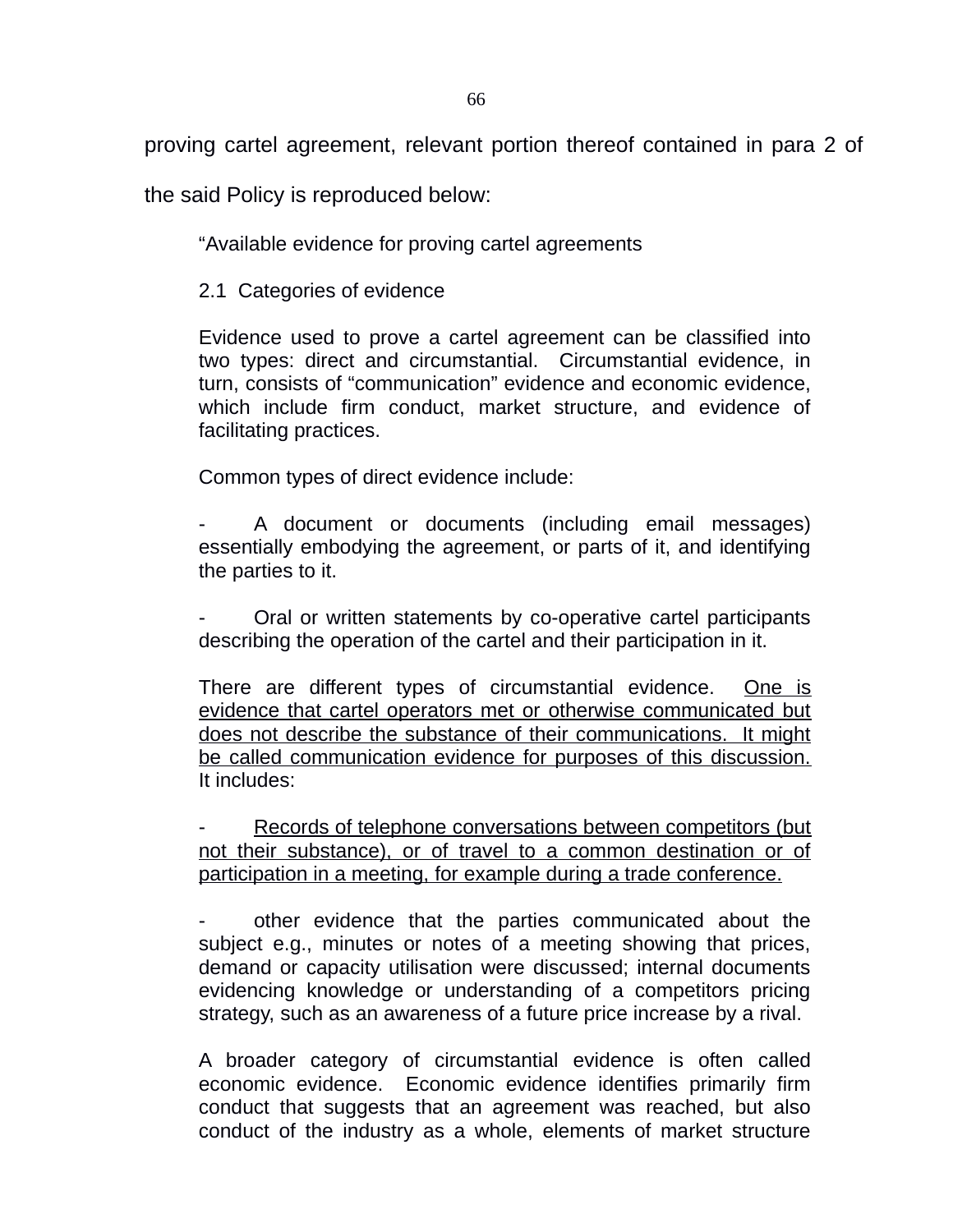which suggest that secret price fixing was feasible, and certain practices that can be used to sustain a cartel agreement.

Conduct evidence is the single most important type of economic evidence. As noted earlier, observation of certain, suspicious conduct frequently triggers an investigation of a possible cartel. And as the section in this paper on economics highlights 11 careful analysis of the conduct of parties is important to identify behaviours that can be characterised as contrary to the parties' unilateral selfinterest and which therefore supports the inference of an agreement. Conduct evidence includes, first and foremost:

Parallel pricing – changes in prices by rivals that are identical, or nearly so, and simultaneous, or nearly so. It includes other forms of parallel conduct, such as capacity reductions, adoption of standardised terms of sale, and suspicious bidding patterns, e.g., a predictable rotation of winning bidders.

Industry performance could also be described as conduct evidence. It includes:

- abnormally high profits;
- stable market shares
- A history of competition law violations.

Evidence related to market structure can be used primarily to make the finding of a cartel agreement more plausible, even though market structure factors do not prove the existence of such an agreement. Relevant economic evidence relating to market structure includes:

high concentration;

low concentration on the opposite side of the market;

- high barriers to entry;
- high degree of vertical integration;
- Standardised or homogeneous product.

The evidentiary value of structural evidence can be limited, however. There can be highly concentrated industries selling homogeneous products in which all parties compete. Conversely, the absence of such evidence cannot be used to show that a cartel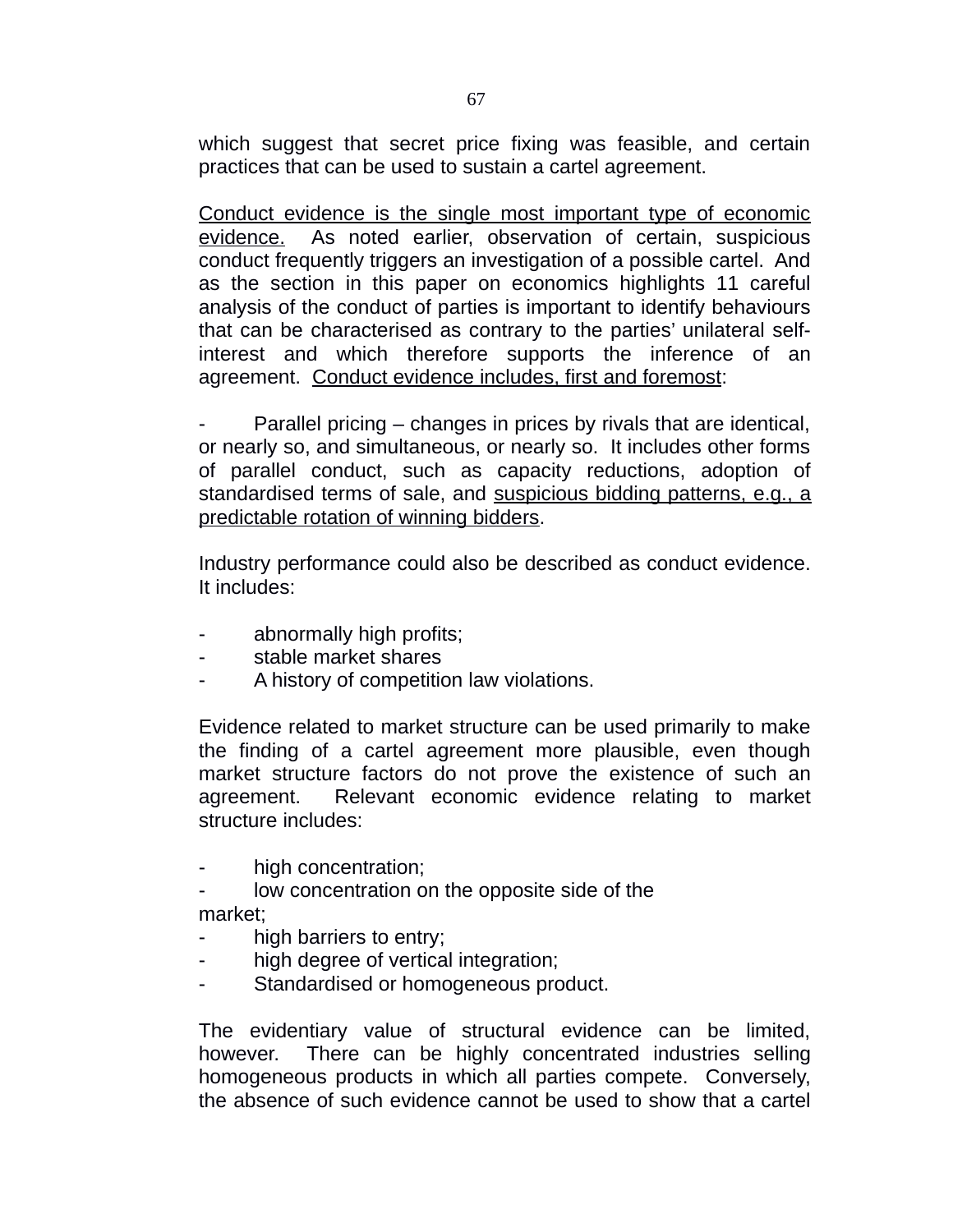did not exist. Cartels are known to have existed in industries with numerous competitors and differentiated products.

A specific kind of economic conduct evidence is *facilitating practices* – practices that can make it easier for competitors to reach or sustain an agreement. It is important to note that conduct described as facilitating practices is not necessarily unlawful. But where a competition authority has found other circumstantial evidence pointing to the existence of a cartel agreement, the existence of facilitating practices can be an important complement. They can explain what kind of arrangements the parties set up to facilitate the formation of a cartel agreement, monitoring, detection of defection, and/or punishment, thus supporting the 'collusion story' put together by the competition law enforcer. Facilitating practices include:

- information exchanges;
- price signalling;
- freight equalisation;
- price protection and most favoured nation policies;
- Unnecessarily restrictive product standards."

83) Thus, even in the absence of proof of concluded formal agreement, when there are indicators that there was practical cooperation between the parties which knowingly substitute the risk of competition, that would amount to anti-competitive practices. This has been discussed in *Coordination Committee of Artistes and Technicians of West Bengal Film and Television & Ors.* (see paras 44 and 45). Then, there are guidelines on the applicability of Article 101 of the Treaty on the functioning of the E.U. to horizontal cooperation agreements which records as under:

> "60. Information exchange can only be addressed under Article 101 if it establishes or is part of an agreement, a concerted practice or a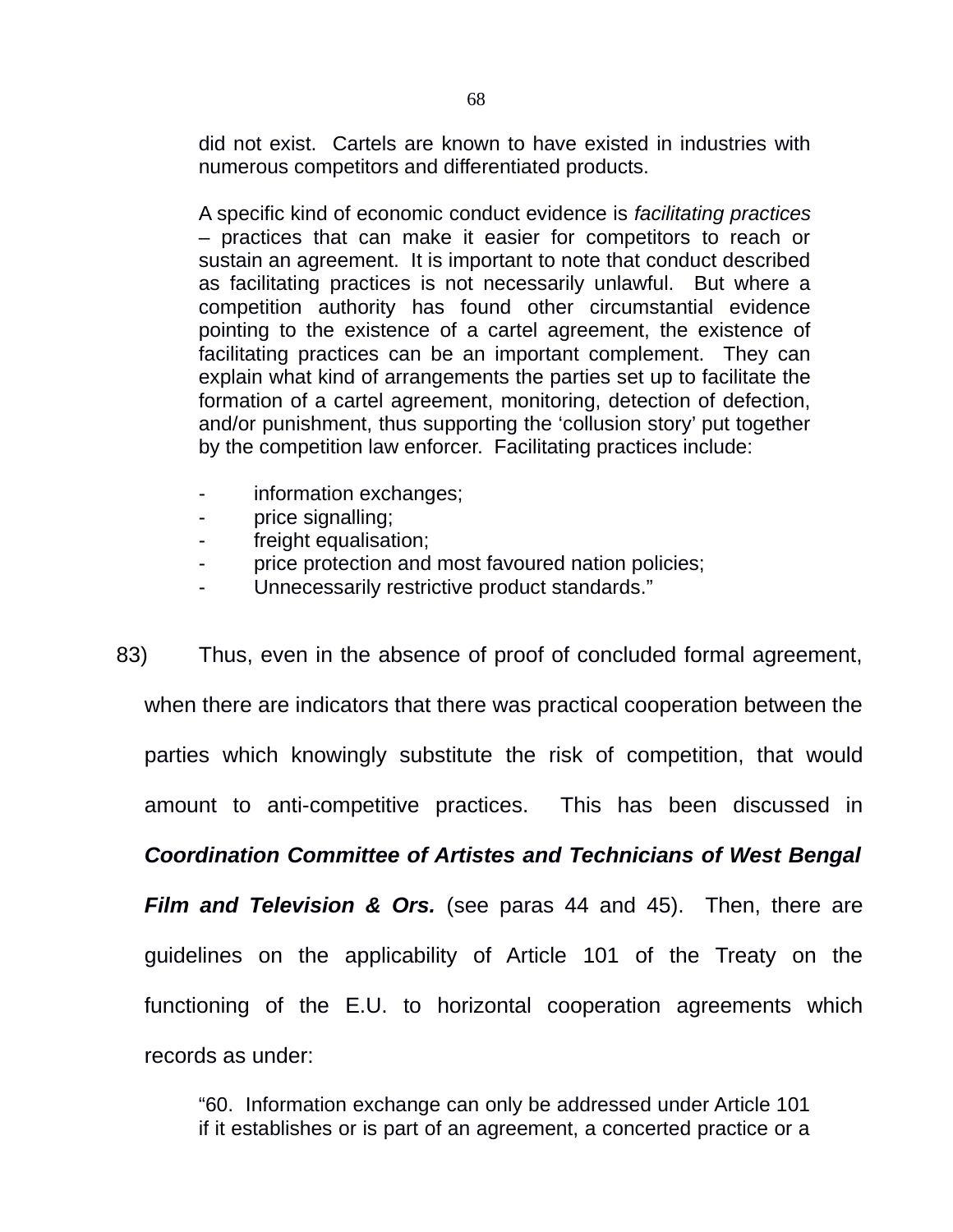decision by an association of undertakings. The existence of an agreement, a concerted practice or decision by an association of undertakings does not prejudge whether the agreement, concerted practice or decision by an association of undertakings gives rise to a restriction of competition within the meaning of Article 101(1). In line with the case-law of the Court of Justice of the European Union, the concept of a concerted practice refers to a form of coordination between undertakings by which, without it having reached the stage where an agreement properly so-called has been concluded, practical cooperation between them is knowingly substituted for the risks of competition. The criteria of coordination and cooperation necessary for determining the existence of a concerted practice, far from requiring an actual plan to have been worked out, are to be understood in the light of the concept inherent in the provisions of the Treaty on competition, according to which each company must determine independently the policy which it intends to adopt on the internal market and the conditions which it intends to offer to its customers.

61. This does not deprive companies of the right to adapt themselves intelligently to the existing or anticipated conduct of their competitors. It does, however, preclude any direct or indirect contact between competitors, the object or effect of which is to create conditions of competition which do not correspond to the normal competitive conditions of the market in question, regard being had to the nature of the products or services offered, the size and number of the undertakings, and the volume of the said market. This precludes any direct or indirect contact between competitors, the object or effect of which is to influence conduct on the market of an actual or potential competitor, or to disclose to such competitor the course of conduct which they themselves have decided to adopt or contemplate adopting on the market, thereby facilitating a collusive outcome on the market. Hence, information exchange can constitute a concerted practice if it reduces strategic uncertainty in the market thereby facilitating collusion, that is to say, if the data exchanged is strategic. Consequently, sharing of strategic data between competitors amounts to concentration, because it reduces the independence of competitors' conduct on the market and diminishes their incentives to compete.

62. A situation where only one undertaking discloses strategic information to its competitor(s) who accept(s) it can also constitute a concerted practice. Such disclosure could occur, for example,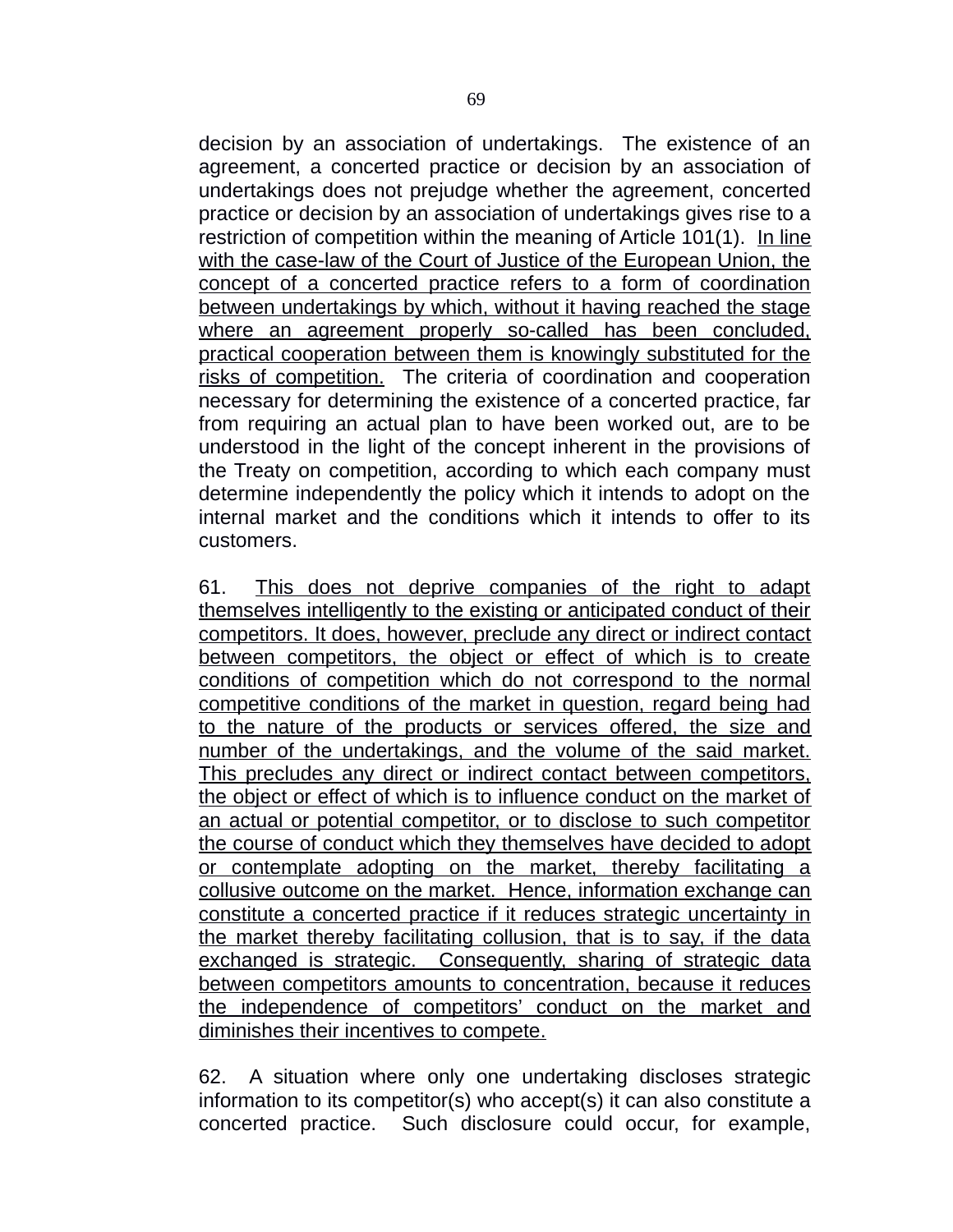through contacts via mail, emails, phone calls, meetings etc. It is then irrelevant whether only one undertaking unilaterally informs its competitors of its intended market behaviour, or whether all participating undertakings inform each other of the respective deliberations and intentions. When one undertaking alone reveals to its competitors strategic information concerning its future commercial policy, that reduces strategic uncertainty as to the future operation of the market for all the competitors involved and increases the risk of limiting competition and of collusive behaviour. For example, mere attendance at a meeting where a company disclose its pricing plans to its competitors is likely to be caught by Article 101, even in the absence of an explicit agreement to raise prices. When a company receives strategic data from a competitor (be it in a meeting, by mail or electronically), it will be presumed to have accepted the information and adapted its market conduct accordingly unless it responds with a clear statement that it does not wish to receive such data."

(emphasis added)

- 84) According to us, the real question in the present case is as to whether there was a possibility of such an agreement having regard to market conditions even when we proceed on the basis that meeting did take place. Possibility of such an agreement has been inferred by the CCI on the grounds that identical bidding takes place thereafter and various suppliers gave such a bid despite varying cost and also that they have appoined common changes etc. as pointed out above.
- 85) The first and foremost issue which needs to be considered is that whether there was a situation of monopsony or oligopsony.
- 86) From the aforesaid discussion, it is clear that as far as CCI is concerned, it has come to the conclusion that there was a cartelisation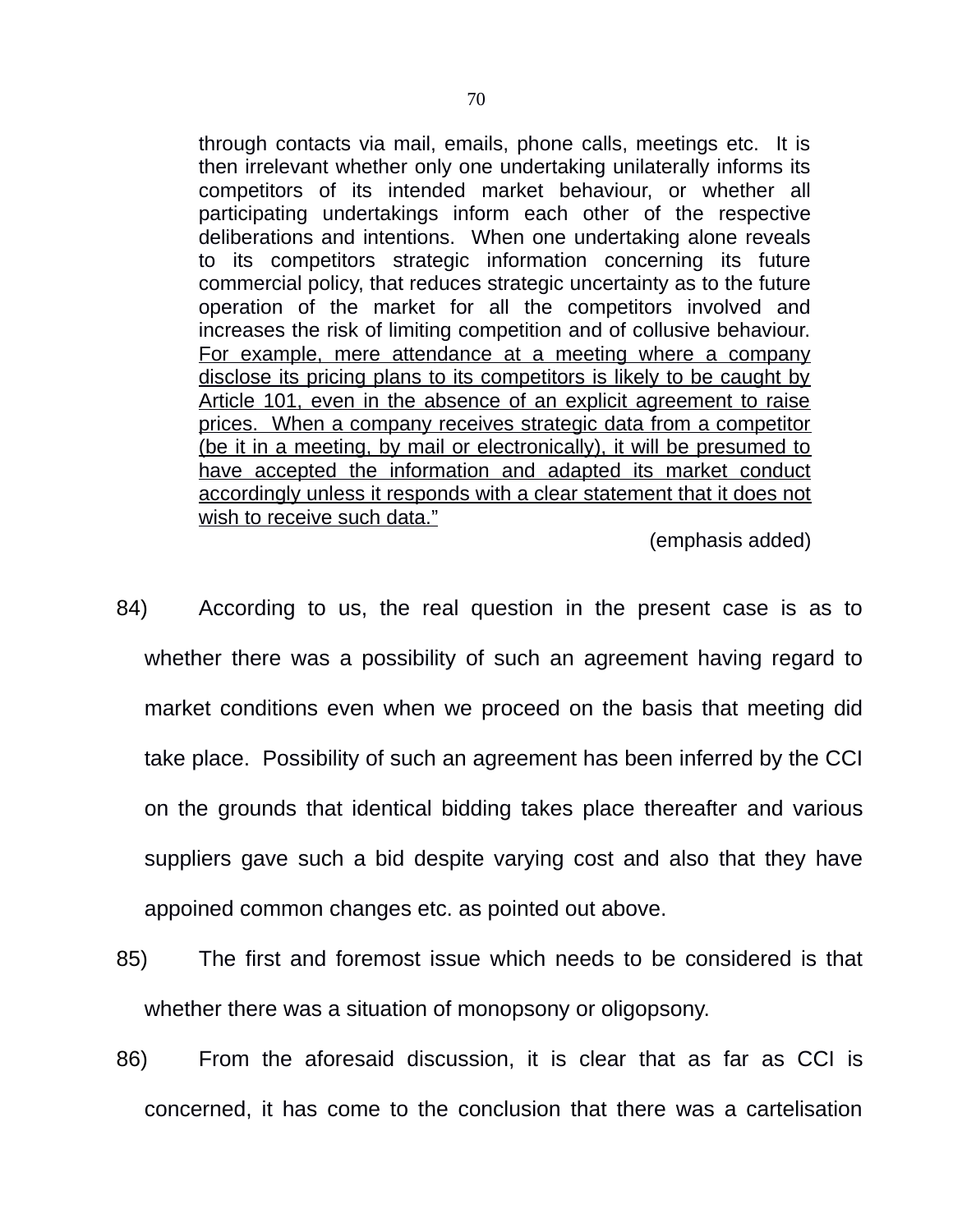among the appellants herein and a concerted decision was taken to rig the bids which were submitted persuant to the tenders issued by IOCL. On the other hand, the appellants argue that there was no such agreement and even if the bids of many bidders were identical in nature, the bids were driven by market conditions. Their plea is that there was a situation of oligopsony and the modus which was adopted by IOCL in floating the tenders and awarding the contracts would show that the determination of price was entirely within the control of the IOCL. As per them, the way price was determined for supply of these cylinders, it had become an open secret known to everybody. Therefore, there was no question of any competition and no possibility of adversely affecting that competition by entering into any contract.

- 87) The factors which have influenced the authorities below in coming to the conclusion that the appellants had colluded and formed a cartel which led to bid rigging have already been noted above. To recaptulate, the authorities below have been influenced by the following factors:
	- 1. Market conditions
	- 2. Small number of suppliers
	- 3. Few new entrants
	- 4. Active trade association
	- 5. Repetitive bidding
	- 6. Identical products
	- 7. Few or no substitutes
	- 8. No significant technological changes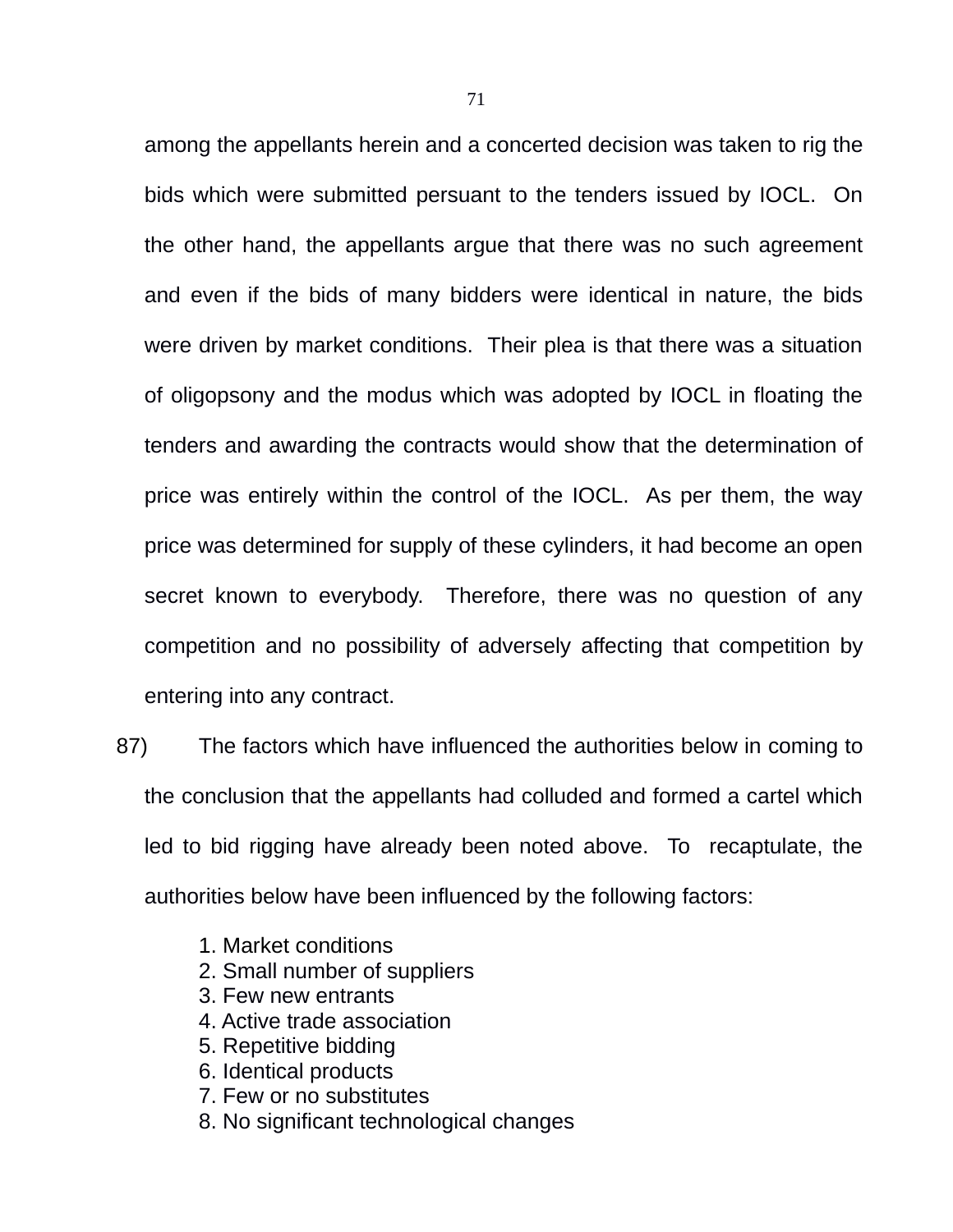9. Meeting of bidders in Mumbai and its agenda.

10. Appointing common agents

11. Identical bids despite varying cost.

After deliberating on the aforesaid aspects, the CCI has concluded that there is an active trade association in which many of the appellants are members. That product in question, namely, gas cylinder is of a particular specification which is needed by IOCL in large numbers every year and there are very few manufacturers and suppliers of this product to IOCL and two other buyers. For this identical product which is to be supplied by all the suppliers, there is no substitute and no significant technology change. Further, there is an active trade association in which most of the appellants are the members. Their interest is to ensure that no new entrants are able to join. Further, the trade association also ensures that all the members are able to get some order. It is for this reason the bids submitted in various standards which are floated by IOCL at different places are almost identical despite varying cost. The authorities below attributed this identical bidding to the concerted action of the appellants. This has been inferred from the fact that 2-3 days before the submission of bids, meeting of the association took place which most of the appellants attended. Not only this, common agents, six in number, were appointed who submitted the bids on behalf of these appellants.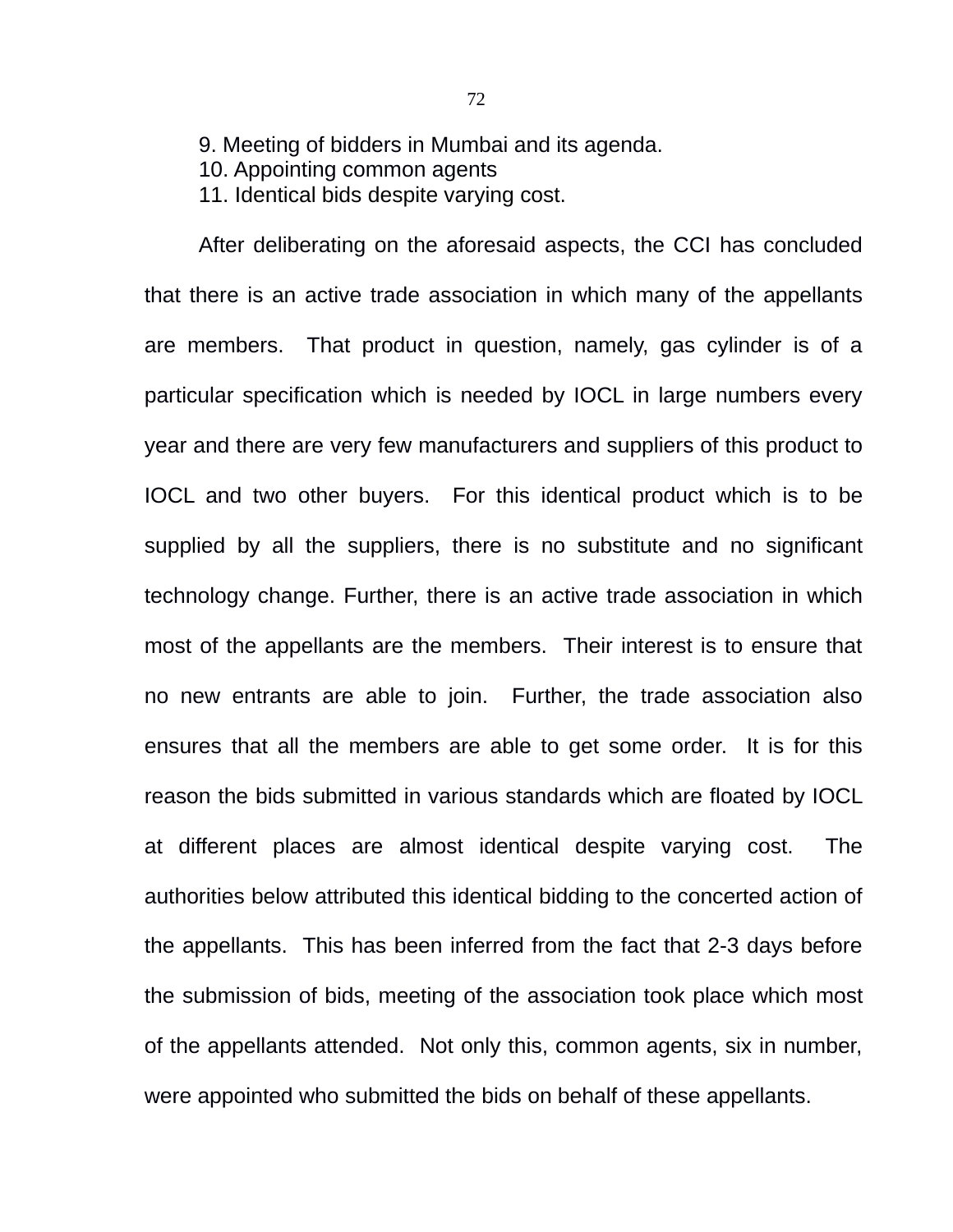88) We may say at the outset that if these factors are taken into consideration by themselves, they may lead to the inference that there was bid rigging. We may, particularly, emphasise the fact that there is an active trade association of the appellants and a meeting of the bidders was held in Mumbai just before the submission of the tenders. Another very important fact is that there were identical bids despite varying cost. Further, products are identical and there are small number of suppliers with few new entrants. These have become the supporting factors which persuaded the CCI to come to the conclusion that these are suggestive of collusive bidding.

89) However, that is only one side of the coin. The aforesaid factors are to be analysed keeping in mind the ground realities that were prevailing, which are pointed out by the appellants. These attendant circumstances are argued in detail by the counsel for the appellants which have already been taken note of. We may recapitulate the same in brief hereinbelow:

(i) In the present case there are only three buyers. Among them, IOCL is the biggest buyer with 48% market share. It is also a matter of record that all these appellants are manufacturers of 14.2 kg gas cylinders to the three buyers who are available in the market, namely, IOCL, HPCL and BPCL. If these three buyers do not purchase from any of the appellants,

73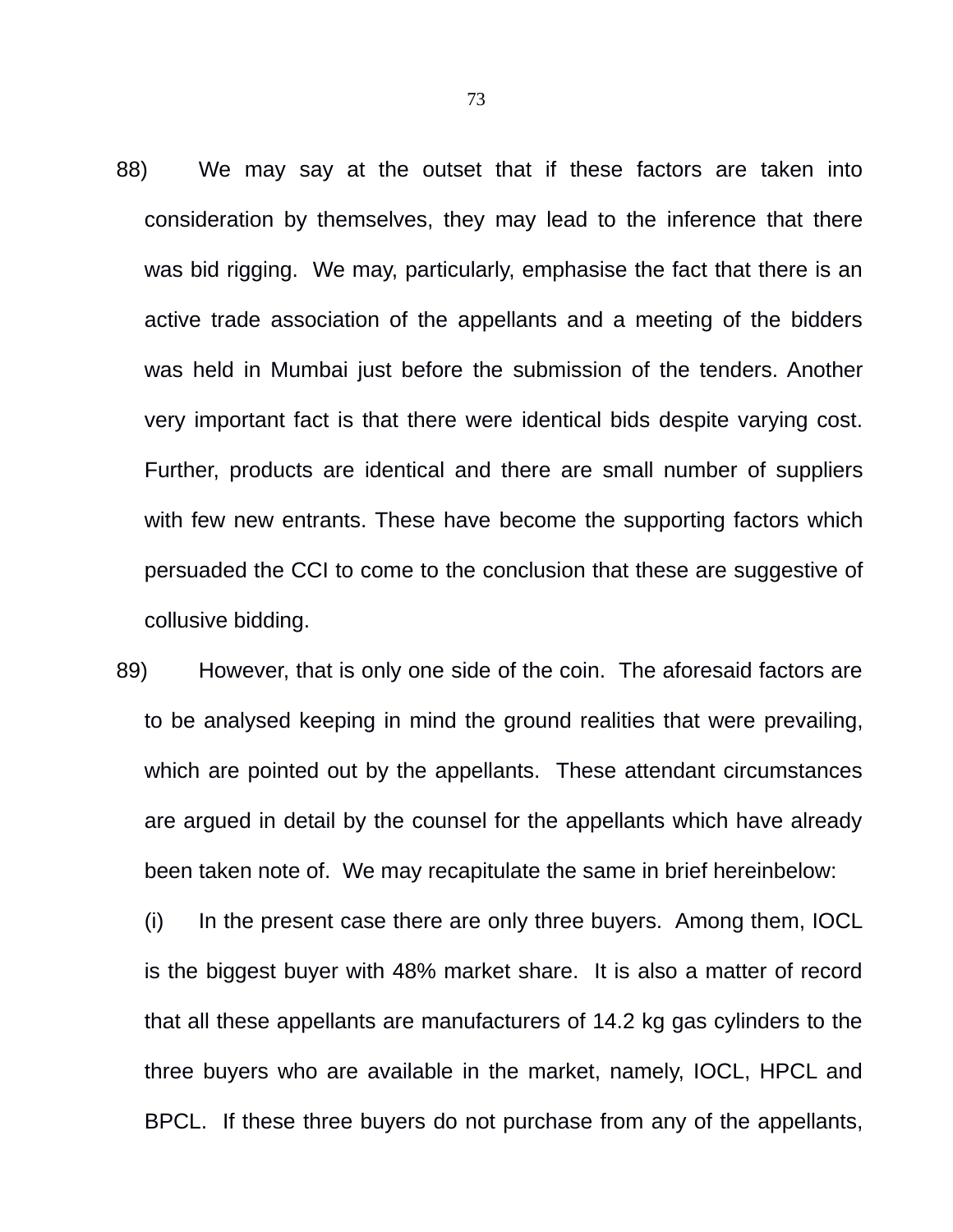that particular appellant would not be in a position to sell those cylinder to any other entity as there are no other buyers.

(ii) There are only three buyers, it may not attract many to enter the field and manufacture these cylinders. It is because of limited number of buyers and for some reason if they do not purchase, the manufacturer would be nowhere. That may deter the persons to enter the field.

(iii) The manner in which the tenders are floated by IOCL and the rates at which these are awarded, are an indicator that it is the IOCL which calls the shots insofar as price control is concerned. It has come in evidence that the IOCL undertakes the exercise of having its internal estimates about the cost of these cylinders. Their own expert arrived at a figue of Rs. 1106.61 paisa per cylinder. All the tenders which have been accepted are for a price lesser than the aforesaid estimate of IOCL itself. That apart, the modus adopted by the IOCL is that that final price is negotiated by it and the contract is not awarded at the rate quoted by bidder who turns out to be L-1. Negotiations are held with such a bidder who is L-1 which generaly leads to further reduction of price than the one quoted by L-1. Thereafter, the other bidders who may be L-2 or L-3 etc. are awarded the contract at the rate at which it is awarded to L-1. Thus, ultimately, all the bidders supply the goods at the same rate which is fixed by the IOCL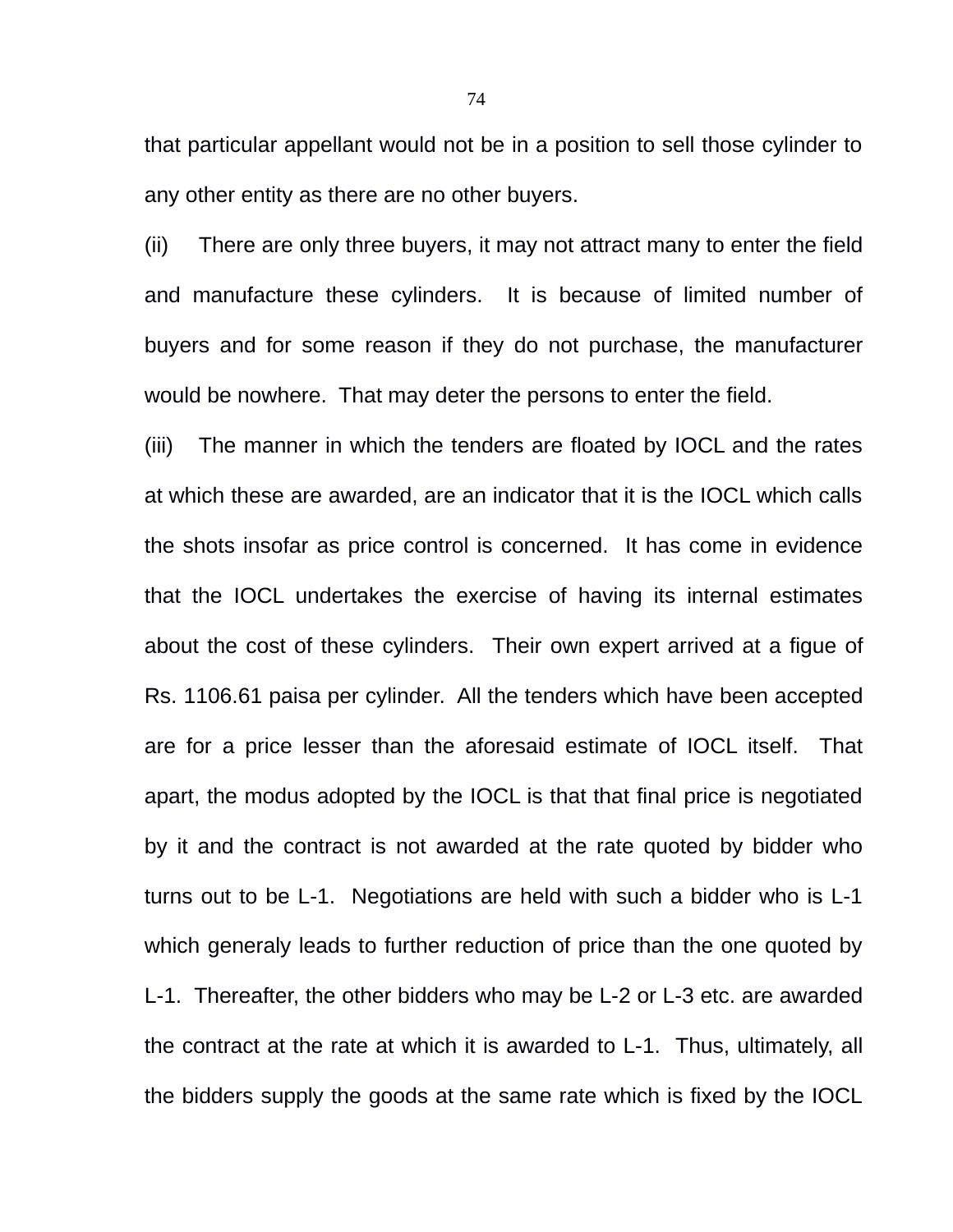after negotiating with L-1 bidder. The only difference is that bidder who is L-1 would be able to receive the order for larger quantity than L-2 and L-2 may get an order of more quantity than L-3.

(iv) It has also come on record that there are very few suppliers. For the tender in question, there were 50 parties already in the fray and 12 new entrants were admitted. Number of 12, in such a scenario, cannot be treated as less. Therefore, the conclusion of CCI that the appellants ensured that there should not be entry of new entrant may not be correct.

(v) Since there are not many manufacturers and supplies are needed by the three buyers on regular basis, IOCL ensures that all those manufacturers whose bids are technically viable, are given some order for the supply of specific cylinder. For this purpose, it has framed its broad policy as well. This also shows that control remains with IOCL.

Thus, the appellants appear to be correct when they say that all the participants in the bidding process were awarded contracts in some State or the other which was aimed at ensuring a bigger pool of manufacturers so that the supply of this essential product is always maintained for the benefit of the general public. Had IOCL left some manufacturers empty handed, in all likelihood, they would have shut their shops. However, IOCL wanted all manufacturers to be in the fray in its own interest.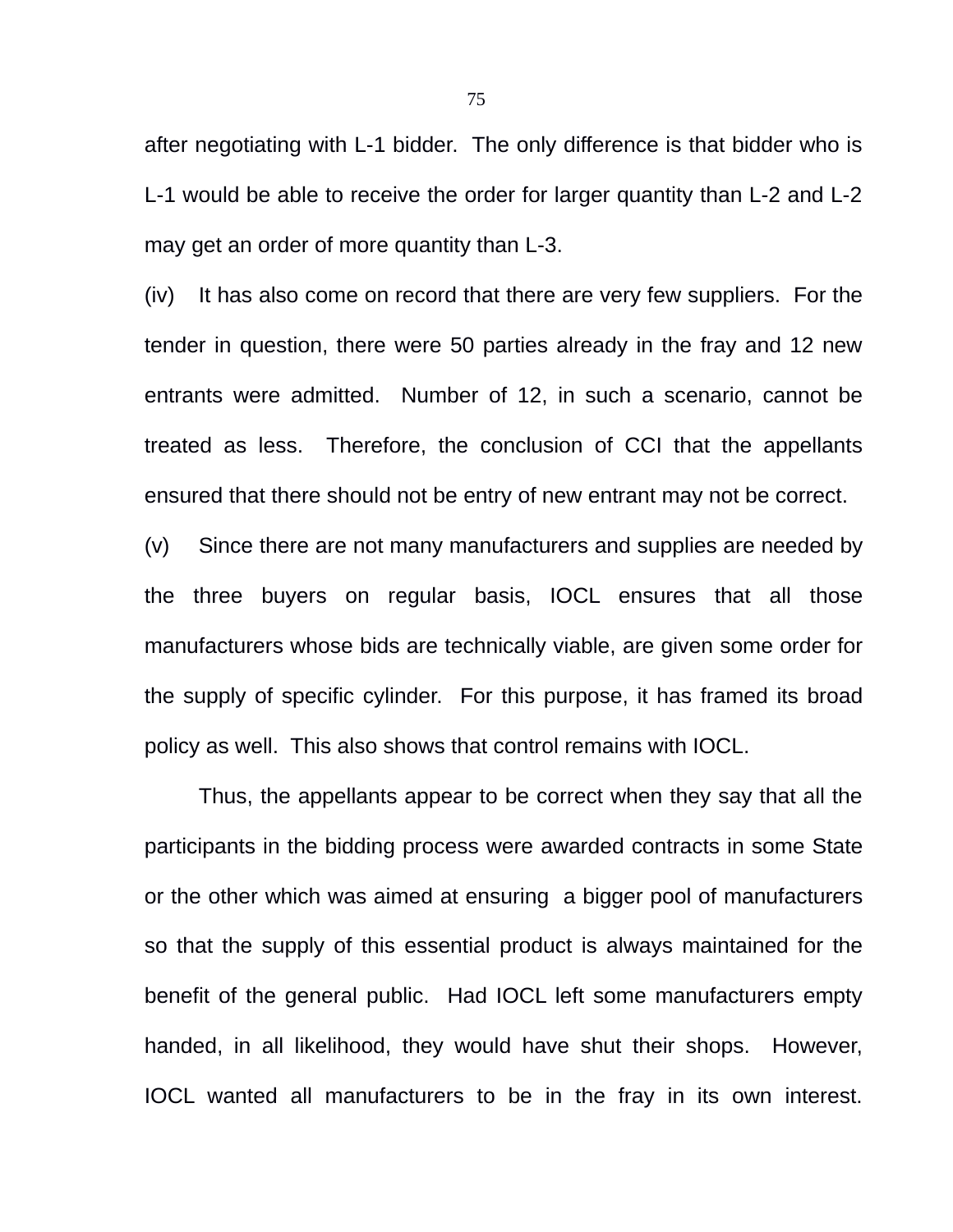Therefore, it was necessary to keep all parties afloat and this explains why all 50 parties obtained order along with 12 new entrants.

(vi) There is another very relevant factor pointed out by the appellants, viz., the governmental control which is regulated by law. As pointed out above, it is not only the three oil companies which can supply LPG to domestic consumers in 14.2 kg LPG cylinders as mandated in the LPG (Regulation and Distribution) Order, 2000 which is issued under the provisions of Essential Commodities Act, 1955, even the price at which the LPG cylinder is to be supplied to the consumer is controlled by the Government. Following features of the aforesaid LPG Order, 2000, are significant:

- The LPG supplied in 14.2 kg gas cylinders is an essential commodity.
- The distribution of LPG in 14.2 kgs cylinders takes place as part of a public distribution system defined under clause 2(1) of the Order as "the system of distribution, marketing or selling of liquified petroleum gas by a Government Oil Company at the Government controlled or declared price through a distribution system approved by the Central or State Government".
- The price to the consumer is controlled by the Government.
- The supply of LPG to domestic consumers shall be made only in 14.2 kg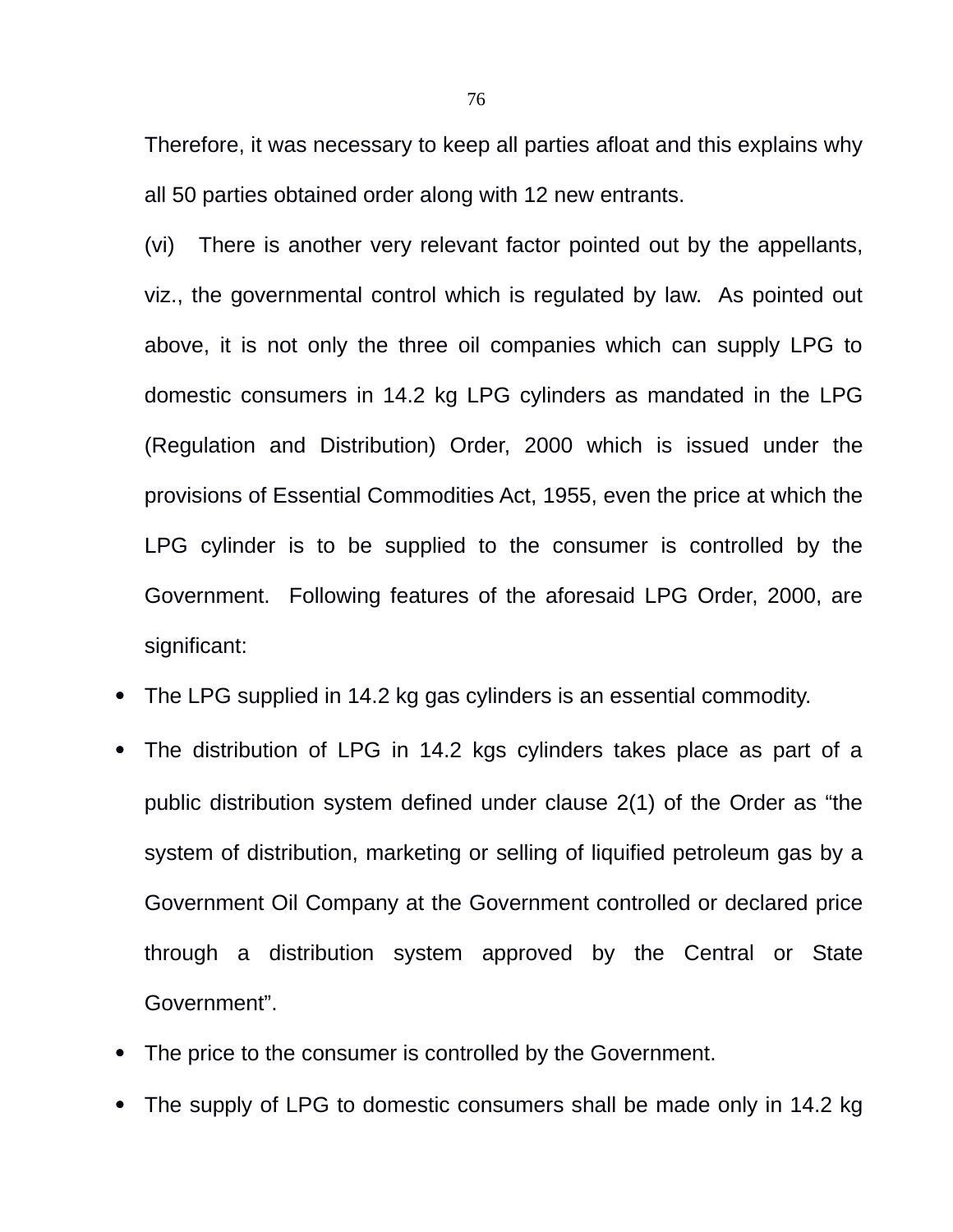gas cylinders.

- According to clauses 4 and 5 read with Schedule III of the LPG Order, parallel marketeers who supply and distribute LPG cylinders, may do so only for cylinders with size and specifications other than those specified in Schedule II.
- 90) The manner in which tendering process takes place would show that in such a competitive scenario, the bid which the different bidder would be submitting becomes obvious. It has come on record that just a few days before the tender in question, another tender was floated by BPCL and on opening of the said tender the rates of L-1, L-2 etc. came to be known. In a scenario like this, that obviously becomes a guiding factor for the bidders to submit their bids.
- 91) When we keep in mind the aforesaid fact situation on the ground, those very factors on the basis of which the CCI has come to the conclusion that there was cartelization, in fact, become valid explanations to the indicators pointed out by the CCI. We have already commented about the market conditions and small number of suppliers. We have also mentioned that 12 new entrants cannot be considered as entry of very few new suppliers where the existing suppliers were only 50. Identical products along with market conditions for which there would be only three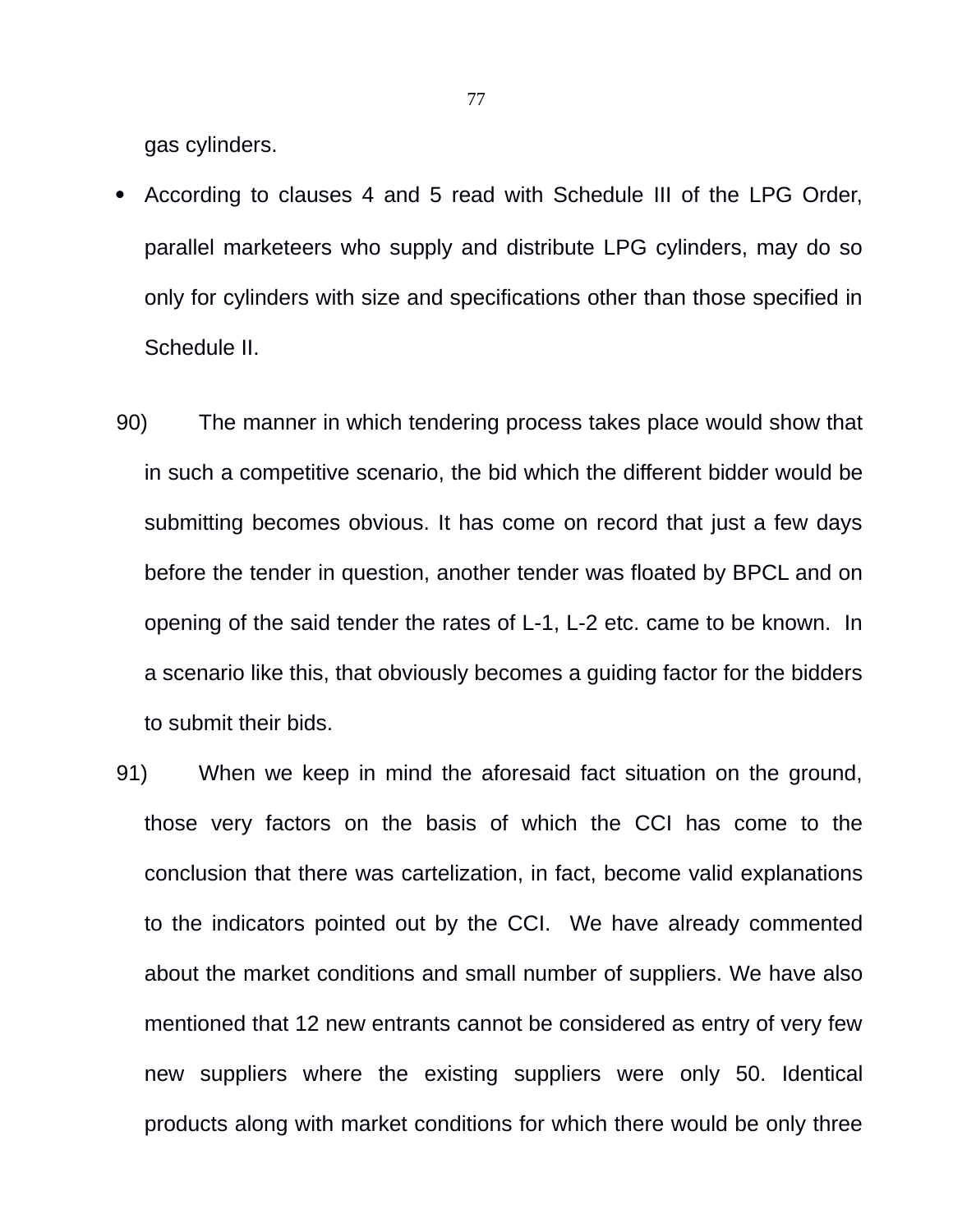buyers, in fact, would go in favour of the appellants. The factor of repetitive bidding, though appears to be a factor against the appellants, was also possible in the aforesaid scneario. The prevailing conditions in fact rule out the possibility of much price variations and all the manufacturers are virtually forced to submit their bid with a price that is quite close to each other. Therefore, it became necessary to sustain themselves in the market. Hence, the factor that these suppliers are from different region having different cost of manufacture would lose its significance. It is a situation where prime condition is to quote the price at which a particular manufacturer can bag an order even when its manufacturing cost is more than the manufacturing cost of others. The main purpose for such a manufacuring would be to remain in the fray and not to lose out. Therefore, it would be ready to accept lesser margin. This would answer why there were near identical bids despite varying cost.

92) Insofar as meeting of bidders in Mumbai just before the date of submission of tender is concerned, some aspects pointed out by the appellants are not considered by the CCI or the COMPAT at all. No doubt, the meeting took place a couple of days before the date of tender. No doubt, the absence of agenda coming on record would not make much difference. However, only 19 appellants had attended that meeting. Many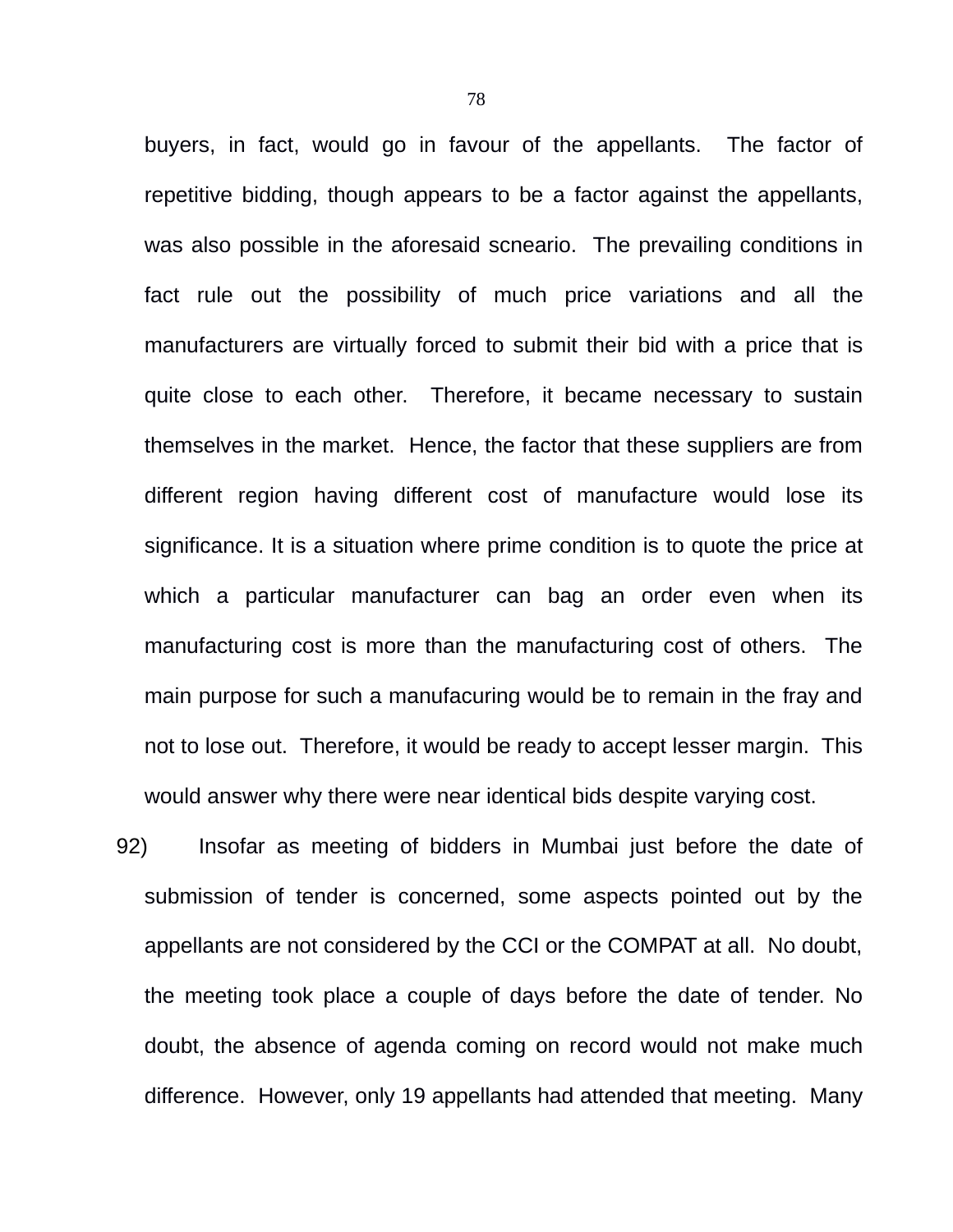others were not even members or did not attend the meeting. In spite thereof, even they quoted almost same rates as the one who attended the meeting. This would lead us to the inference that reason for quoting similar price was not the meeting but something else. The question is what would be the other reason and whether the appellants have been able to satisfactorily explain that and rebut the presumption against them?

- 93) The explanation is market conditions leading to the situation of oligopsony that prevailed because of limited buyers and influence of buyers in the fixation of prices was all prevalent. This seems to be convincing in the given set of facts. The situation of oligopsony can be both ways. There may be a situation where the sellers are few and they may control the market and by their concerted action indulge into cartelization. It may also be, as in the present case, a situation where buyers are few and that results in the situation of oligopsony with the control of buyers.
- 94) To recapitulate, the two prime factors against the appellants, which are discussed by the CCI, are that there was a collusive tendering, which is inferred from the parallel behaviour of the appellants, namely, quoting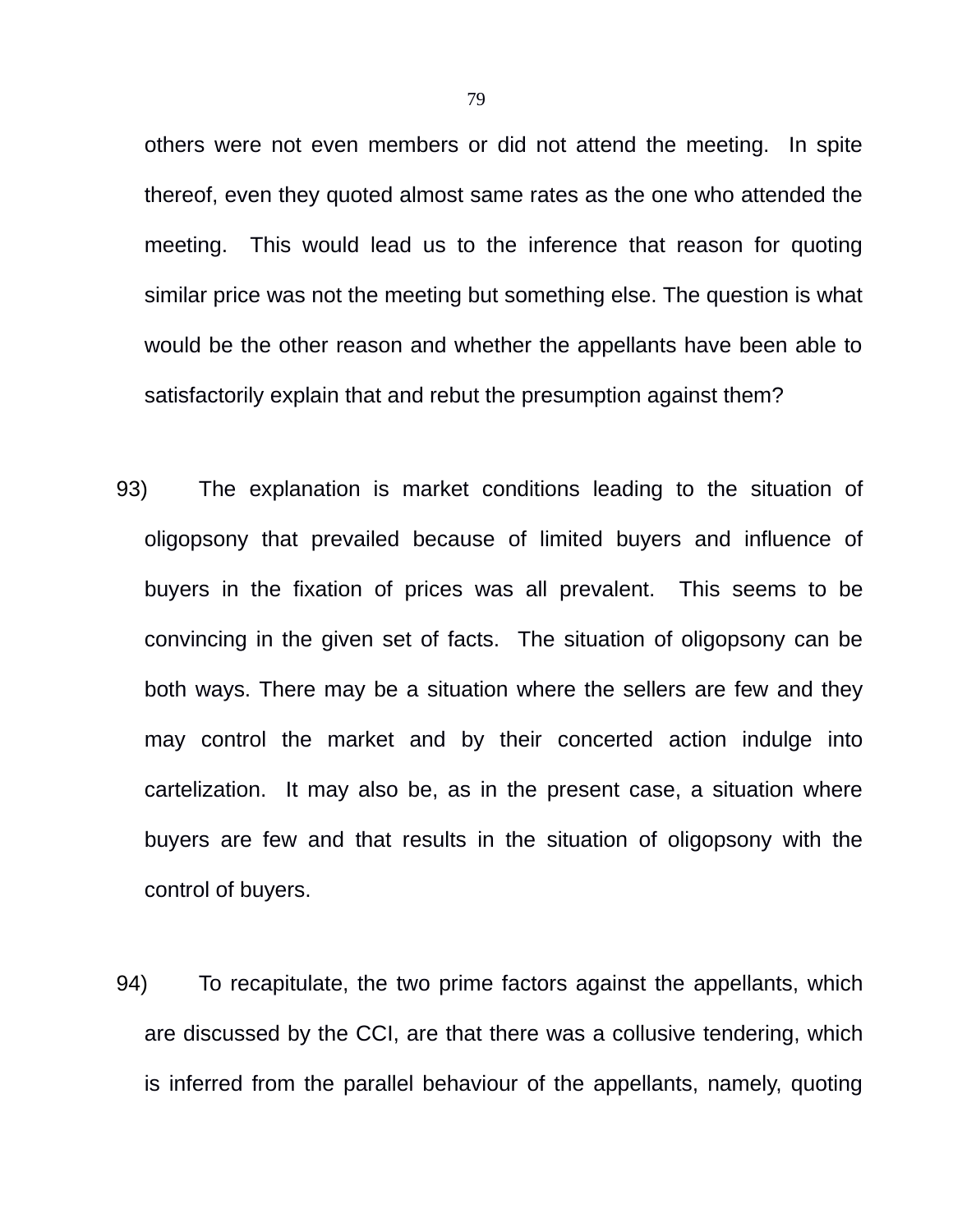almost the same rates in their bids. The parameters on the basis of which

these aspects are to be judged are stated in *Excel Crop Care Limited* as follows:

"50. It needs to be emphasised that collusive tendering is a practice whereby firms agree amongst themselves to collaborate over their response to invitations to tender. Main purpose for such collusive tendering is the need to concert their bargaining power, though, such a collusive tendering has other benefits apart from the fact that it can lead to higher prices. Motive may be that fewer contractors actually bother to price any particular deal so that overheads are kept lower. It may also be for the reason that a contractor can make a tender which it knows will not be accepted (because it has been agreed that another firm will tender at a lower price) and yet it indicates that the said contractor is still interested in doing business, so that it will not be deleted from the tenderee's list. It may also mean that a contractor can retain the business of its established, favoured customers without worrying that they will be poached by its competitors.

51. Collusive tendering takes many forms. Simplest form is to agree to quote identical prices with the hope that all will receive their fair share of orders. That is what has happened in the present case. However, since such a conduct becomes suspicious and would easily attract the attention of the competition authorities, more subtle arrangements of different forms are also made between colluding parties. One system which has been noticed by certain competition authorities in other countries is to notify intended quotes to each other, or more likely to a Central secretariat, which will then cost the order and eliminate those quotes that it considers would result in a loss to some or all members of the cartel. Another system, which has come to light, is to rotate orders. In such a case, the firm whose turn is to receive an order will ensure that its quote is lower than the quotes of others.

52. We are here concerned with parallel behaviour. We are conscious of the argument put forth by Mr Venugopal that in an oligopoly situation parallel behaviour may not, by itself, amount to a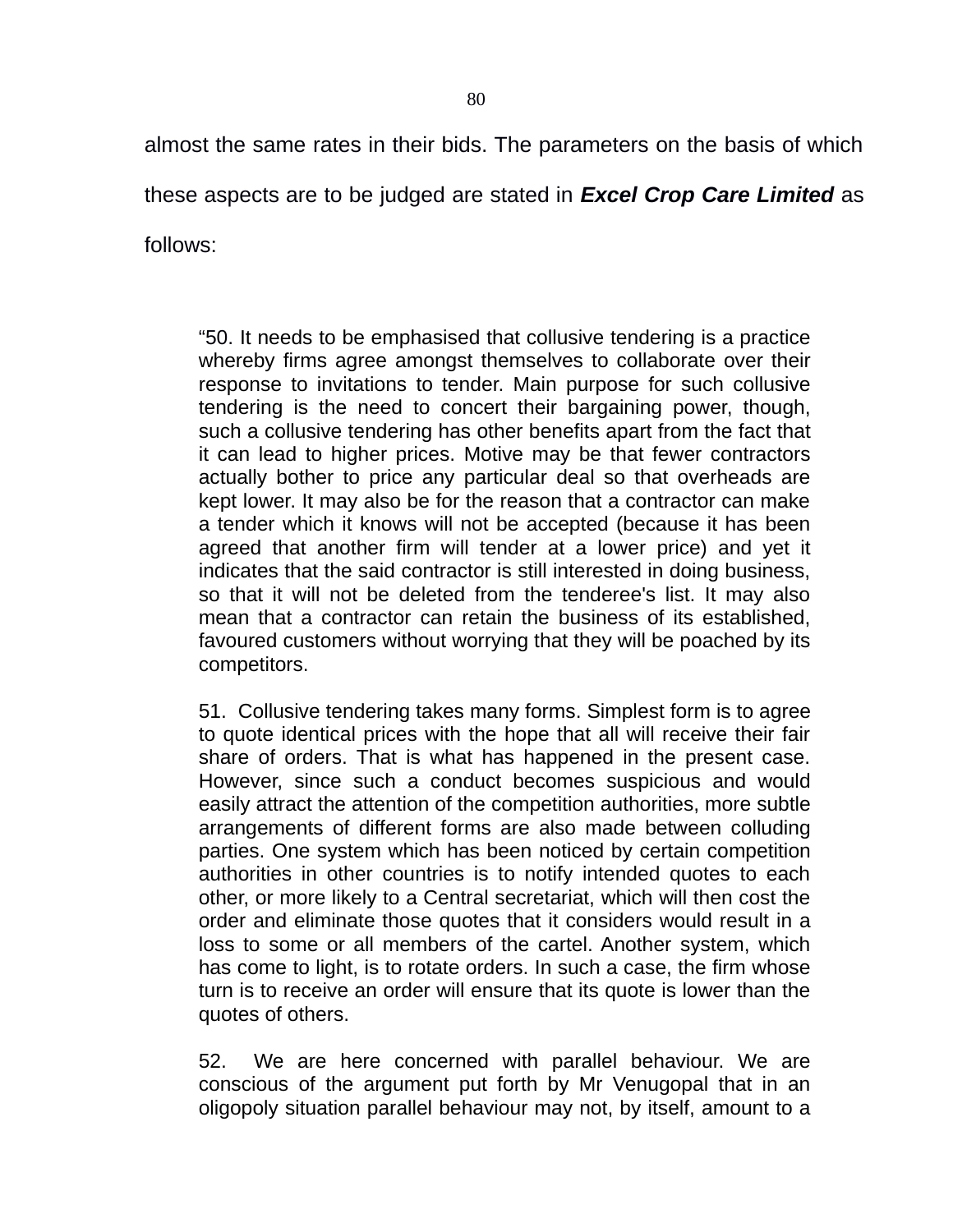concerted practice. It would be apposite to take note of the following observations made by European Court of Justice in Dyestuffs:

"By its very nature, then, the concerted practice does not have all the elements of a contract but may inter alia arise out of coordination which becomes apparent from the behaviour of the participants. *Although parallel behaviour may not itself be identified with a concerted practice*, it may however amount to strong evidence of such a practice if it leads to conditions of competition which do not respond to the normal conditions of the market, having regard to the nature of the products, the size and number of the undertakings, and the volume of the said market. Such is the case especially where the parallel behaviour is such as to permit the parties to seek price equilibrium at a different level from that which would have resulted from competition, and to crystallise the status quo to the detriment of effective freedom of movement of the products in the [internal] market and free choice by consumers of their suppliers."

(emphasis supplied)

At the same time, the Court also added that the existence of a concerted practice could be appraised correctly by keeping in mind the following test:

"If the evidence upon which the contested decision is based is considered, not in isolation, but as a whole, account being taken of the specific features of the products in question."

Having regard to the aforesaid principles in mind, we deal with the

arugment on oligopsony raised by the appellants.

95) Monopsony consists of a market with a single buyer. When there are only few buyers the market is described as an oligopsony. What is emphasised is that in such a situation a manufacturer with no buyers will have to exit from the trade. Therefore, first condition of oligopsony stands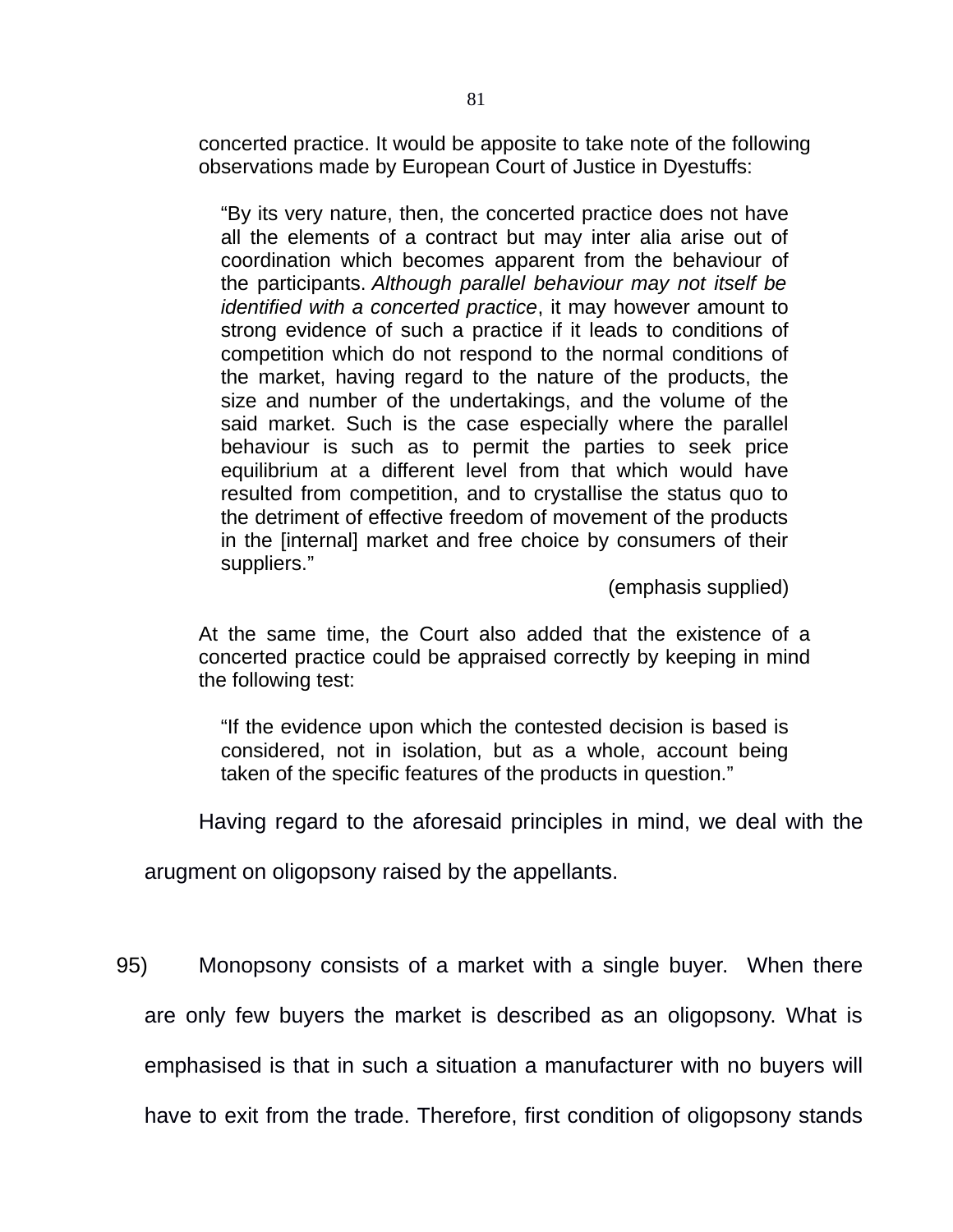fulfilled. The other condition for the existence of oligopsony is whether the buyers have some influence over the price of their inputs. It is also to be seen as to whether the seller has any ability to raise prices or it stood reduced/eliminated by the aforesaid buyers.

- 96) On a hollistic view of the matter, we find that the appellants have been able to discharge the onus by referring to various indicators which go on to show that parallel behaviour was not the result of any concerted practice.
- 97) In Dyestuffs, the European Court held that parallel behaviour does not, by itself, amount to a concerted practice, though it may provide a strong evidence of such a practice. Nevertheless, it is a strong evidence of such a practice. However, before such an inference is drawn it has to be seen that this parallel behaviour has led to conditions of competition which do not correspond to the normal conditions of the market, having regard to the nature of the products, size and volume of the undertaking of the said market. Thus, we examine the matter from the stand point of market economy where question of oligopsony assumes relevance. Whenever there is a situation of oligopsony, parallel pricing simplicitor would not lead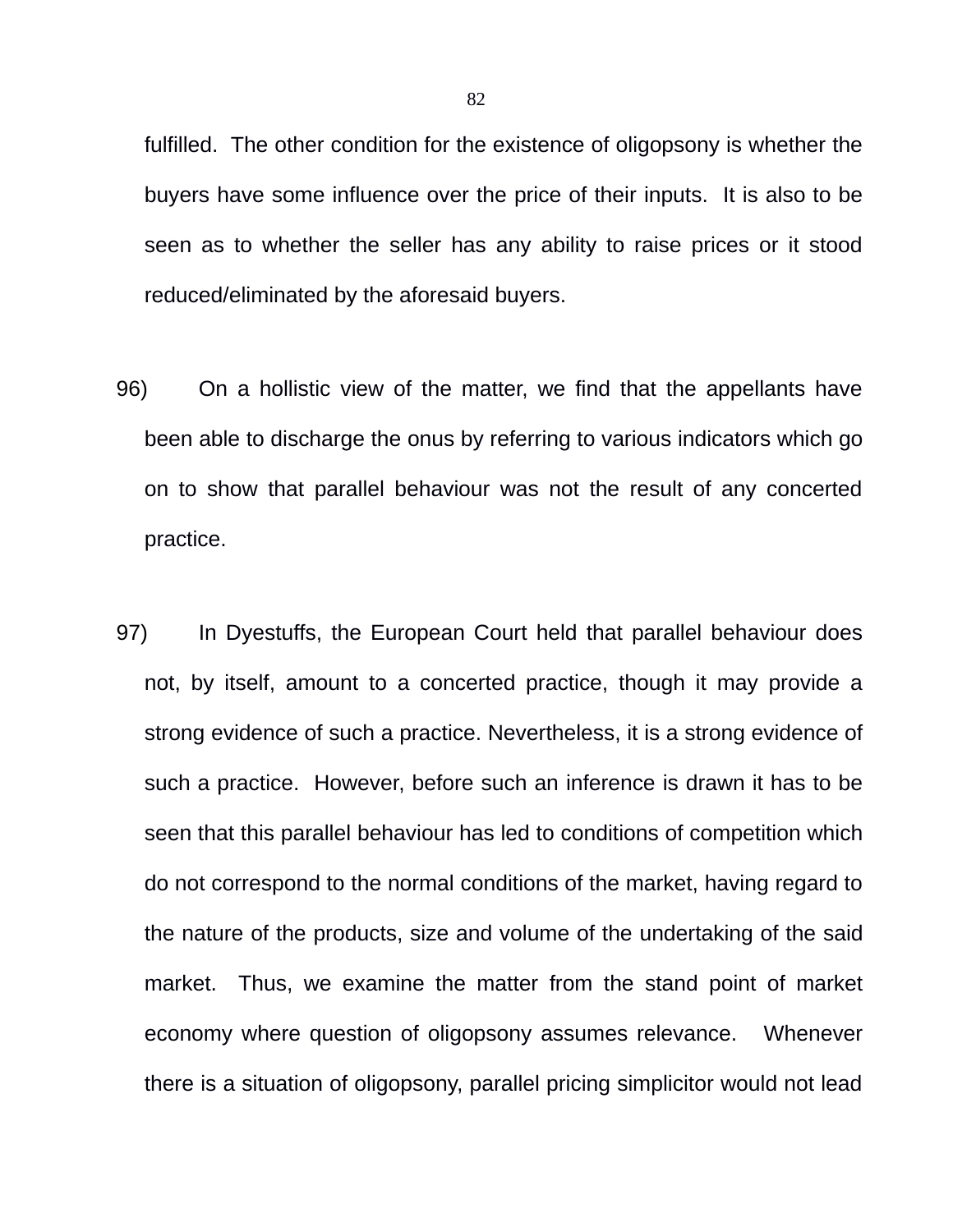to the conclusion that there was a concerted practice there has to be other credible and corroborative evidence to show that in an oligopoly a reduction in price would swiftly attract the customers of the other two or three rivals, the effect upon whom would be so devastating that they would have to react by matching the cut. In *Richard Whish & David Bailey in Oxford's Competition Law[15](#page-82-0)* discussed the "Theory of Oligopolistic Interdependence" as under:

"In an oligopoly a reduction in price would swiftly attract the customers of the other two or three rivals, the effect upon whom would be so devastating that they would have to react by matching the cut. Similarly an oligopolist could not increase its price unilaterally, because it would be deserted by its customers if it did so. **Thus the theory runs that in an oligopolistic market rivals are interdependent: they are acutely aware of each other's presence and are bound to match one another's marketing strategy. The result is that price competition between them will be minimal or non-existent; oligopoly produces noncompetitive stability…..**

...Oligopolists recognize their interdependence as well as their own self-interest. **By matching each other's conduct they will be able to achieve and charge a profit-maximising price which will be set at a supra-competitive level, without actually communicating with one another. There does not need to be any communication: the structure of the market is such that, through interdependence and mutual self-awareness,** prices will rise towards the monopolistic level….

<span id="page-82-0"></span>…..The logical conclusion of the case against oligopoly is that, since it is the market structure itself which produces the problem, structural measures should be taken to remedy it by deconcentrating the market. Unless this is done, there will be an area of consciously parallel action in pricing strategies which is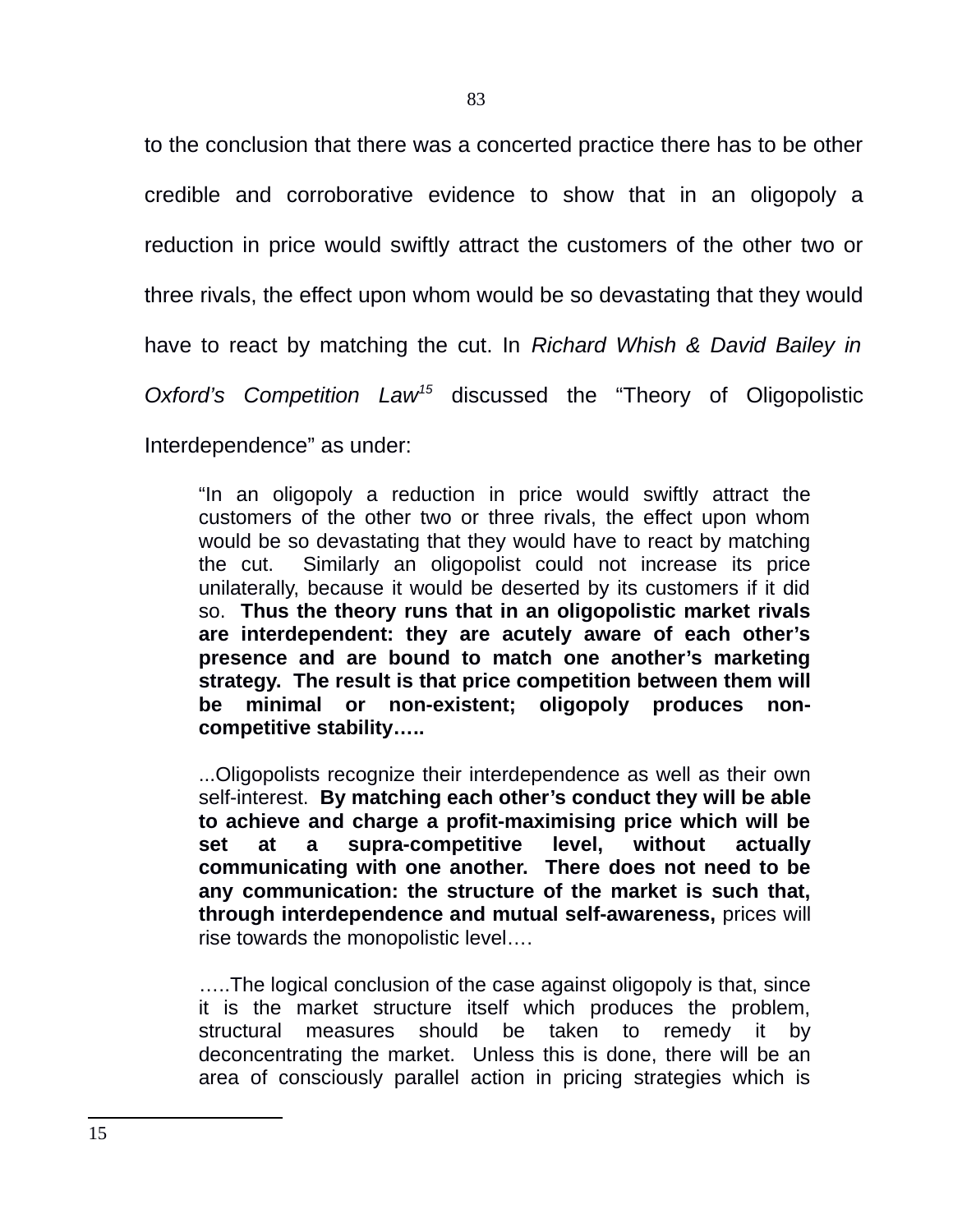beyond the reach of laws against cartels and yet which has serious implications for consumers welfare.

xxx xxx xxx

xxx xxx xxx

(iii) A regulatory approach

A different possibility would be to regulate the prices of undertakings that operate in an oligopolistic environment. This, however, would be a counsel of despair. As a matter of policy direct regulation should be a remedy of last resort. Competition authorities should not be price regulators; they should be the guardians of the competitive process. **Where markets are oligopolistic and entry is limited, competition authorities should be concerned with the question of whether there are barriers to entry and whether the state itself, for example through restrictive licensing rules, regulation or legislation, is responsible for a lack of competition."**

# 98) In Theatre Enterprises v. Paramount Films<sup>[16](#page-83-0)</sup>, the Supreme Court

of United States held as under:

"1-3 The crucial question is whether respondents' conduct toward petitioner stemmed from independent decision or from an agreement, tacit or express. To be sure, business behavior is admissible circumstantial evidence from which the fact finder may infer agreement. Interstate Circuit.

But this Court has never held that proof of parallel business behavior conclusively establishes agreement or, phrased differently, that such behavior itself constitutes a Sherman Act offence. Circumstantial evidence of consciously parallel behavior may have made heavy inroads into the traditional judicial attitude toward conspiracy; but "conscious parallelism" has not yet read conspiracy out of the Sherman Act entirely."

<span id="page-83-0"></span>99) In this regard, the test laid down by the Supreme Court of United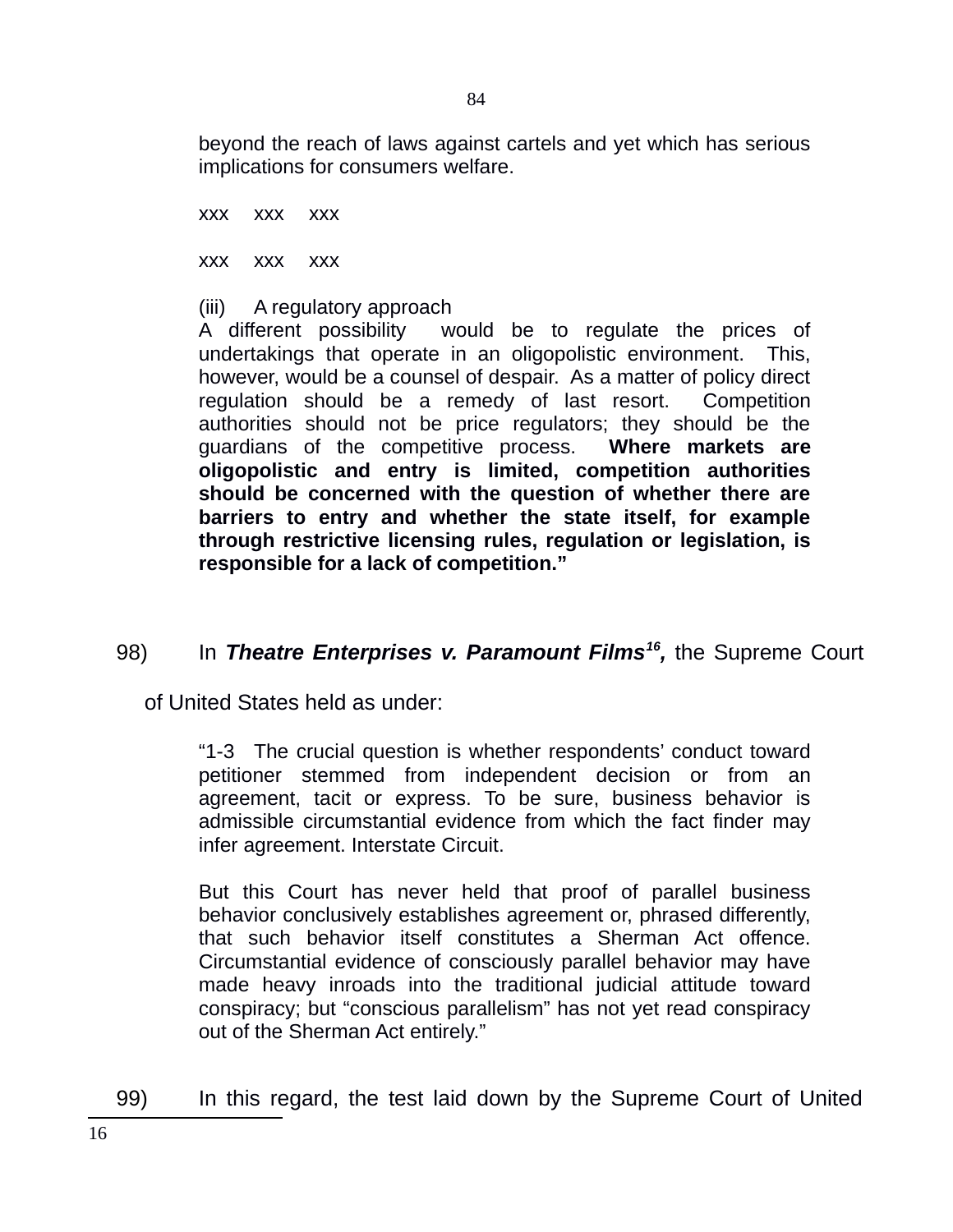States in *Monsanto Co. v. Spray-Rite Service Corp.[17](#page-84-0)* is relevant and is

reproduced hereunder:

"The correct standard is that **there must be evidence that tends to exclude the possibility** that the manufacturer and non-terminated distributors were acting independently. That is, there must be direct or circumstantial evidence that reasonably tends to prove that the manufacturer and others **had a conscious commitment to a common scheme** designed to achieve an unlawful objective."

# 100) This test was reiterated by the Supreme Court of United States in

# *Matsushita v. Zenith Ratio Corp.[18](#page-84-1)*:

"…..But antitrust law limits the range of permissible inferences from ambiguous evidence in a 1 case. Thus, in Monsanto Co. v. Spray-Rite Service Corp., [465 U.S. 752](https://caselaw.findlaw.com/us-supreme-court/465/752.html) (1984), we held that conduct as consistent with permissible competition as with illegal conspiracy does not, standing alone, support an inference of antitrust conspiracy. Id., at 764. See also Cities Service, supra, at 280. To survive a motion for summary judgment or for a directed verdict, a plaintiff seeking damages for a violation of 1 must present evidence "that tends to exclude the possibility" that the alleged conspirators acted independently. [465 U.S., at 764](https://caselaw.findlaw.com/us-supreme-court/465/752.html#764) …….

…...petitioners had no motive to enter into the alleged conspiracy. To the contrary, as presumably rational businesses, petitioners had every incentive not to engage in the conduct with which they are charged, for its likely effect would be to generate losses for petitioners with no corresponding gains. Cf. Cities Service, [391 U.S.,](https://caselaw.findlaw.com/us-supreme-court/391/253.html#279) [at 279](https://caselaw.findlaw.com/us-supreme-court/391/253.html#279) . The Court of Appeals did not take account of the absence of a plausible motive to enter into the alleged predatory pricing conspiracy. It focused instead on whether there was "direct evidence of concert of action." 723 F.2d, at 304. The Court of Appeals erred in two respects: (i) the "direct evidence" on which the court relied had little, if any, relevance to the alleged predatory pricing conspiracy; and (ii) the court failed to consider the absence of a plausible motive to engage in predatory pricing…..

<span id="page-84-1"></span><span id="page-84-0"></span>17 18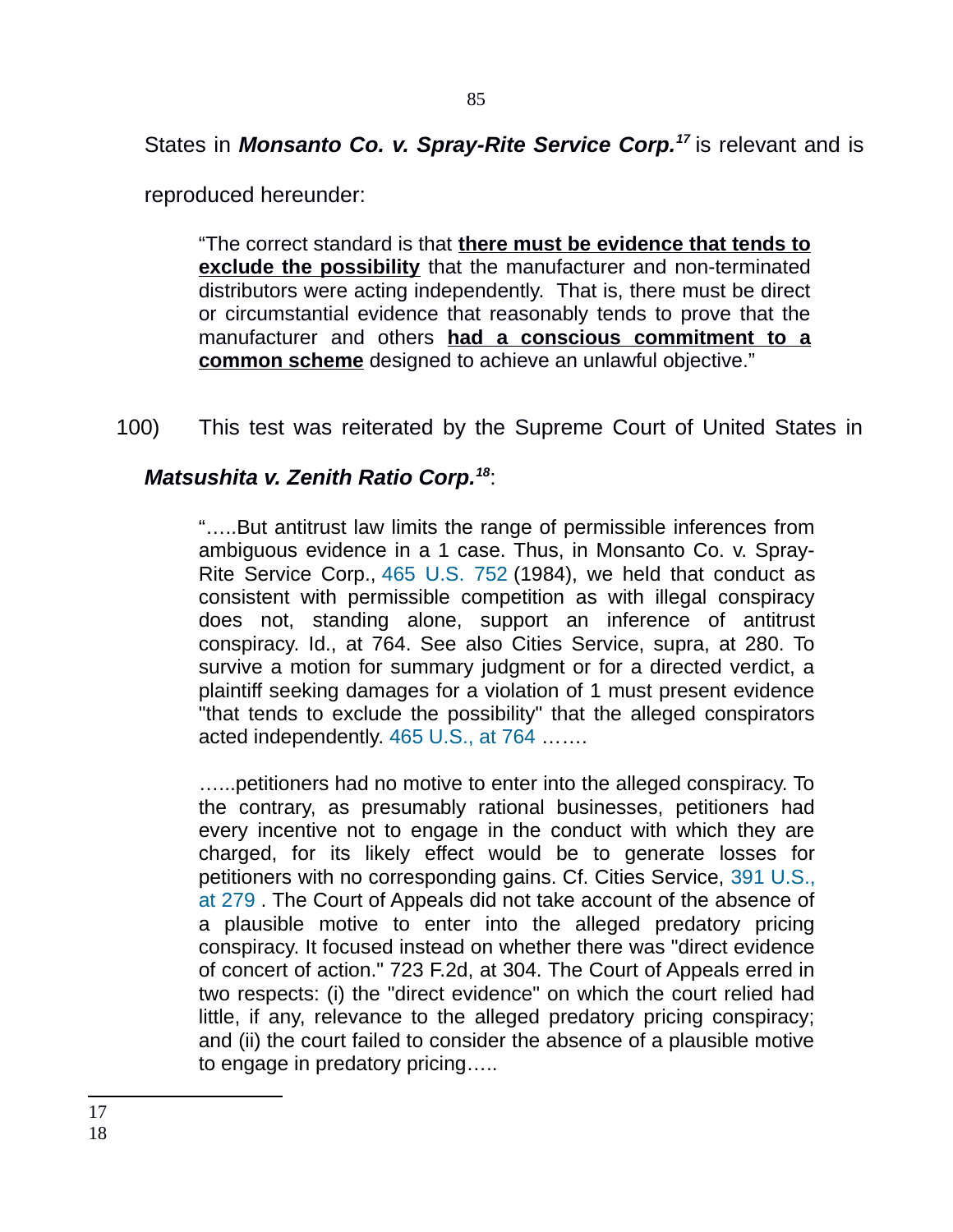#### xxx xxx xxx

Lack of motive bears on the range of permissible conclusions that might be drawn from ambiguous evidence: if petitioners had no rational economic motive to conspire, and if their conduct is consistent with other, equally plausible explanations, [475 U.S. 574, 597] the conduct does not give rise to an inference of conspiracy. See Cities Service, supra, at 278-280."

### 101) Similarly, in **Bell Atlantic Corp v.** *Twombly*<sup>[19](#page-85-0)</sup>, the U.S. Supreme

### Court held as under:

<span id="page-85-0"></span>"[1-3] Because §1 of the Sherman Act "does not prohibit [all] unreasonable restraints of trade … but only restraints effected by a contract, combination, or conspiracy," *Copperweld Corp.* v. *Independence Tube Corp.*[,467 U.S. 752,](https://www.law.cornell.edu/supct-cgi/get-us-cite?467+752)775(1984) , "[t]he crucial question" is whether the challenged anticompetitive conduct "stem[s] from independent decision or from an agreement, tacit or express," *Theatre Enterprises*, 346 U. S., at 540. While a showing of parallel "business behavior is admissible circumstantial evidence from which the fact finder may infer agreement," it falls short of "conclusively establishing agreement or … itself constituting a Sherman Act offense." *Id.*, at 540–541. Even "conscious parallelism," a common reaction of "firms in a concentrated market [that] recogniz[e] their shared economic interests and their interdependence with respect to price and output decisions" is "not in itself unlawful." *Brooke Group Ltd.* v. *Brown & Williamson Tobacco Corp.*, [509 U.](https://www.law.cornell.edu/supct-cgi/get-us-cite?509+209) S. 209, 227 (1993) ; see 6 P. Areeda & H. Hovenkamp, Antitrust Law ¶1433a, p. 236 (2d ed. 2003) (hereinafter Areeda & Hovenkamp) ("The courts are nearly unanimous in saying that mere interdependent parallelism does not establish the contract, combination, or conspiracy required by Sherman Act §1"); Turner, The Definition of Agreement Under the Sherman Act: Conscious Parallelism and Refusals to Deal, 75Harv. L. Rev. 655, 672 (1962) ("[M]ere interdependence of basic price decisions is not conspiracy").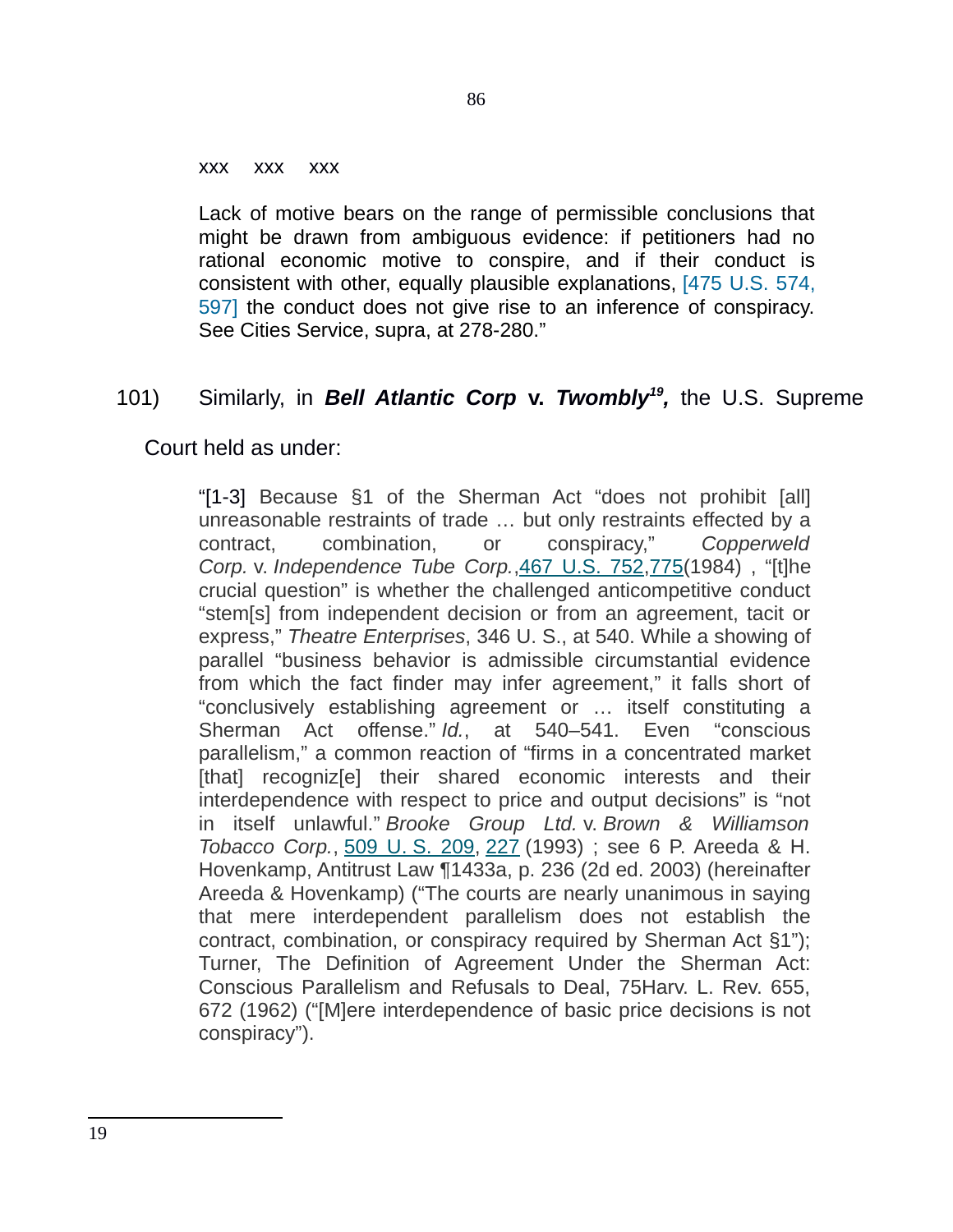[4-6] The inadequacy of showing parallel conduct or interdependence, without more, mirrors the ambiguity of the behavior: consistent with conspiracy, but just as much in line with a wide swath of rational and competitive business strategy unilaterally prompted by common perceptions of the market. See, *e.g.*, AEI-Brookings Joint Center for Regulatory Studies, Epstein, Motions to Dismiss Antitrust Cases: Separating Fact from Fantasy, Related Publication 06–08, pp. 3–4 (2006) (discussing problem of "false positives" in §1 suits). Accordingly, we have previously hedged against false inferences from identical behavior at a number of points in the trial sequence. An antitrust conspiracy plaintiff with evidence showing nothing beyond parallel conduct is not entitled to a directed verdict, see *Theatre Enterprises, supra;* proof of a §1 conspiracy must include evidence tending to exclude the possibility of independent action, see *Monsanto Co.* v. *Spray-Rite Service Corp.*, 465 U. S. 752 (1984); and at the summary judgment stage a §1 plaintiff's offer of conspiracy evidence must tend to rule out the possibility that the defendants were acting independently, see *Matsushita Elec. Industrial Co.* v. *Zenith Radio Corp.*, 475 U.S. 574(1986)."

102) After taking note of the test that needs to be applied in such cases, which was laid down in Dyestuffs and accepted in *Excel Crop Care Limited*, we come to the conclusion that the inferences drawn by the CCI on the basis of evidence collected by it are duly rebutted by the appellants and the appellants have been able to discharge the onus that shifted upon them on the basis of factors pointed out by the CCI. However, at that stage, the CCI failed to carry the matter further by having required and necessary inquiry that was needed in the instant case.

103) We are emphasising here that in such a watertight tender policy of